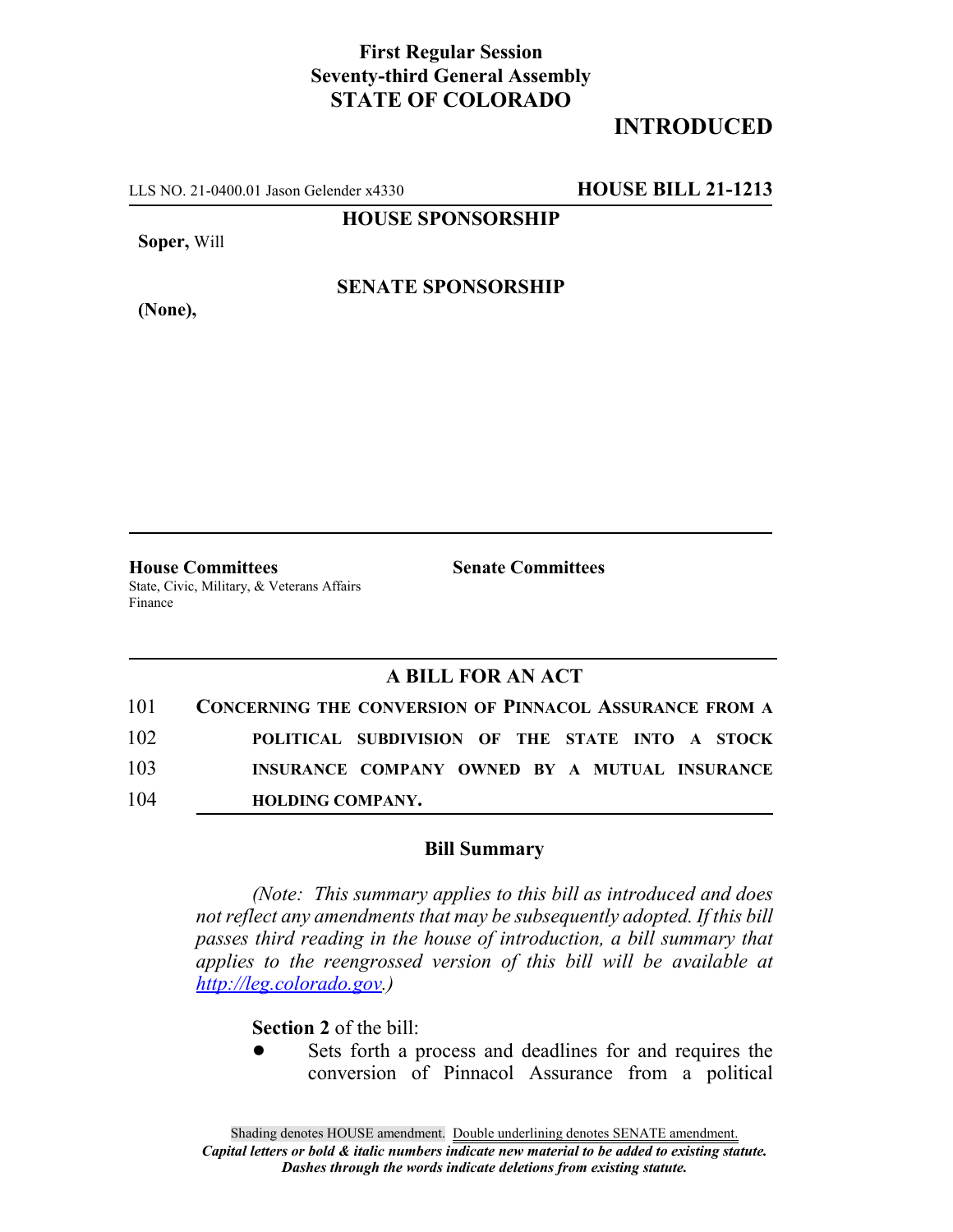subdivision of the state to a stock insurance company owned by a mutual insurance holding company, the initial members of which are the policyholders of Pinnacol Assurance immediately prior to the conversion, and also sets forth a process and deadlines for the disaffiliation of Pinnacol Assurance from the public employees' retirement association (PERA), with details as to how the disaffiliation is to be accomplished;

- Requires the transfer of a specified amount from Pinnacol Assurance to the state within 5 days of the effective date of the conversion and requires the money transferred to be allocated in equal shares to the controlled maintenance trust fund and to the just transition trust fund; and
- Requires the commissioner of insurance to contract with an insurance company as the carrier of last resort for employers seeking workers' compensation insurance and for the successor stock insurance company to serve in that capacity for a transitional period.

Section  $\hat{3}$  repeals the existing statutes concerning Pinnacol Assurance in its current form as a political subdivision of the state.

**Sections 4 to 35** make conforming amendments necessitated by the conversion of Pinnacol Assurance from a political subdivision of the state to a stock insurance company owned by a mutual insurance holding company and the disaffiliation of Pinnacol Assurance from PERA.

1 *Be it enacted by the General Assembly of the State of Colorado:*

2 **SECTION 1. Legislative declaration - intent.** (1) The general 3 assembly hereby finds and declares:

 (a) That, after considering fairness for all such people, policyholders, and employees, it is in the best interests of and fair and equitable to the people of the state of Colorado, the policyholders of Pinnacol Assurance, and the employees covered by the policies issued by Pinnacol Assurance that Pinnacol Assurance convert into a stock insurance company owned by a mutual insurance holding company, which is in turn owned by the policyholders of Pinnacol Assurance; and (b) The general assembly approves and directs that Pinnacol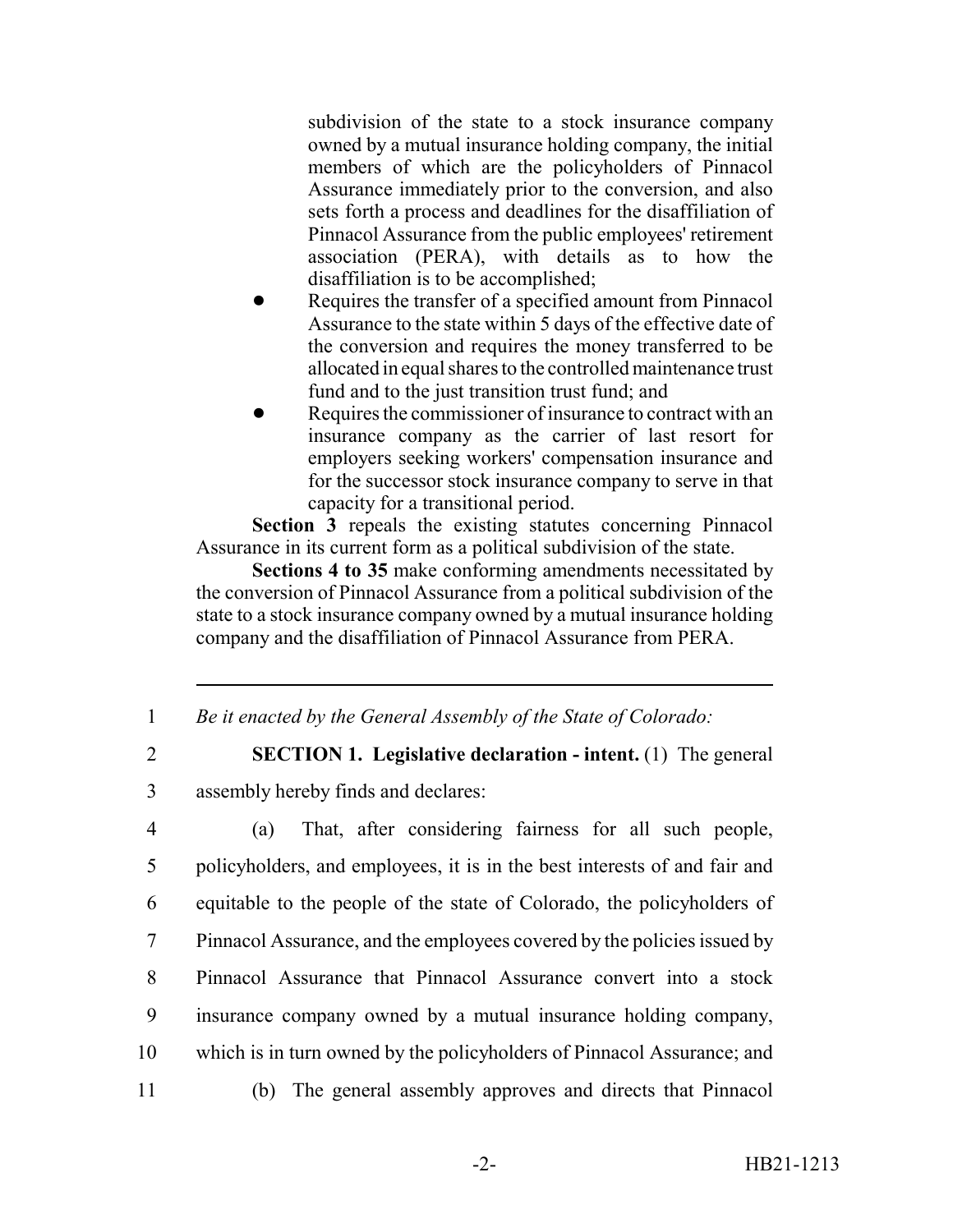Assurance be converted in accordance with this act.

 (2) It is the intent of the general assembly that Pinnacol Assurance, the successor stock insurance company, and the mutual insurance holding company be instrumentalities of this state until the disaffiliation of the successor stock insurance company from the Public Employees' Retirement Association. The successor stock insurance company is subject to the premium tax described in section 10-3-209, Colorado Revised Statutes. **SECTION 2.** In Colorado Revised Statutes, **add** parts 2 and 3 to article 45 of title 8 as follows: PART 2 CONVERSION OF PINNACOL ASSURANCE TO STOCK INSURANCE COMPANY **8-45-201. Conversion of Pinnacol Assurance - just transition trust fund - creation - definitions.** (1) AS USED IN THIS PART 2 AND PART 16 3 OF THIS ARTICLE 45, UNLESS THE CONTEXT OTHERWISE REQUIRES: (a) "CONVERSION" MEANS A CHANGE IN THE LEGAL STATUS OF PINNACOL ASSURANCE FROM A POLITICAL SUBDIVISION THAT OPERATES PURSUANT TO THE LAWS OF THE STATE AS A MUTUAL INSURANCE COMPANY INTO A STOCK INSURANCE COMPANY OWNED BY A MUTUAL 21 INSURANCE HOLDING COMPANY IN WHICH THE POLICYHOLDERS OF THE 22 SUCCESSOR STOCK INSURANCE COMPANY ARE MEMBERS AS LONG AS THEY REMAIN POLICYHOLDERS OF THE SUCCESSOR STOCK INSURANCE COMPANY. (b) "CONVERSION DATE" MEANS THE DATE ON WHICH CONVERSION OCCURS, WHICH IS THE EFFECTIVE DATE OF THE ARTICLES OF INCORPORATION OF BOTH THE SUCCESSOR STOCK INSURANCE COMPANY 27 AND THE MUTUAL INSURANCE HOLDING COMPANY.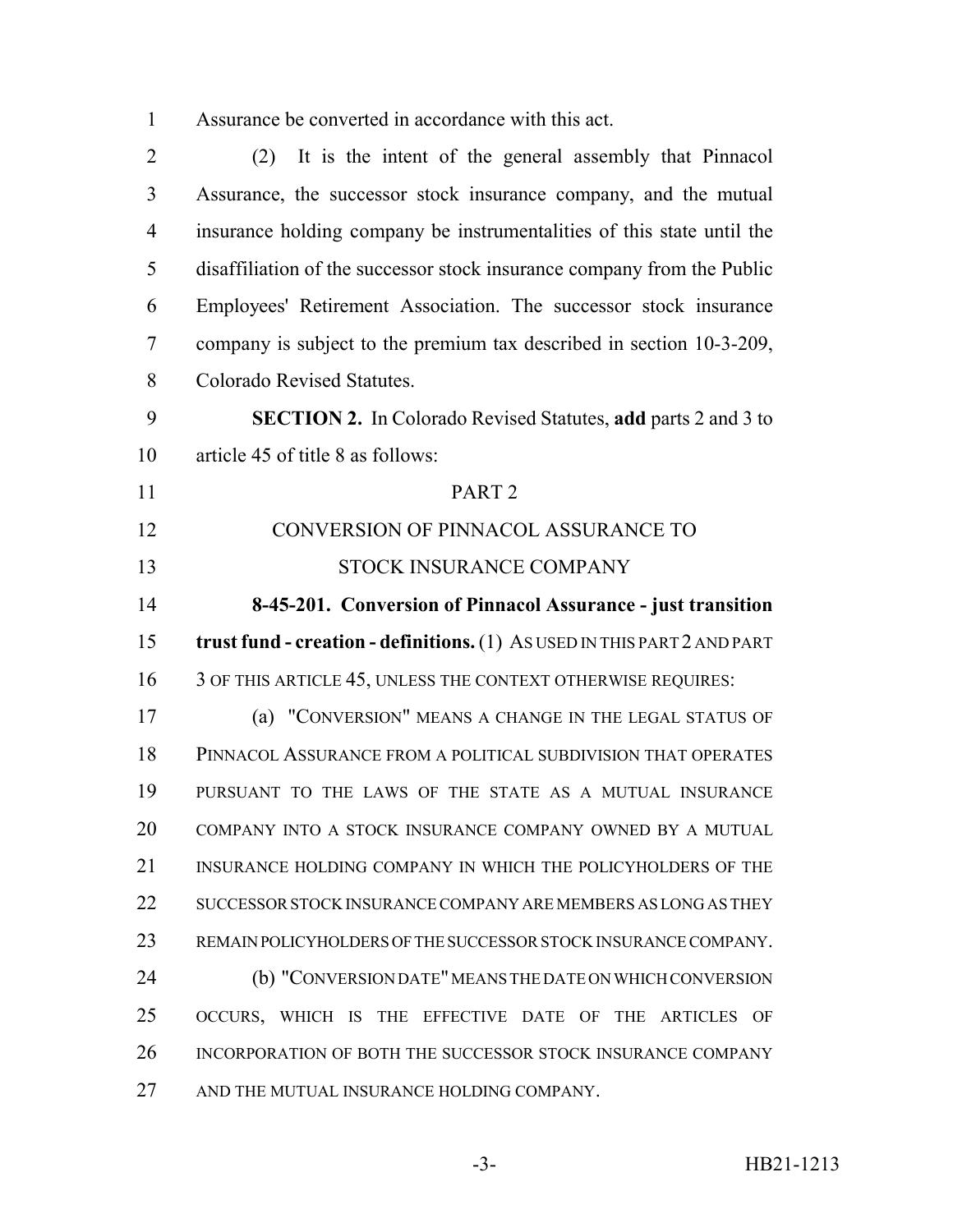(c) "MUTUAL INSURANCE HOLDING COMPANY" MEANS AN ENTITY FORMED FOR THE PURPOSE OF CONVERTING PINNACOL ASSURANCE FROM A POLITICAL SUBDIVISION THAT OPERATES PURSUANT TO THE LAWS OF THE STATE AS A DOMESTIC MUTUAL INSURANCE COMPANY INTO THE SUCCESSOR STOCK INSURANCE COMPANY OWNED BY THE MUTUAL INSURANCE HOLDING COMPANY IN WHICH THE POLICYHOLDERS OF THE SUCCESSOR STOCK INSURANCE COMPANY ARE MEMBERS FOR AS LONG AS THEY REMAIN POLICYHOLDERS OF THE SUCCESSOR STOCK INSURANCE COMPANY.

 (2) (a) NO LATER THAN ONE HUNDRED TWENTY DAYS AFTER THE EFFECTIVE DATE OF THIS SUBSECTION (2), THE PINNACOL ASSURANCE BOARD SHALL SIMULTANEOUSLY FILE WITH THE COMMISSIONER OF INSURANCE ARTICLES OF INCORPORATION TO ESTABLISH A DOMESTIC MUTUAL INSURANCE HOLDING COMPANY AND FILE WITH THE COMMISSIONER OF INSURANCE ARTICLES OF INCORPORATION FOR PINNACOL ASSURANCE TO BE AND BECOME A STOCK INSURANCE COMPANY. THE MUTUAL INSURANCE HOLDING COMPANY MUST OPERATE 18 IN ACCORDANCE WITH THIS PART 2.

 (b) THE SUCCESSOR STOCK INSURANCE COMPANY INCORPORATED AS REQUIRED BY SUBSECTION (3) OF THIS SECTION SHALL BE AN ENTITY AUTHORIZED TO OPERATE AS AN INSURER LICENSED TO WRITE INSURANCE 22 IN THIS STATE AND SHALL HAVE ALL OF THE POWERS AND BE SUBJECT TO ALL THE LAWS, RULES, AND REQUIREMENTS OF A STOCK INSURANCE COMPANY ORGANIZED UNDER THE LAWS OF THE STATE. THE SUCCESSOR STOCK INSURANCE COMPANY AND THE MUTUAL INSURANCE HOLDING 26 COMPANY SHALL EACH BE SUBJECT TO THE REQUIREMENTS OF ARTICLE 3 27 OF TITLE 10.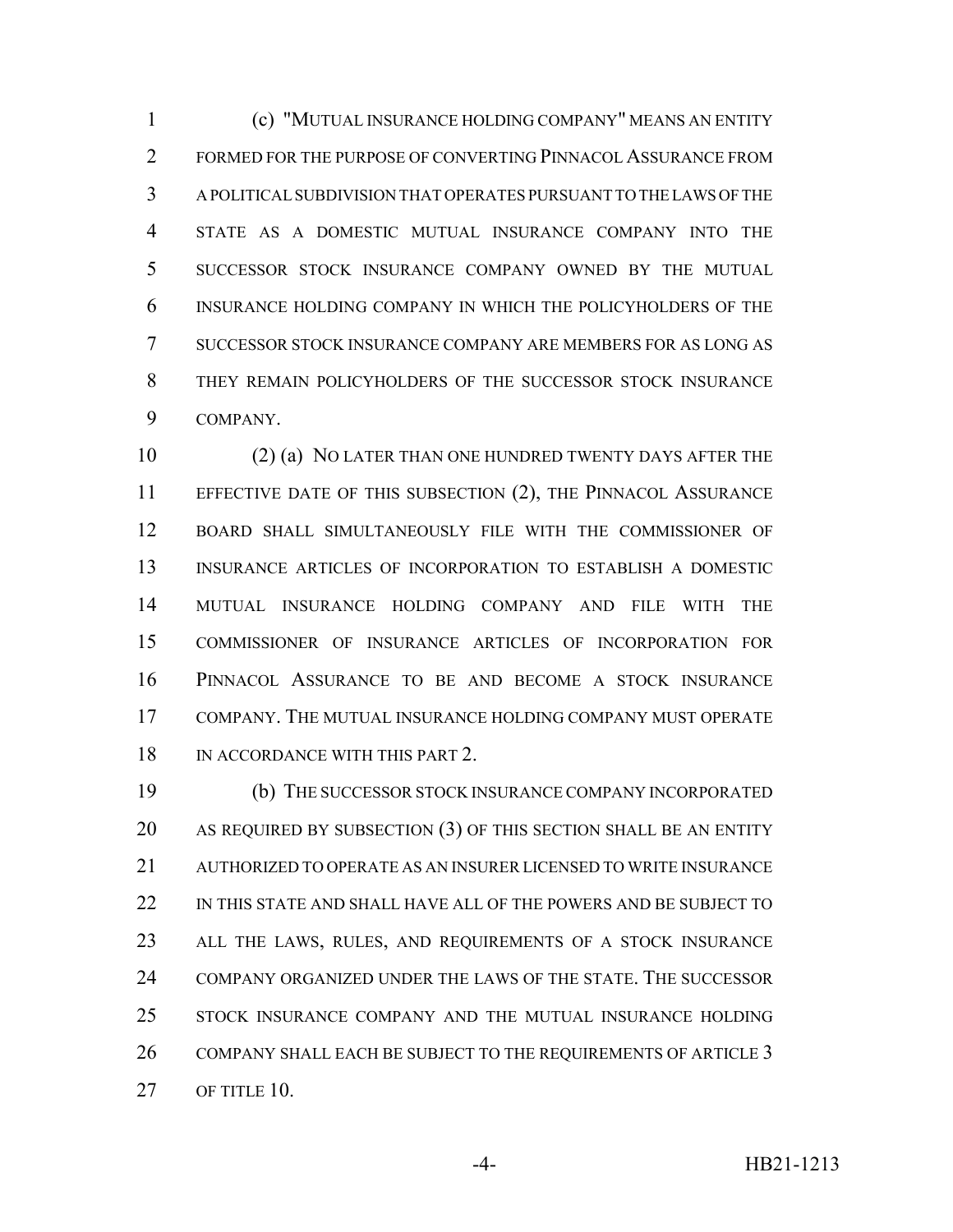(3) THE PINNACOL ASSURANCE BOARD SHALL PERFORM ALL NECESSARY ACTS TO FILE ARTICLES OF INCORPORATION OF THE SUCCESSOR STOCK INSURANCE COMPANY AND OF THE MUTUAL INSURANCE HOLDING COMPANY, INCLUDING THE ADOPTION BY THE PINNACOL ASSURANCE BOARD OF A RESOLUTION THAT THE TRANSACTIONS CONTEMPLATED BY THIS PART 2 ARE FAIR AND EQUITABLE TO THE POLICYHOLDERS OF PINNACOL ASSURANCE. THE BOARD MUST FILE THE ARTICLES OF INCORPORATION FOR BOTH THE SUCCESSOR STOCK INSURANCE COMPANY AND THE MUTUAL INSURANCE HOLDING COMPANY WITH THE SAME EFFECTIVE DATE.

 (4) PINNACOL ASSURANCE SHALL TRANSFER THREE HUNDRED FIVE MILLION DOLLARS TO THE STATE OF COLORADO WITHIN FIVE BUSINESS 13 DAYS OF THE CONVERSION DATE. THE MONEY TRANSFERRED MUST BE ALLOCATED AS FOLLOWS:

 (a) FIFTY PERCENT TO THE CONTROLLED MAINTENANCE TRUST 16 FUND CREATED IN SECTION 24-75-302.5; AND

 (b) (I) FIFTY PERCENT TO THE JUST TRANSITION TRUST FUND, REFERRED TO IN THIS SECTION AS THE "TRUST FUND", WHICH IS HEREBY CREATED IN THE STATE TREASURY.THE TRUST FUND IS ADMINISTERED BY THE JUST TRANSITION OFFICE CREATED IN SECTION 8-83-503 AND REFERRED TO IN THIS SECTION AS THE "OFFICE".THE GENERAL ASSEMBLY 22 IS ENCOURAGED TO PRIORITIZE THE APPROPRIATION OR TRANSFER OF 23 MONEY TO THE TRUST FUND IN FUTURE FISCAL YEARS.

**(II) THE TRUST FUND CONSISTS OF MONEY TRANSFERRED TO THE** 25 TRUST FUND PURSUANT TO SUBSECTION  $(4)(b)(I)$  OF THIS SECTION, ANY OTHER MONEY THAT THE GENERAL ASSEMBLY MAY APPROPRIATE OR TRANSFER TO THE TRUST FUND, AND ALL INTEREST AND INCOME EARNED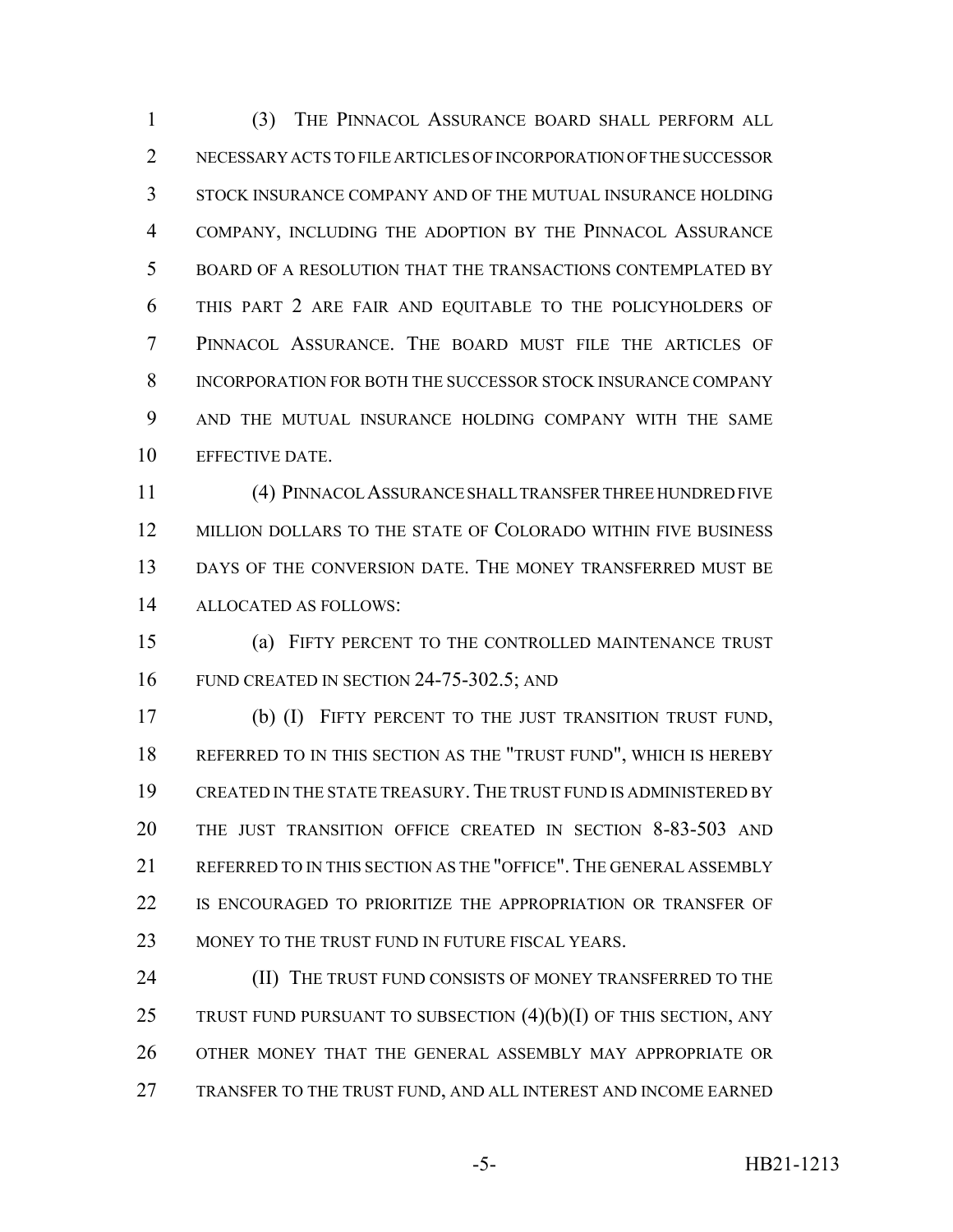1 ON THE PRINCIPAL OF THE TRUST FUND.

 (III) MONEY TRANSFERRED TO THE TRUST FUND PURSUANT TO SUBSECTION (4)(b)(I) OF THIS SECTION AND ANY MONEY APPROPRIATED TO THE TRUST FUND BY THE GENERAL ASSEMBLY CONSTITUTE THE PRINCIPAL OF THE TRUST FUND. THE PRINCIPAL OF THE TRUST FUND REMAINS IN THE TRUST FUND AND SHALL NOT BE APPROPRIATED, TRANSFERRED, OR EXPENDED FROM THE TRUST FUND.

 (IV) THE STATE TREASURER IS AUTHORIZED AND DIRECTED TO MANAGE THE TRUST FUND THROUGH PRUDENT INVESTMENTS AS AUTHORIZED BY SECTION 24-36-113 AND SHALL CREDIT ALL INTEREST AND INCOME DERIVED FROM THE DEPOSIT AND INVESTMENT OF MONEY IN THE 12 TRUST FUND TO THE TRUST FUND.

 (V) TRUST FUND INTEREST AND INCOME IS CONTINUOUSLY APPROPRIATED TO THE OFFICE FOR JUST TRANSITION TRUST FUND GRANTS TO BE AWARDED BY THE OFFICE IN ACCORDANCE WITH THE RECOMMENDATIONS CONTAINED IN THE FINAL JUST TRANSITION PLAN SUBMITTED, WITH THE APPROVAL OF THE EXECUTIVE DIRECTORS OF THE DEPARTMENT OF LABOR AND EMPLOYMENT AND THE DIVISION OF LOCAL AFFAIRS, BY THE OFFICE TO THE GOVERNOR, AND THE GENERAL ASSEMBLY AS REQUIRED BY SECTION 8-83-503 (4). INTEREST AND INCOME NOT EXPENDED DURING THE FISCAL YEAR IN WHICH IT IS ACCRUED FOR HIGH-COST SPECIAL EDUCATION TRUST FUND GRANTS MAY BE EXPENDED 23 IN SUBSEQUENT FISCAL YEARS FOR THAT PURPOSE.

24 (5) ON THE CONVERSION DATE, ALL OF THE FOLLOWING SHALL OCCUR:

 (a) PINNACOL ASSURANCE SHALL BECOME THE SUCCESSOR STOCK INSURANCE COMPANY AND, EXCEPT AS OTHERWISE PROVIDED IN THIS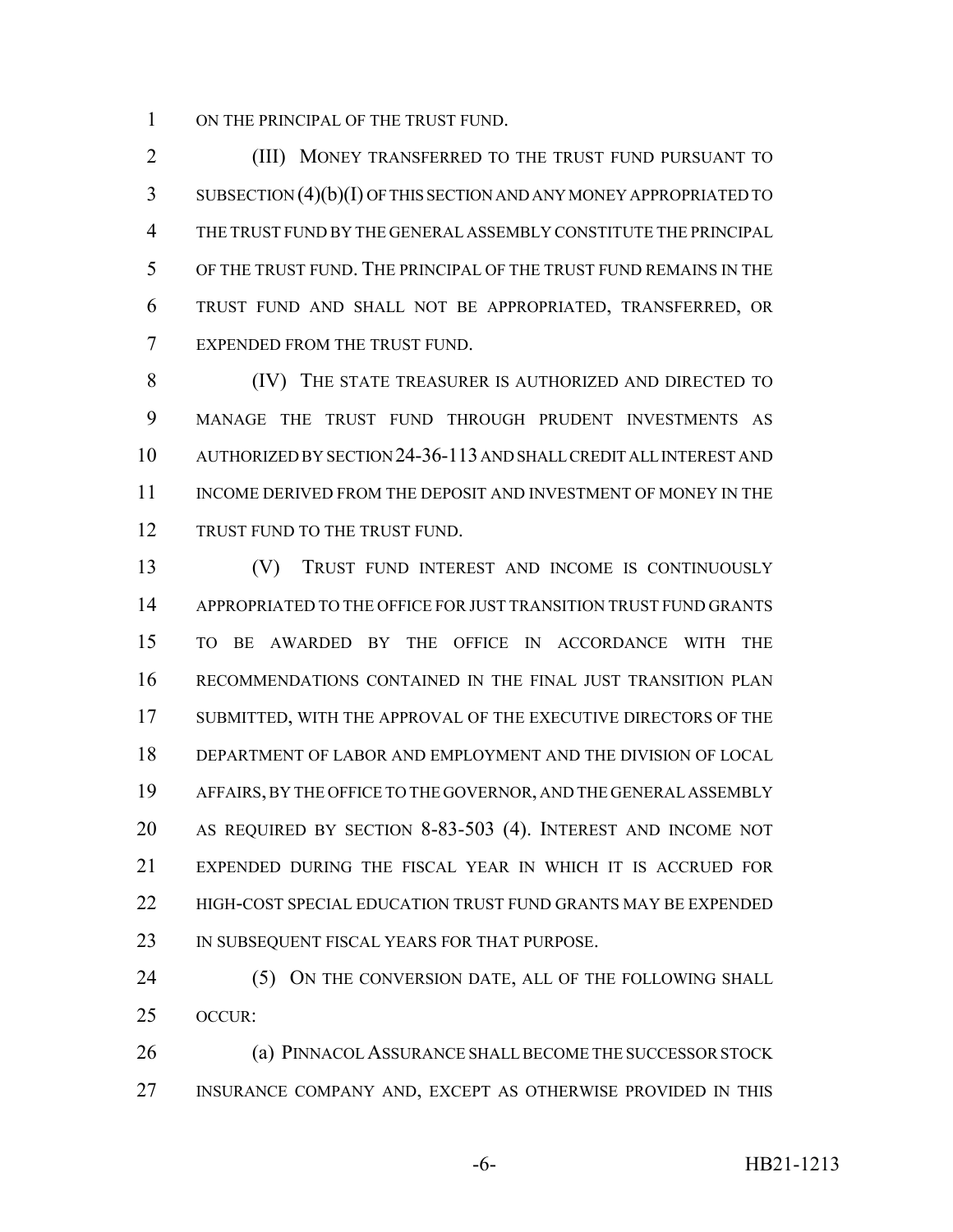1 SUBSECTION (5), THE SUCCESSOR STOCK INSURANCE COMPANY SHALL BE THE SUCCESSOR IN INTEREST TO ALL ASSETS AND LIABILITIES OF PINNACOL ASSURANCE, WITHOUT ANY CONVEYANCE OR TRANSFER AND WITHOUT ANY FURTHER ACT OR DEED AND SHALL BE VESTED BY OPERATION OF LAW WITH TITLE TO ALL PROPERTY OF PINNACOL ASSURANCE, INCLUDING THE SURPLUS OF PINNACOL ASSURANCE, THUS EXTINGUISHING ALL RIGHTS OF ANY PERSON OTHER THAN THE SUCCESSOR STOCK INSURANCE COMPANY 8 IN THE SURPLUS OF PINNACOL ASSURANCE.

 (b) THE POLICYHOLDERS OF PINNACOL ASSURANCE SHALL BECOME MEMBERS OF THE MUTUAL INSURANCE HOLDING COMPANY IN ACCORDANCE WITH AND SUBJECT TO THIS PART 2 AND THE ARTICLES OF INCORPORATION AND BYLAWS OF THE MUTUAL INSURANCE HOLDING COMPANY.

 (c) THE MUTUAL INSURANCE HOLDING COMPANY SHALL BECOME 15 THE OWNER OF THE SUCCESSOR STOCK INSURANCE COMPANY.

 (d) THE COMMISSIONER OF INSURANCE SHALL ISSUE A CERTIFICATE OF AUTHORITY TO THE SUCCESSOR STOCK INSURANCE COMPANY.

 (e) THE STOCK IN ANY SUBSIDIARY CORPORATION OF PINNACOL ASSURANCE SHALL BECOME OWNED DIRECTLY BY THE MUTUAL 20 INSURANCE HOLDING COMPANY.

21 (f) THE STATE SHALL RELINOUISH AND TRANSFER TO THE SUCCESSOR STOCK INSURANCE COMPANY AND THE MUTUAL INSURANCE HOLDING COMPANY ALL RIGHT, TITLE, AND INTEREST IN AND TO THE NAMES "PINNACOL" AND "PINNACOL ASSURANCE".

 (g) UNLESS OTHERWISE PROVIDED IN THE ARTICLES OF INCORPORATION OR BYLAWS OF THE SUCCESSOR STOCK INSURANCE COMPANY OR THE ARTICLES OF INCORPORATION OR BYLAWS OF THE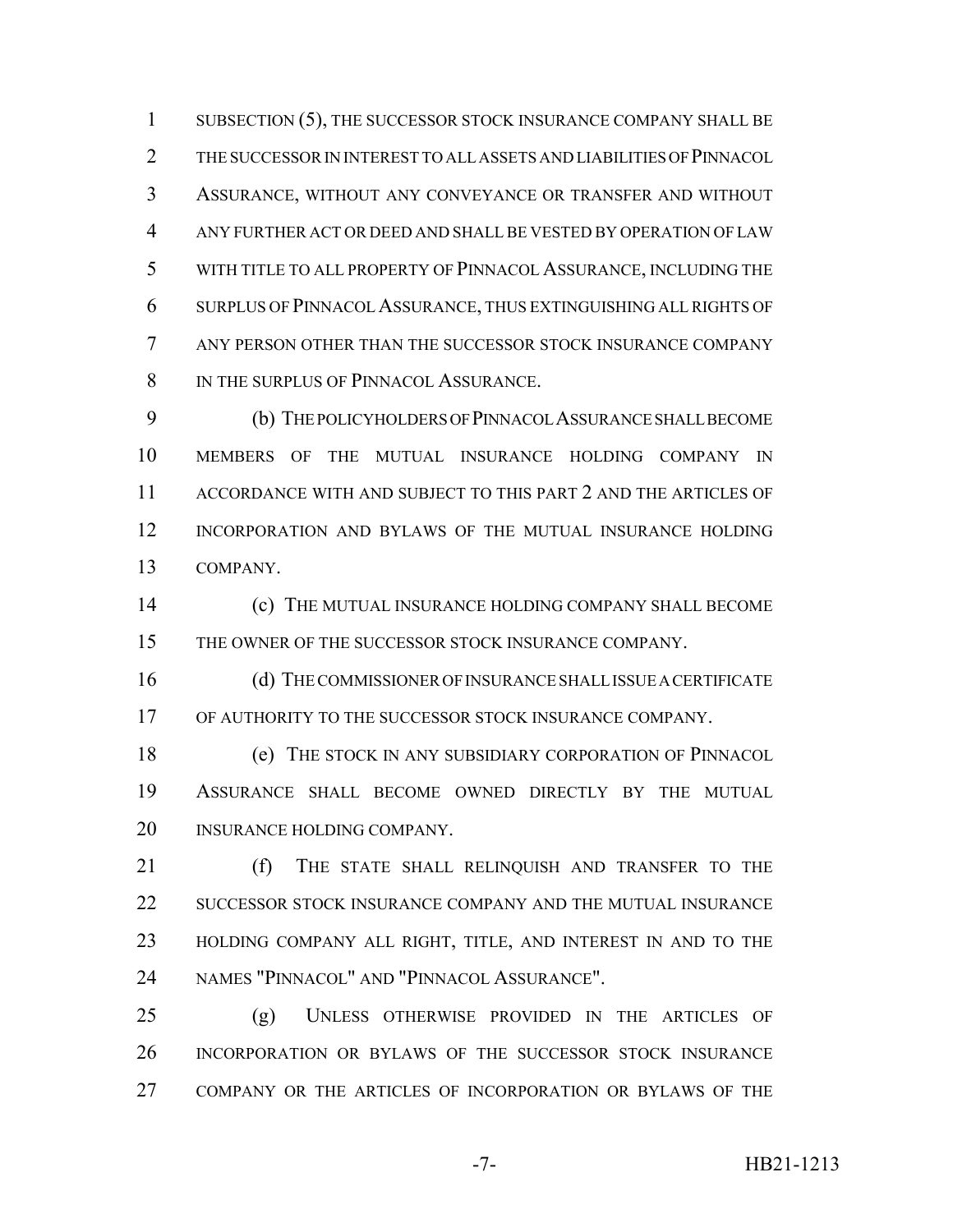MUTUAL INSURANCE HOLDING COMPANY, THE DIRECTORS AND OFFICERS OF PINNACOL ASSURANCE SHALL BECOME DIRECTORS AND OFFICERS OF THE MUTUAL INSURANCE HOLDING COMPANY AND THE SUCCESSOR STOCK INSURANCE COMPANY AND SHALL CONTINUE TO SERVE IN THEIR RESPECTIVE ROLES UNTIL THEIR SUCCESSORS ARE ELECTED AND QUALIFIED. BEFORE THE DISAFFILIATION DATE, AS DEFINED IN SECTION 8-45-203 (1)(a), THE GOVERNOR HAS THE SOLE POWER TO APPOINT AND REMOVE BOARD MEMBERS OF THE MUTUAL INSURANCE HOLDING COMPANY AND THE SUCCESSOR STOCK INSURANCE COMPANY.

 (h) EXCEPT AS OTHERWISE PROVIDED IN THIS SUBSECTION (5) OR 11 SUBSECTION (6) OF THIS SECTION:

**(I) THE SUCCESSOR STOCK INSURANCE COMPANY SHALL FOR ALL**  PURPOSES OF THE LAWS OF THE STATE BE DEEMED TO BE THE SUCCESSOR IN INTEREST TO AND THE SAME ENTITY AS PINNACOL ASSURANCE. THE CONVERSION OF PINNACOL ASSURANCE INTO THE SUCCESSOR STOCK INSURANCE COMPANY DOES NOT REQUIRE THE SUBMISSION OF A PETITION AND PLAN OF CONVERSION PURSUANT TO SECTION 10-12-411 OR ANY FURTHER ACT, DETERMINATION, OR APPROVAL OF ANY AGENCY OR AUTHORITY OF THIS STATE.

20 (II) THE ASSUMPTION OF ALL TANGIBLE AND INTANGIBLE PROPERTY AND ASSETS OF PINNACOL ASSURANCE BY THE SUCCESSOR STOCK INSURANCE COMPANY AND THE MUTUAL INSURANCE HOLDING COMPANY SHALL BE FREE AND CLEAR OF ANY TAXES, LIENS, CLAIMS, 24 RIGHTS, OR INTERESTS OF THE STATE, ANY POLITICAL SUBDIVISION OF THE STATE, OR ANY PERSON CLAIMING BY, OR ON BEHALF OF, THROUGH, OR UNDER THE STATE OR ANY POLITICAL SUBDIVISION OF THE STATE. THE PROPERTY AND ASSETS ASSUMED BY THE SUCCESSOR STOCK INSURANCE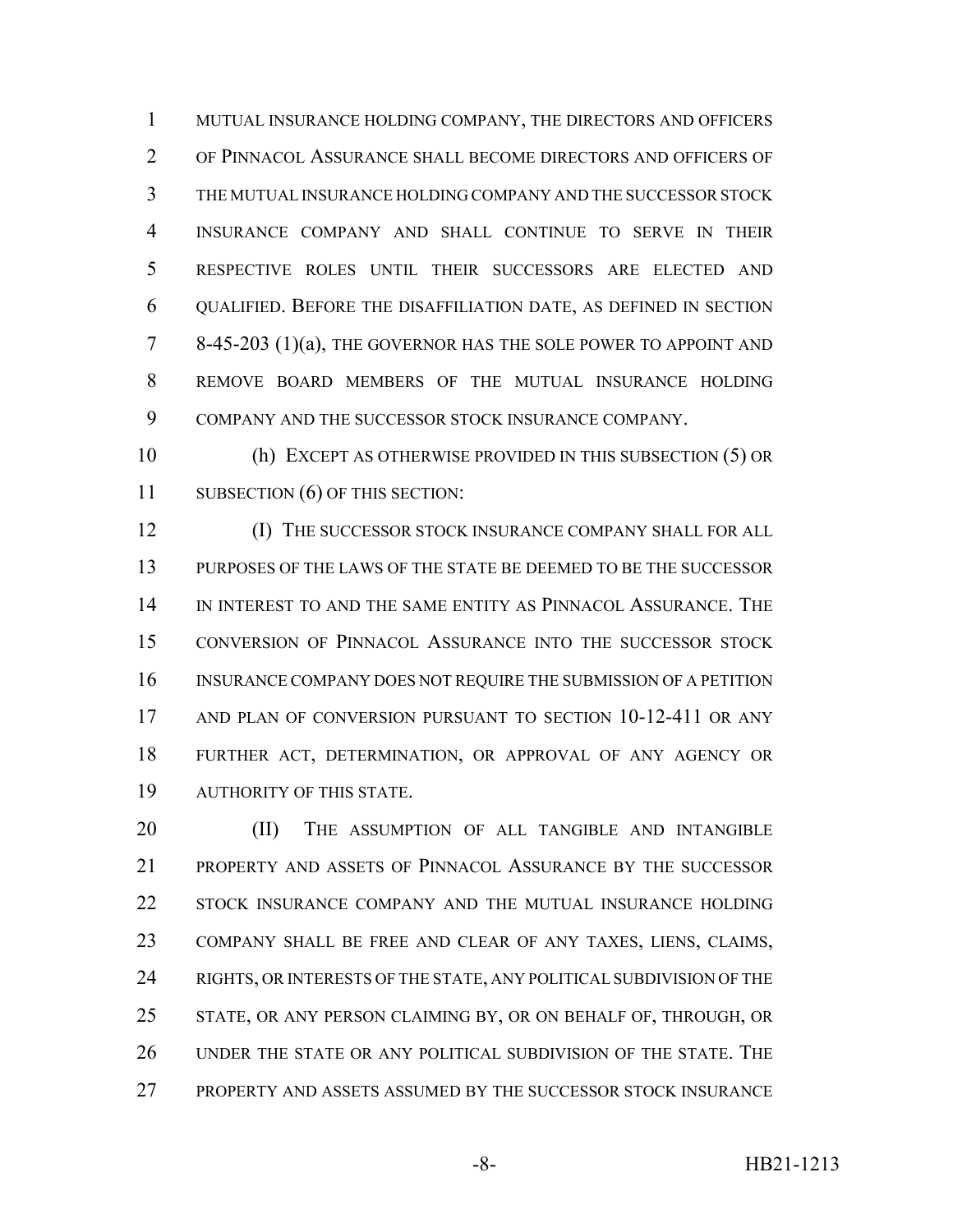COMPANY AND THE MUTUAL INSURANCE HOLDING COMPANY PURSUANT TO THIS PART 2 SHALL NOT BE SUBJECT TO USE TAX UNDER THE LAWS OF THE STATE OR ANY POLITICAL SUBDIVISION OR SPECIAL DISTRICT OF THE STATE.

 (III) ALL OF THE RIGHTS, PRIVILEGES, INCLUDING SPECIFICALLY THE ATTORNEY-CLIENT PRIVILEGE, AND POWERS OF PINNACOL ASSURANCE; ALL REAL, PERSONAL, AND MIXED PROPERTY; AND ALL OBLIGATIONS DUE TO PINNACOL ASSURANCE; AS WELL AS ALL OTHER THINGS AND CAUSES OF ACTION OF PINNACOL ASSURANCE, VEST AS A MATTER OF LAW IN THE SUCCESSOR STOCK INSURANCE COMPANY AND ARE THEREAFTER THE RIGHTS, PRIVILEGES, POWERS, AND PROPERTY OF, AND OBLIGATIONS DUE TO, THE SUCCESSOR STOCK INSURANCE COMPANY.

**IV)** THE TITLE TO ANY REAL PROPERTY VESTED BY DEED OR OTHERWISE IN PINNACOL ASSURANCE SHALL NOT REVERT OR BE IN ANY WAY IMPAIRED, BUT ALL RIGHTS OF CREDITORS AND ALL LIENS UPON ANY PROPERTY OF PINNACOL ASSURANCE SHALL BE PRESERVED UNIMPAIRED, AND ALL DEBTS, LIABILITIES, AND DUTIES OF PINNACOL ASSURANCE SHALL REMAIN ATTACHED TO THE SUCCESSOR STOCK INSURANCE COMPANY AND MAY BE ENFORCED AGAINST THE SUCCESSOR STOCK INSURANCE COMPANY TO THE SAME EXTENT AS IF SAID DEBTS, LIABILITIES, AND DUTIES HAD ORIGINALLY BEEN INCURRED OR CONTRACTED BY THE SUCCESSOR STOCK INSURANCE COMPANY IN ITS CAPACITY AS AN INSURANCE COMPANY OPERATING UNDER THE LAWS OF THE STATE.

**(V)** THE CONVERSION DOES NOT OTHERWISE ANNUL, MODIFY, OR CHANGE ANY EXISTING LICENSE OR OTHER AUTHORITY VESTED IN PINNACOL ASSURANCE, AND WITHOUT FURTHER ACTION ALL SUCH LICENSES AND AUTHORITY SHALL VEST IN THE SUCCESSOR STOCK INSURANCE COMPANY.THE SUCCESSOR STOCK INSURANCE COMPANY MAY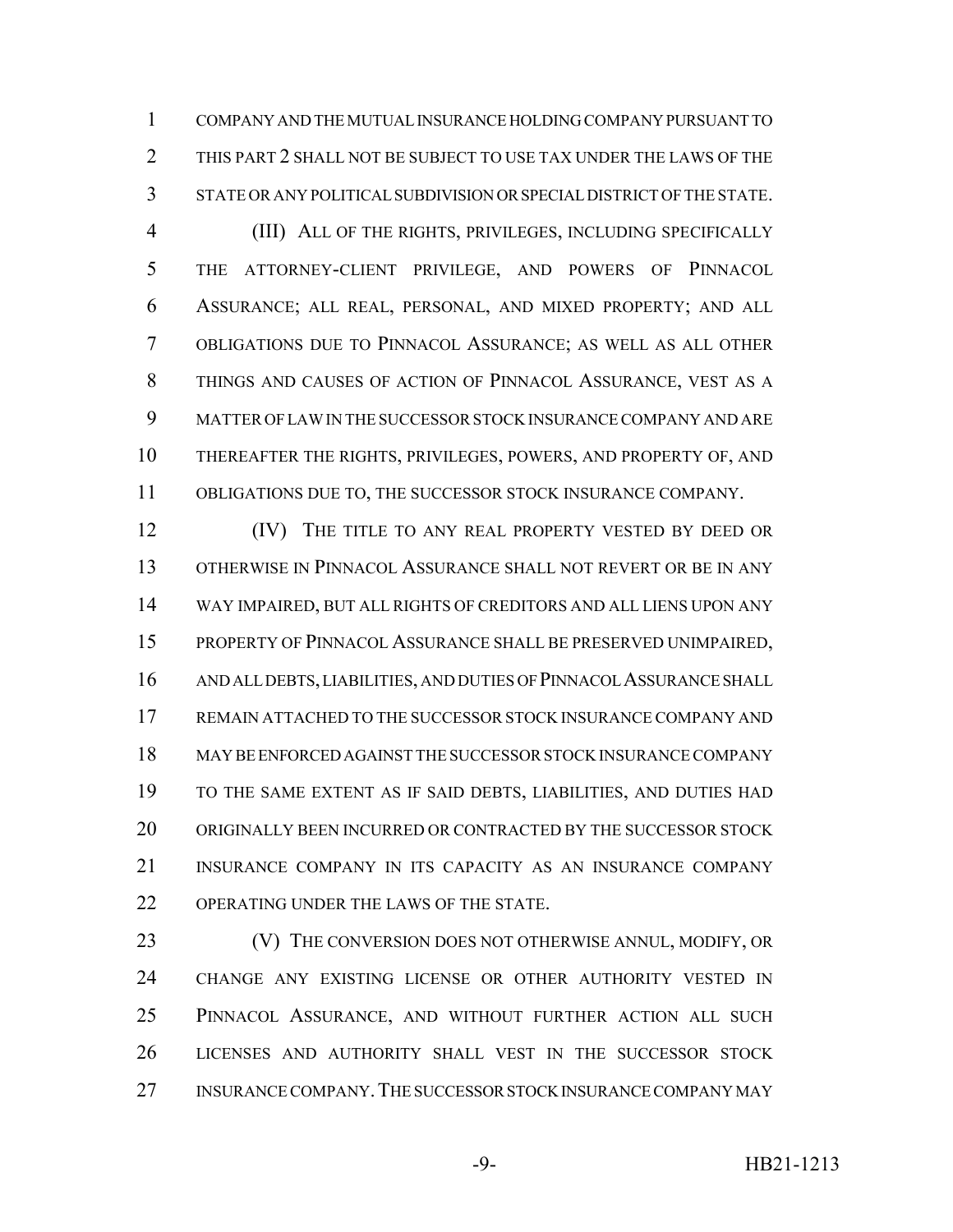EXERCISE ALL RIGHTS AND POWERS CONFERRED AND SHALL PERFORM ALL DUTIES IMPOSED BY LAW ON INSURERS WRITING THE CLASSES OF INSURANCE WRITTEN BY THE SUCCESSOR STOCK INSURANCE COMPANY AND SHALL RETAIN ALL RIGHTS AND SHALL BE SUBJECT TO ALL OBLIGATIONS OF PINNACOL ASSURANCE UNDER INSURANCE CONTRACTS EXISTING IMMEDIATELY BEFORE THE CONVERSION.

 (VI) THE CONVERSION OF PINNACOL ASSURANCE INTO THE SUCCESSOR STOCK INSURANCE COMPANY SHALL NOT BE DEEMED TO AFFECT ANY OBLIGATIONS OR LIABILITIES OF PINNACOL ASSURANCE INCURRED PRIOR TO THE CONVERSION OR THE PERSONAL LIABILITY OF ANY PERSON INCURRED BEFORE THE CONVERSION AND SHALL CONSTITUTE A CONTINUATION OF THE EXISTENCE OF PINNACOL ASSURANCE IN THE FORM OF A STOCK INSURANCE COMPANY OPERATING UNDER THE LAWS OF THE STATE.

 (VII) NO OFFICER, DIRECTOR, OR EMPLOYEE OF PINNACOL ASSURANCE AS IT EXISTED BEFORE ITS CONVERSION INTO THE SUCCESSOR STOCK INSURANCE COMPANY, OF THE SUCCESSOR STOCK INSURANCE 18 COMPANY, OF THE MUTUAL INSURANCE HOLDING COMPANY, OR OF ANY ENTITY OR PARTY WITH WHOM THE SUCCESSOR STOCK INSURANCE COMPANY OR THE MUTUAL INSURANCE HOLDING COMPANY CONTRACTS FOR SERVICES SHALL BE PERSONALLY LIABLE IN A PRIVATE CAPACITY FOR OR ON ACCOUNT OF ANY ACT DONE OR OMITTED OR CONTRACT OR OTHER OBLIGATION ENTERED INTO OR UNDERTAKEN IN AN OFFICIAL CAPACITY IN GOOD FAITH AND WITHOUT INTENT TO DEFRAUD IN CONNECTION WITH THE ADMINISTRATION, MANAGEMENT, OR CONDUCT OF PINNACOL ASSURANCE OR WITH ANY OTHER AFFAIRS RELATED TO PINNACOL ASSURANCE AS IT EXISTED BEFORE ITS CONVERSION INTO THE SUCCESSOR STOCK INSURANCE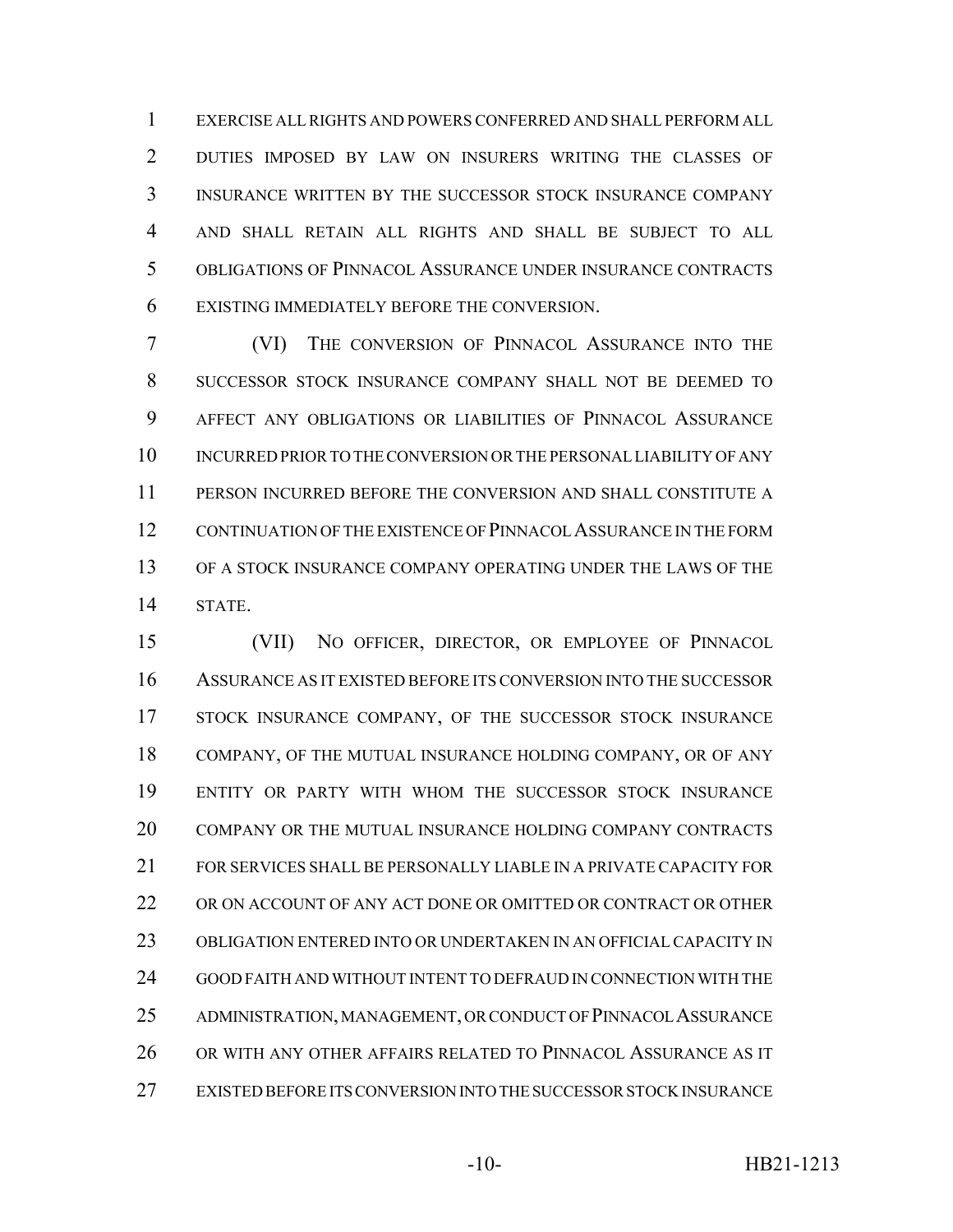COMPANY.

 (6) EXCEPT FOR GENERALLY APPLICABLE TAXES AND AS PROVIDED IN SUBSECTION (4) OF THIS SECTION, THE STATE SHALL HAVE NO CLAIM TO NOR ANY INTEREST IN THE REVENUE, MONEY, OR ASSETS OF THE SUCCESSOR STOCK INSURANCE COMPANY OR THE MUTUAL INSURANCE HOLDING COMPANY AND SHALL NOT BORROW, APPROPRIATE, OR DIRECT PAYMENTS FROM SUCH REVENUE, MONEY, AND ASSETS FOR ANY PURPOSE.

 (7) THE STATE SHALL NOT BE LIABLE FOR THE EXPENSES, LIABILITIES, OR DEBTS OF THE SUCCESSOR STOCK INSURANCE COMPANY OR THE MUTUAL INSURANCE HOLDING COMPANY. THE SUCCESSOR STOCK INSURANCE COMPANY AND THE MUTUAL INSURANCE HOLDING COMPANY SHALL ASSUME, INDEMNIFY, AND HOLD THE STATE HARMLESS FROM AND AGAINST ALL EXISTING INSURANCE LIABILITIES OF PINNACOL ASSURANCE ARISING UNDER ALL POLICIES OF WORKERS' COMPENSATION INSURANCE ISSUED BY PINNACOL ASSURANCE THAT ARE OUTSTANDING ON THE CONVERSION DATE.

 (8) EXCEPT AS PROVIDED IN SUBSECTION (9) OF THIS SECTION, NO SUIT, ACTION, CLAIM, OR OTHER JUDICIAL OR ADMINISTRATIVE PROCEEDING LAWFULLY COMMENCED BEFORE THE CONVERSION DATE, OR WHICH COULD HAVE BEEN COMMENCED BEFORE THAT DATE, BY OR AGAINST PINNACOL ASSURANCE SHALL ABATE BY REASON OF THE CONVERSION OF PINNACOL ASSURANCE INTO THE SUCCESSOR STOCK INSURANCE COMPANY OR THE CREATION OF THE MUTUAL INSURANCE 24 HOLDING COMPANY.

 (9) NO CAUSE OF ACTION ARISING SOLELY OUT OF OR RELATING TO THE CONVERSION OF PINNACOL ASSURANCE INTO THE STOCK INSURANCE COMPANY OR THE FORMATION OF THE MUTUAL INSURANCE HOLDING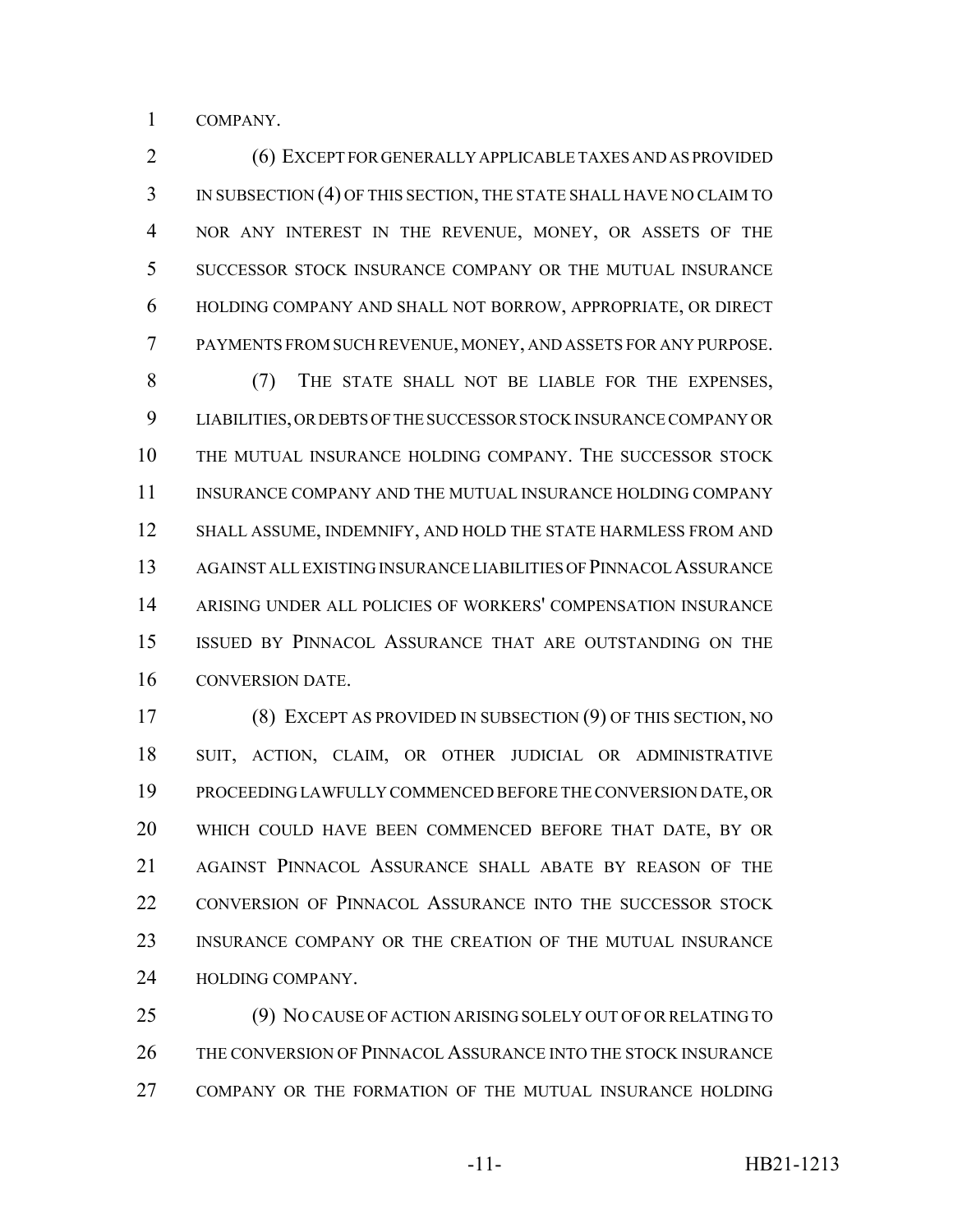COMPANY OR THE OTHER TRANSACTIONS PERMITTED OR REQUIRED TO OCCUR PURSUANT TO THIS SECTION SHALL BE BROUGHT BY OR ON BEHALF OF ANY HOLDER OF A POLICY OF INSURANCE ISSUED BY PINNACOL ASSURANCE AGAINST THE SUCCESSOR STOCK INSURANCE COMPANY, THE MUTUAL INSURANCE HOLDING COMPANY,PINNACOL ASSURANCE, OR THE BOARD OF DIRECTORS OR OFFICERS OR ANY EMPLOYEE OR AGENT OF ANY OF THEM; EXCEPT THAT THIS SUBSECTION (9) SHALL NOT LIMIT THE RIGHTS OR REMEDIES OF THE HOLDER UNDER A POLICY OF INSURANCE ISSUED BY PINNACOL ASSURANCE AND ASSUMED BY THE SUCCESSOR STOCK INSURANCE COMPANY TO CONTEST THE INSURANCE COVERAGE ARISING UNDER A POLICY OF INSURANCE ISSUED BY PINNACOL ASSURANCE. NO CAUSE OF ACTION ON BEHALF OF ANY HOLDER OF A POLICY OF INSURANCE ISSUED BY PINNACOL ASSURANCE SHALL LIE AGAINST THE STATE OR ANY POLITICAL SUBDIVISION OF THE STATE ARISING OUT OF OR RELATING TO THE CONVERSION OF PINNACOL ASSURANCE INTO THE SUCCESSOR STOCK INSURANCE COMPANY OR THE FORMATION OF THE MUTUAL INSURANCE HOLDING COMPANY OR THE OTHER TRANSACTIONS PERMITTED OR REQUIRED TO OCCUR PURSUANT TO THIS SECTION, OR ARISING UNDER POLICIES OF INSURANCE ISSUED BY PINNACOL ASSURANCE.

 (10) EXCEPT AS PERMITTED BY A MAJORITY VOTE OF THE MEMBERS OF THE MUTUAL INSURANCE HOLDING COMPANY WHO ARE POLICYHOLDERS OF A STOCK INSURANCE COMPANY THAT IS A SUBSIDIARY OF THE MUTUAL 23 INSURANCE HOLDING COMPANY, A MAJORITY OF THE VOTING STOCK OF THE SUCCESSOR STOCK INSURANCE COMPANY MUST AT ALL TIMES BE OWNED UNENCUMBERED DIRECTLY OR INDIRECTLY BY THE MUTUAL INSURANCE HOLDING COMPANY. ANY CONVEYANCE, TRANSFER, ASSIGNMENT, PLEDGE, SECURITY INTEREST, LIEN, PLACEMENT IN A VOTING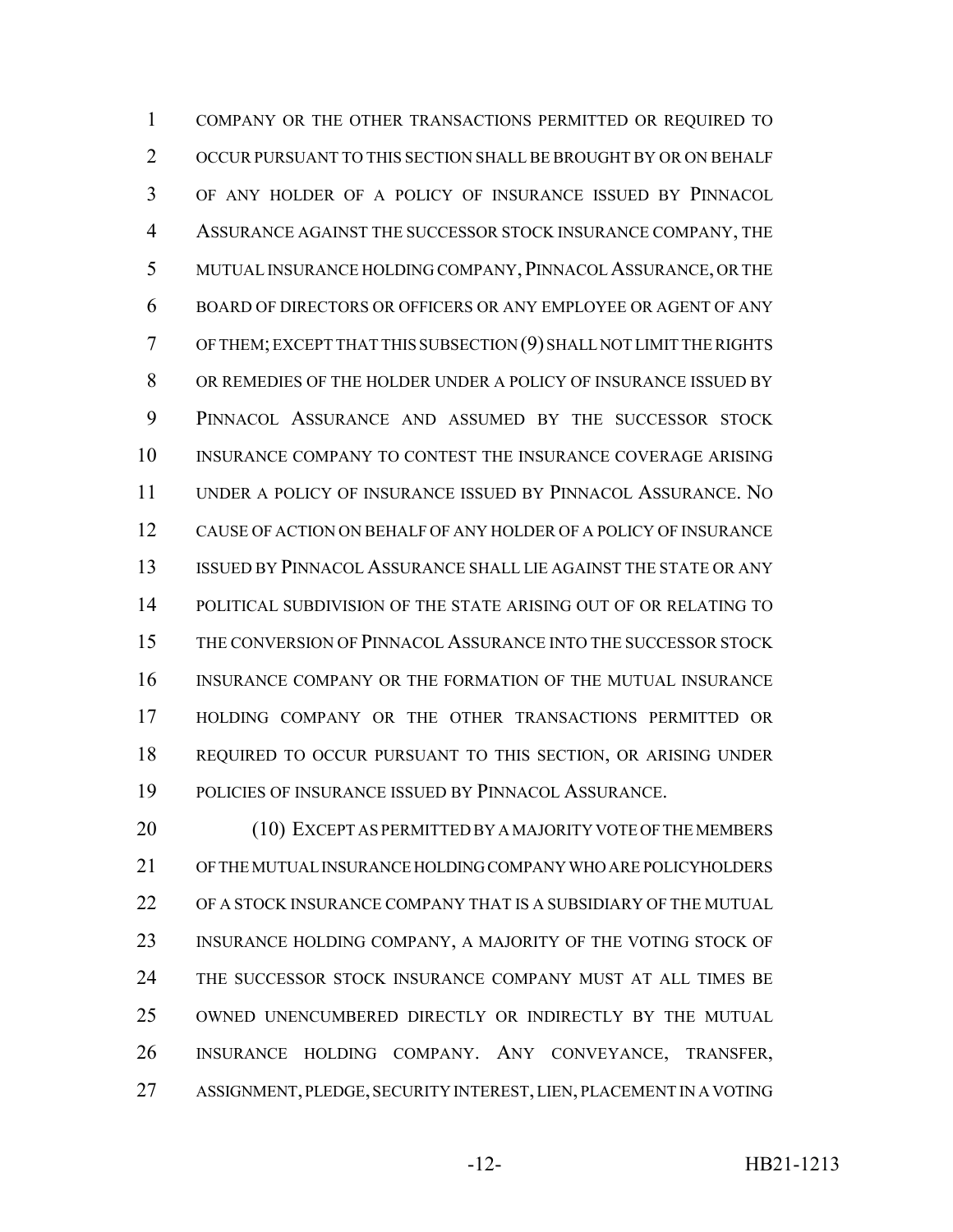TRUST, ENCUMBRANCE, OR HYPOTHECATION OR ALIENATION OF, IN, OR ON A MAJORITY OF THE VOTING SHARES OF THE STOCK INSURANCE COMPANY IN VIOLATION OF THIS SUBSECTION (10) IS VOID IN INVERSE CHRONOLOGICAL ORDER AS TO THE SHARES NECESSARY TO ENSURE THAT 5 THE REQUIREMENTS OF THIS SUBSECTION (10) ARE MET.

 (11) THE SUCCESSOR STOCK INSURANCE COMPANY SHALL BE SUBJECT TO THE PREMIUM TAX DESCRIBED IN SECTION 10-3-209.

 **8-45-202. Status of mutual insurance holding company as corporation - status of insurer - rights and obligations of members - voting - articles of incorporation.** (1) THE MUTUAL INSURANCE HOLDING COMPANY IS NOT AN INSURER FOR THE PURPOSES OF THIS TITLE 8; EXCEPT THAT SECTIONS 10-12-405, 10-12-407, 10-12-408, 10-12-409, 10-12-410, AND 10-12-411 APPLY TO THE MUTUAL INSURANCE HOLDING COMPANY AS IF THE MUTUAL INSURANCE HOLDING COMPANY WERE A DOMESTIC MUTUAL INSURER.

 (2) THE MUTUAL INSURANCE HOLDING COMPANY SHALL NOT DISSOLVE OR LIQUIDATE WITHOUT APPROVAL BY THE COMMISSIONER OF INSURANCE OR UNLESS REQUIRED BY JUDICIAL ORDER.THE COMMISSIONER OF INSURANCE RETAINS JURISDICTION OVER THE MUTUAL INSURANCE HOLDING COMPANY AND ANY SUBSIDIARY OF THE MUTUAL INSURANCE 21 HOLDING COMPANY AS PROVIDED IN THIS PART 2 AND SECTION 10-3-806. (3) THE MEMBERS OF THE MUTUAL INSURANCE HOLDING COMPANY HAVE THE RIGHTS AND OBLIGATIONS SET FORTH IN THIS PART 2 AND IN THE ARTICLES OF INCORPORATION AND BYLAWS OF THE MUTUAL INSURANCE HOLDING COMPANY. A MEMBER OF THE MUTUAL INSURANCE HOLDING COMPANY SHALL NOT TRANSFER ITS MEMBERSHIP IN THE MUTUAL INSURANCE HOLDING COMPANY OR ANY RIGHT ARISING FROM SUCH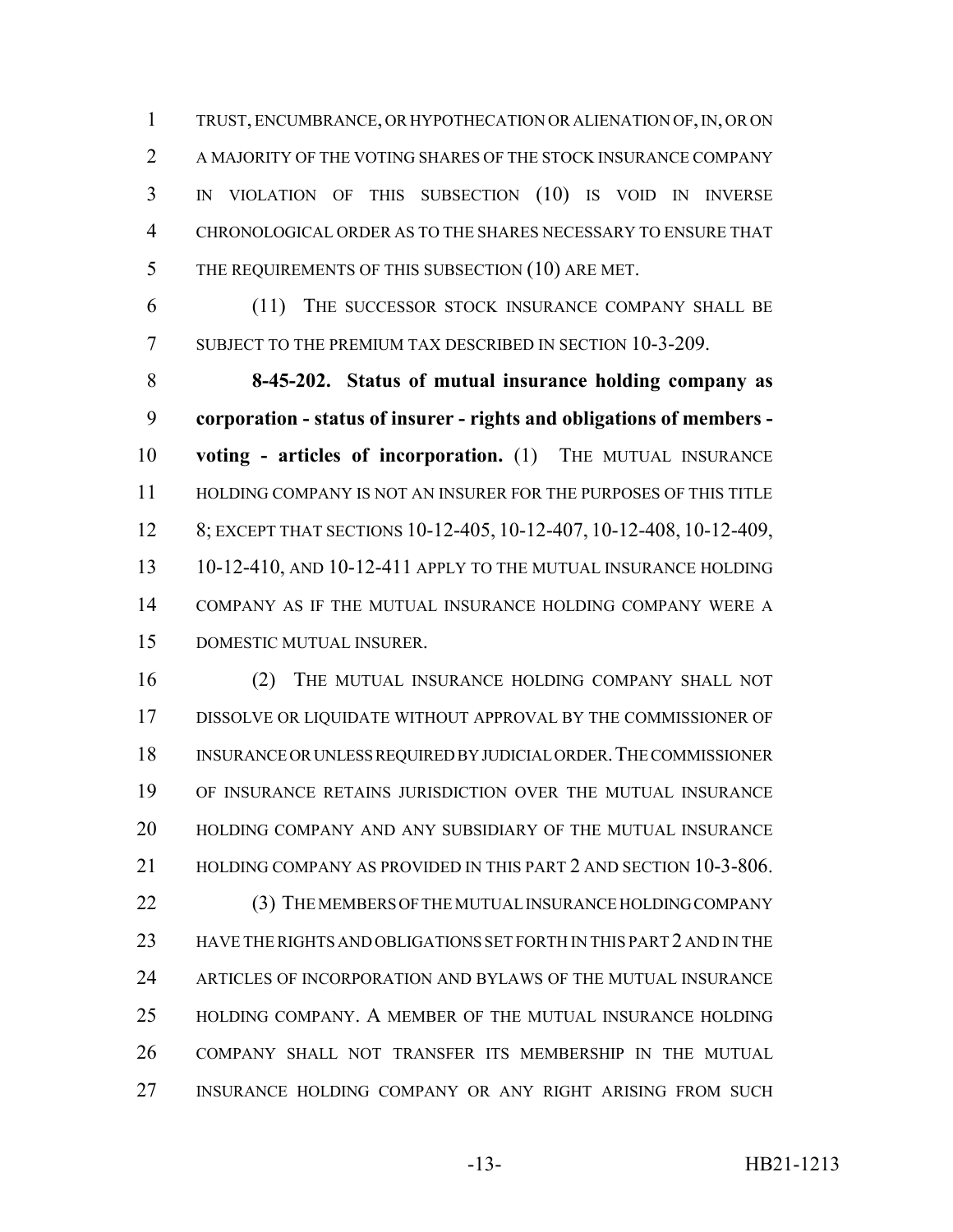MEMBERSHIP. THE LIMITATION ON THE TRANSFER OF MEMBERSHIP OR RIGHTS ARISING FROM MEMBERSHIP DOES NOT RESTRICT ANY OTHERWISE PERMISSIBLE ASSIGNMENT OF A POLICY. A MEMBER OF THE MUTUAL INSURANCE HOLDING COMPANY IS NOT PERSONALLY LIABLE FOR THE ACTS, DEBTS, LIABILITIES, OR OBLIGATIONS OF THE MUTUAL INSURANCE HOLDING COMPANY MERELY BY REASON OF BEING A MEMBER. NO ASSESSMENT OF ANY KIND SHALL BE IMPOSED ON A MEMBER OF THE MUTUAL INSURANCE HOLDING COMPANY. A PREMIUM OR POLICY FEE DUE UNDER AN INSURANCE POLICY OR CONTRACT ISSUED TO A MEMBER OF THE MUTUAL INSURANCE HOLDING COMPANY IS NOT AN ASSESSMENT.

 (4) A MEMBERSHIP INTEREST IN THE MUTUAL INSURANCE HOLDING 12 COMPANY IS NOT A SECURITY, AS DEFINED IN SECTION 11-51-201 (17).

 (5) THE BYLAWS SHALL PROVIDE THAT EACH POLICYHOLDER OF AN INSURANCE COMPANY OWNED BY THE MUTUAL INSURANCE HOLDING COMPANY SHALL BE A MEMBER OF THE MUTUAL INSURANCE HOLDING COMPANY AND SHALL BE ENTITLED TO ONE OR MORE VOTES BASED UPON THE AMOUNT OF INSURANCE IN FORCE, THE NUMBER OF POLICIES HELD, OR THE AMOUNT OF PREMIUM PAID, AS STATED IN SUCH BYLAWS. THE BYLAWS MAY PERMIT VOTING BY PROXY.

20 (6) MEETINGS OF THE MEMBERS OF THE MUTUAL INSURANCE HOLDING COMPANY SHALL BE GOVERNED IN THE SAME MANNER AS IF THE MUTUAL INSURANCE HOLDING COMPANY WERE A DOMESTIC MUTUAL INSURER, INCLUDING PROVISIONS GOVERNING QUORUM REQUIREMENTS, 24 THE APPROVAL OF MATTERS BY THE MEMBERS, AND THE ELECTION OF DIRECTORS BY THE MEMBERS.

 (7) THE ARTICLES OF INCORPORATION OF THE MUTUAL INSURANCE HOLDING COMPANY SHALL CONTAIN ALL THE FOLLOWING PROVISIONS: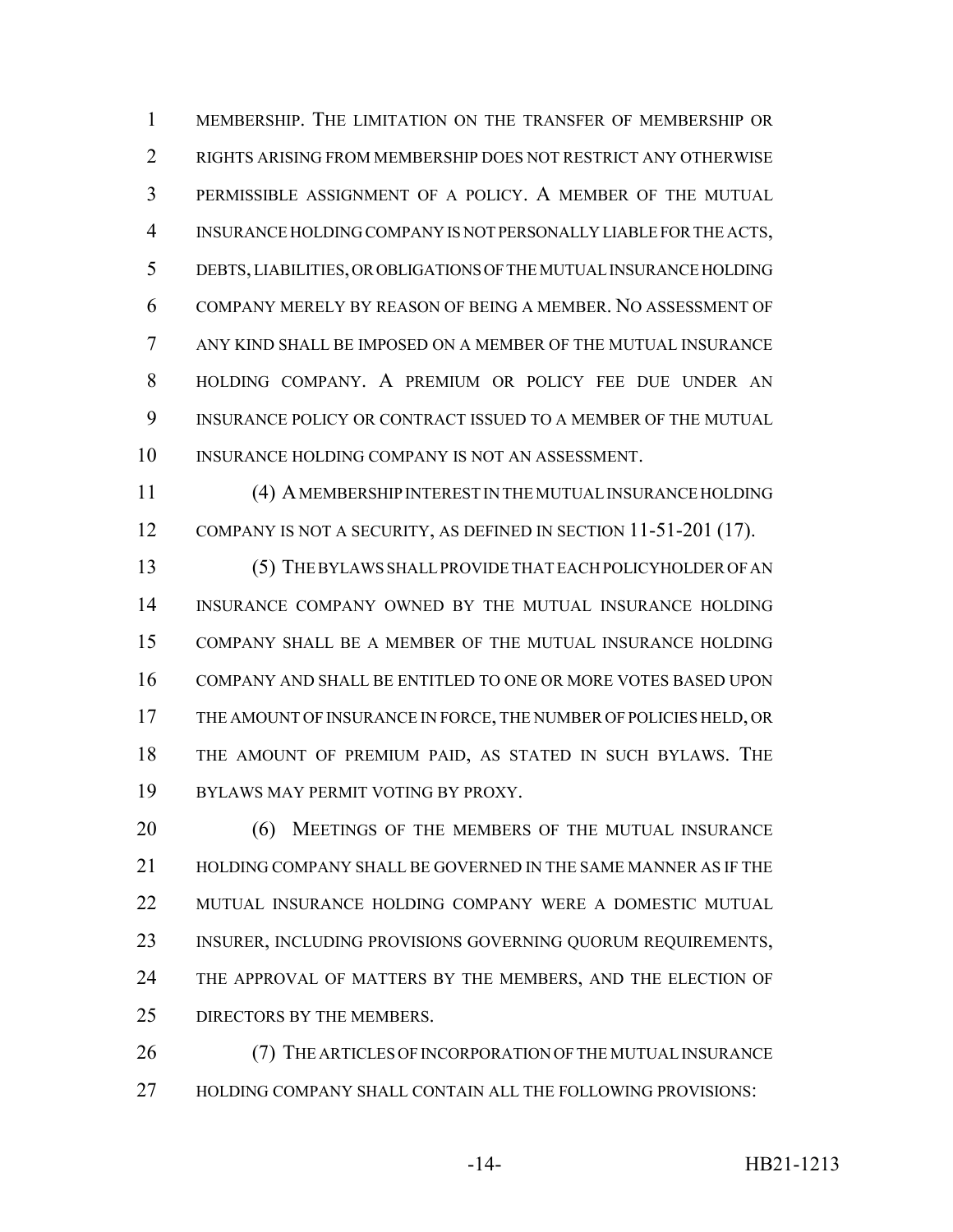(a) THE NAME OF THE MUTUAL INSURANCE HOLDING COMPANY SHALL INCLUDE THE WORDS "MUTUAL HOLDING COMPANY" OR "MUTUAL INSURANCE HOLDING COMPANY" OR OTHER WORDS CONNOTING THE MUTUAL CHARACTER OF THE MUTUAL INSURANCE HOLDING COMPANY THAT ARE APPROVED BY THE INSURANCE COMMISSIONER.

 (b) A PROVISION SPECIFYING THAT THE MUTUAL INSURANCE HOLDING COMPANY IS NOT AUTHORIZED TO ISSUE CAPITAL STOCK, WHETHER VOTING OR NONVOTING; AND

 (c) A PROVISION SETTING FORTH ANY RIGHTS OF THE MEMBERS OF THE MUTUAL INSURANCE HOLDING COMPANY ON DISSOLUTION OR LIQUIDATION.

 (8) THE MUTUAL INSURANCE HOLDING COMPANY MUST AUTOMATICALLY BE A PARTY TO ANY REHABILITATION OR LIQUIDATION PROCEEDING INVOLVING A SUBSIDIARY STOCK INSURANCE COMPANY THAT IS A DIRECT OR INDIRECT SUBSIDIARY OF THE MUTUAL INSURANCE 16 HOLDING COMPANY. IN SUCH A PROCEEDING, THE ASSETS OF THE MUTUAL INSURANCE HOLDING COMPANY SHALL BE COUNTED AS ASSETS OF THE ESTATE OF THE SUBSIDIARY STOCK INSURANCE COMPANY FOR THE PURPOSE OF SATISFYING THE CLAIMS OF THE POLICYHOLDERS OF THE 20 SUBSIDIARY STOCK INSURANCE COMPANY.

 **8-45-203. Disaffiliation of Pinnacol Assurance from the public employees' retirement association - definitions.** (1) AS USED IN THIS SECTION, UNLESS THE CONTEXT OTHERWISE REQUIRES:

 (a) "DISAFFILIATION DATE" MEANS THE DATE OF TERMINATION OF PINNACOL ASSURANCE'S AFFILIATION WITH THE PUBLIC EMPLOYEES' RETIREMENT ASSOCIATION AS SPECIFIED IN A DISAFFILIATION ELECTION.

(b) "DISAFFILIATION ELECTION" MEANS AN ELECTION MADE BY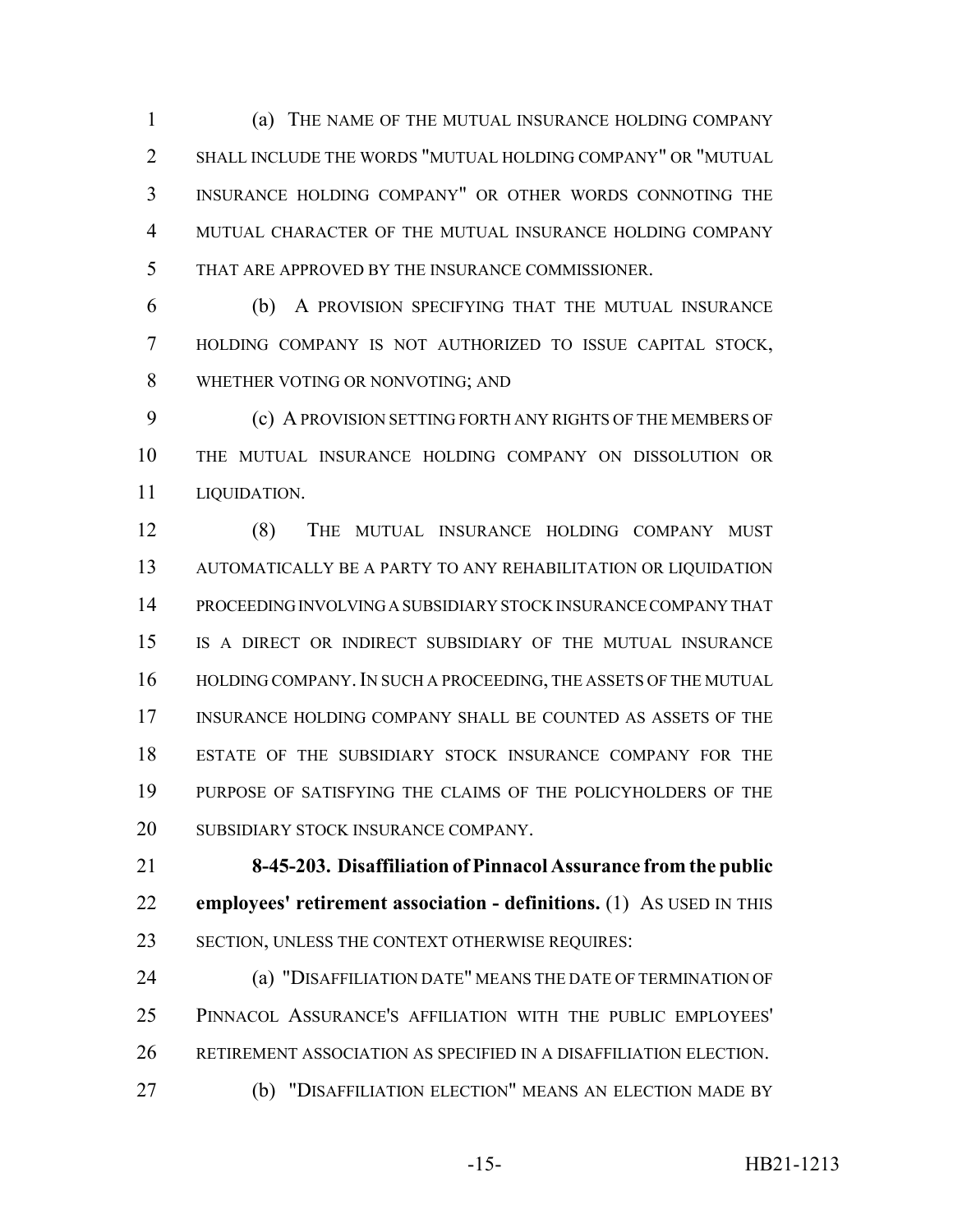PINNACOL ASSURANCE AS DESCRIBED IN SUBSECTIONS (2) AND (3) OF THIS SECTION.

 (c) "DISAFFILIATION PAYMENT" MEANS THE PAYMENT THAT IS REQUIRED TO BE MADE BY PINNACOL ASSURANCE TO THE PUBLIC EMPLOYEES' RETIREMENT ASSOCIATION PURSUANT TO THIS SECTION AND 6 THE AMOUNT OF WHICH IS DETERMINED UNDER SUBSECTION  $(6)(f)$  OF THIS SECTION.

8 (d) "PINNACOL ASSURANCE" MEANS PINNACOL ASSURANCE AND ITS SUCCESSORS, INCLUDING THE SUCCESSOR STOCK INSURANCE COMPANY.

 (e) "RBA" MEANS THE PUBLIC EMPLOYEES' RETIREMENT ASSOCIATION'S REPLACEMENT BENEFIT ARRANGEMENT.

 (2) NOTWITHSTANDING ANY OTHER PROVISION OF LAW TO THE CONTRARY, PINNACOL ASSURANCE MAY MAKE A DISAFFILIATION ELECTION TO TERMINATE ITS AFFILIATION WITH THE PUBLIC EMPLOYEES' RETIREMENT ASSOCIATION EFFECTIVE AS OF THE FIRST DAY OF ANY MONTH PRIOR TO JANUARY 1,2023, AND SHALL MAKE A DISAFFILIATION ELECTION TO TERMINATE ITS AFFILIATION WITH THE PUBLIC EMPLOYEES' RETIREMENT ASSOCIATION EFFECTIVE AS OF JANUARY 1, 2023, IF NO DISAFFILIATION ELECTION HAS BEEN MADE FOR A PRIOR DISAFFILIATION DATE.

22 (3) A DISAFFILIATION ELECTION SHALL BE MADE BY WRITTEN NOTICE TO THE BOARD OF THE PUBLIC EMPLOYEES' RETIREMENT ASSOCIATION SPECIFYING A DISAFFILIATION DATE, WHICH DISAFFILIATION DATE MUST NOT BE LESS THAN NINETY DAYS NOR MORE THAN ONE HUNDRED FIFTY DAYS AFTER THE DATE OF MAILING OF THE NOTICE TO THE BOARD OF THE PUBLIC EMPLOYEES' RETIREMENT ASSOCIATION. A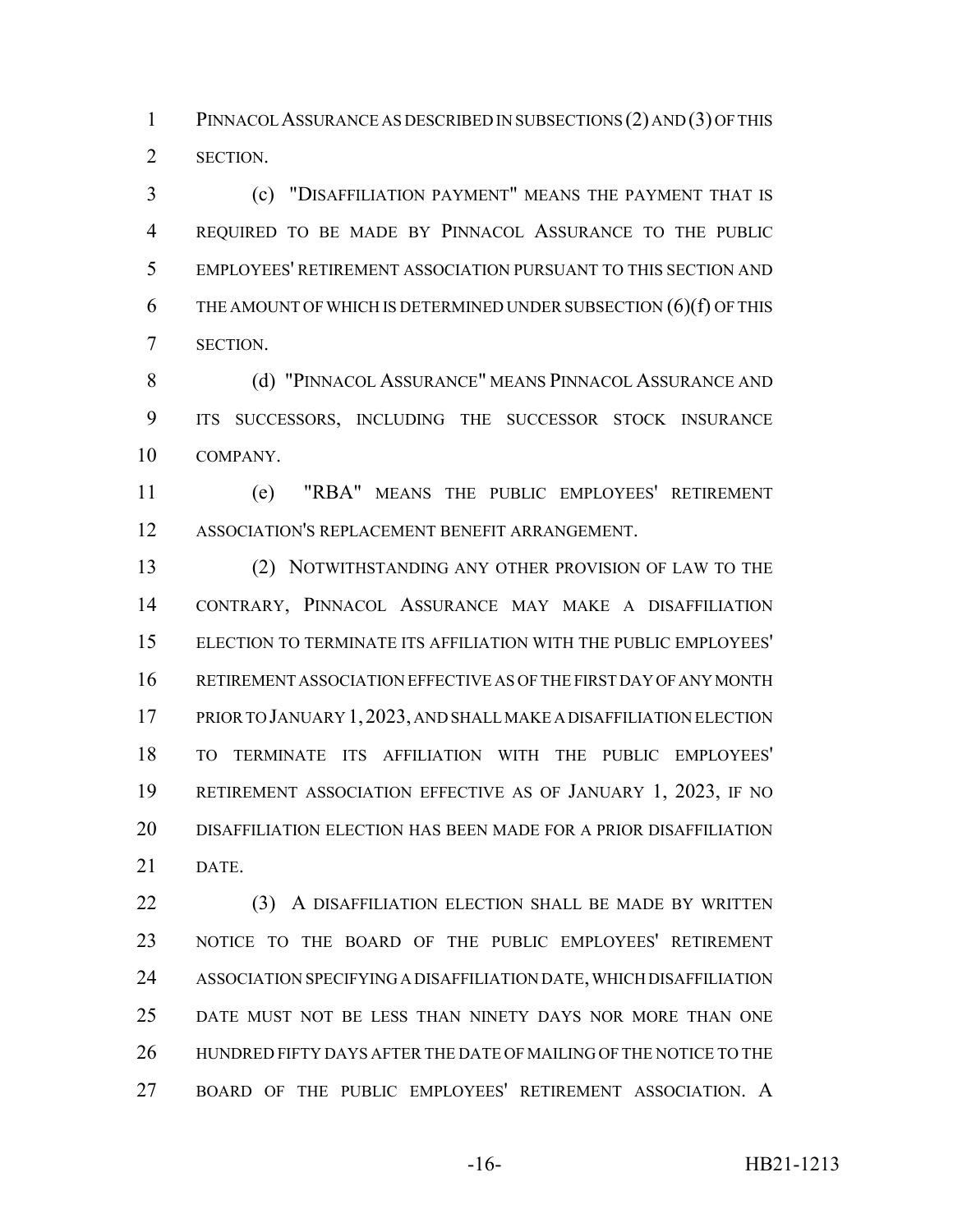DISAFFILIATION ELECTION, OTHER THAN A DISAFFILIATION ELECTION SPECIFYING A DISAFFILIATION DATE OF JANUARY 1, 2023, MAY BE REVOKED BY PINNACOL ASSURANCE AT ANY TIME BEFORE THE DISAFFILIATION DATE SPECIFIED IN THE DISAFFILIATION ELECTION. SUBJECT TO ALL OTHER REQUIREMENTS FOR A DISAFFILIATION ELECTION, REVOCATION OF A DISAFFILIATION ELECTION DOES NOT PREVENT PINNACOL ASSURANCE FROM MAKING ANOTHER DISAFFILIATION ELECTION FOR THE SAME OR ANOTHER DISAFFILIATION DATE. NEITHER A DISAFFILIATION ELECTION NOR A REVOCATION OF A DISAFFILIATION ELECTION IS SUBJECT TO THE APPROVAL OF THE PUBLIC EMPLOYEES' RETIREMENT ASSOCIATION.

 (4) WITHIN NINETY DAYS OF RECEIPT OF A DISAFFILIATION ELECTION, THE PUBLIC EMPLOYEES' RETIREMENT ASSOCIATION SHALL ESTIMATE THE AMOUNT OF THE DISAFFILIATION PAYMENT USING THE METHODOLOGY DESCRIBED IN SUBSECTION (6) OF THIS SECTION. THE ESTIMATE MUST BE MADE USING THE BEST AVAILABLE INFORMATION AVAILABLE TO THE PUBLIC EMPLOYEES' RETIREMENT ASSOCIATION, ADJUSTED IN GOOD FAITH TO ESTIMATE THE AMOUNT OF THE DISAFFILIATION PAYMENT AS OF THE DISAFFILIATION DATE. THE ESTIMATED AMOUNT SHALL BE PROVIDED TO PINNACOL ASSURANCE WITHIN NINETY-ONE DAYS OF RECEIPT BY THE PUBLIC EMPLOYEES' 22 RETIREMENT ASSOCIATION OF THE DISAFFILIATION ELECTION.

 (5) WITHIN ONE HUNDRED EIGHTY DAYS FOLLOWING THE DISAFFILIATION DATE, THE PUBLIC EMPLOYEES' RETIREMENT ASSOCIATION SHALL DETERMINE THE AMOUNT OF THE DISAFFILIATION PAYMENT PURSUANT TO SUBSECTION (6) OF THIS SECTION.

**(6) THE AMOUNT OF THE DISAFFILIATION PAYMENT SHALL BE**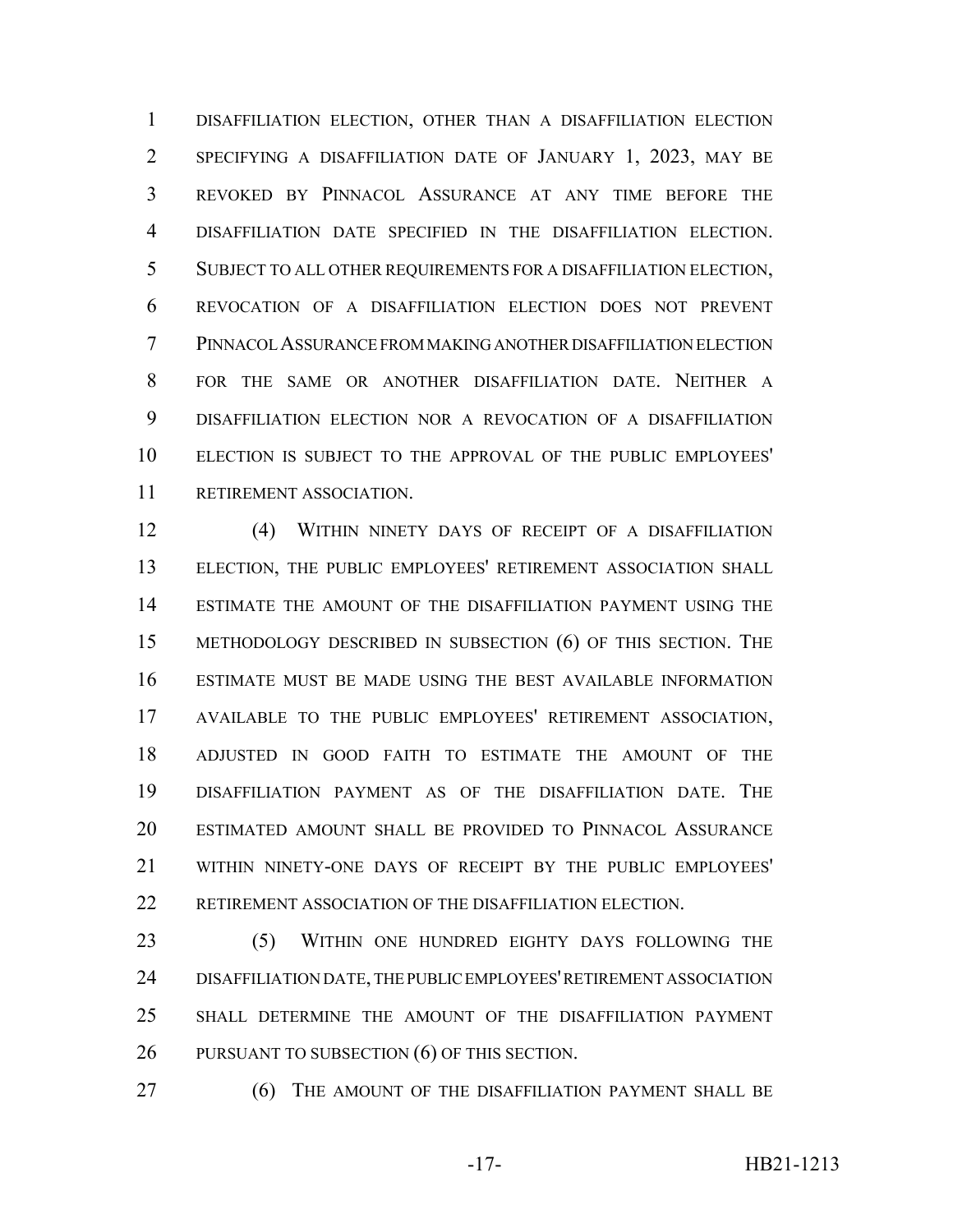DETERMINED USING THE FOLLOWING METHODOLOGY:

 (a) FIRST, AN ADJUSTED MARKET VALUE OF ASSETS EQUAL TO THE FAIR MARKET VALUE AS OF THE DISAFFILIATION DATE OF THE ASSETS THAT ARE HELD IN THE STATE DIVISION OF THE PUBLIC EMPLOYEES' RETIREMENT ASSOCIATION TO COVER EMPLOYER-FINANCED ACCRUED LIABILITIES LESS THE ANNUAL INCREASE RESERVE SHALL BE DETERMINED. THE ADJUSTED MARKET VALUE OF ASSETS SHALL THEN BE ALLOCATED, IN EACH CASE FOR THE ENTIRE STATE DIVISION OF THE PUBLIC EMPLOYEES' RETIREMENT ASSOCIATION, TO THE FOLLOWING CATEGORIES IN THE FOLLOWING ORDER: 10 (I) INACTIVE MEMBER CONTRIBUTION ACCOUNT BALANCES; (II) ACTIVE MEMBER CONTRIBUTION ACCOUNT BALANCES; (III) RETIREE AND SURVIVOR LIABILITIES; (IV) EMPLOYER-FINANCED INACTIVE MEMBER LIABILITIES; AND (V) EMPLOYER-FINANCED ACTIVE MEMBER LIABILITIES. (b) SECOND, THE ADJUSTED MARKET VALUE OF ASSETS CREDITED TO PINNACOL ASSURANCE SHALL BE DETERMINED AS FOLLOWS: (I) IF THE ASSETS ARE FIRST DEPLETED IN THE CATEGORY 18 DESCRIBED IN SUBSECTION  $(6)(a)(I)$  OF THIS SECTION, THE ADJUSTED MARKET VALUE OF ASSETS CREDITED TO PINNACOL ASSURANCE IS EQUAL TO THE ADJUSTED MARKET VALUE OF ASSETS MULTIPLIED BY A FRACTION THAT IS THE RATIO OF PINNACOL ASSURANCE'S INACTIVE MEMBER

 ACCOUNT BALANCES TO THE ENTIRE STATE DIVISION OF THE PUBLIC EMPLOYEES' RETIREMENT ASSOCIATION INACTIVE MEMBER ACCOUNT BALANCES.

**(II)** IF THE ASSETS ARE FIRST DEPLETED IN THE CATEGORY 26 DESCRIBED IN SUBSECTION  $(6)(a)(II)$  OF THIS SECTION, THE ADJUSTED 27 MARKET VALUE OF ASSETS CREDITED TO PINNACOL ASSURANCE IS EQUAL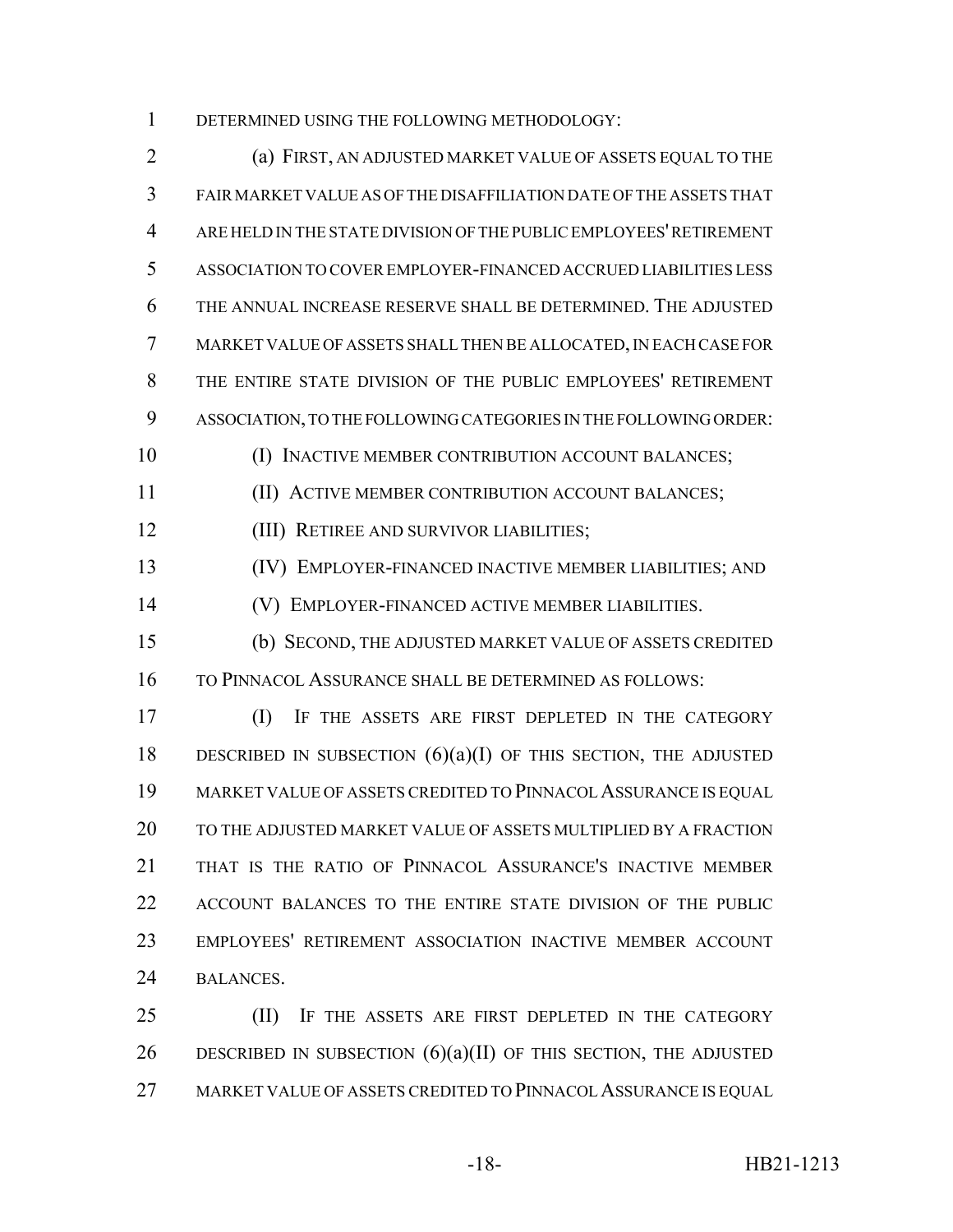TO THE SUM OF:

 (A) THE MEMBER ACCOUNT BALANCES OF THE INACTIVE MEMBERS OF PINNACOL ASSURANCE; AND

 (B) THE REMAINING ADJUSTED MARKET VALUE OF ASSETS MULTIPLIED BY A FRACTION THAT IS THE RATIO OF PINNACOL ASSURANCE'S ACTIVE MEMBER ACCOUNT BALANCES TO THE ENTIRE STATE DIVISION OF THE PUBLIC EMPLOYEES' RETIREMENT ASSOCIATION ACTIVE MEMBER ACCOUNT BALANCES.

 (III) IF THE ASSETS ARE FIRST DEPLETED IN THE CATEGORY 10 DESCRIBED IN SUBSECTION  $(6)(a)(III)$  of this section, the adjusted MARKET VALUE OF ASSETS CREDITED TO PINNACOL ASSURANCE IS EQUAL 12 TO THE SUM OF:

 (A) THE MEMBER ACCOUNT BALANCES OF THE INACTIVE MEMBERS OF PINNACOL ASSURANCE;

 (B) THE MEMBER ACCOUNT BALANCES OF THE ACTIVE MEMBERS OF PINNACOL ASSURANCE; AND

 (C) THE REMAINING ADJUSTED MARKET VALUE OF ASSETS MULTIPLIED BY A FRACTION THAT IS THE RATIO OF PINNACOL ASSURANCE'S RETIREE AND SURVIVOR ACCRUED LIABILITY TO THE ENTIRE STATE DIVISION OF THE PUBLIC EMPLOYEES' RETIREMENT ASSOCIATION RETIREE AND SURVIVOR ACCRUED LIABILITY.IN EACH CASE, RETIREE AND 22 SURVIVOR ACCRUED LIABILITY MUST BE EQUAL TO THE RETIREE AND SURVIVOR ACCRUED LIABILITY DETERMINED USING THE CURRENT ACTUARIAL VALUATION ASSUMPTIONS AND METHODS OF THE PUBLIC EMPLOYEES' RETIREMENT ASSOCIATION.

26 (IV) IF THE ASSETS ARE FIRST DEPLETED IN THE CATEGORY 27 DESCRIBED IN SUBSECTION  $(6)(a)(IV)$  OF THIS SECTION, THE ADJUSTED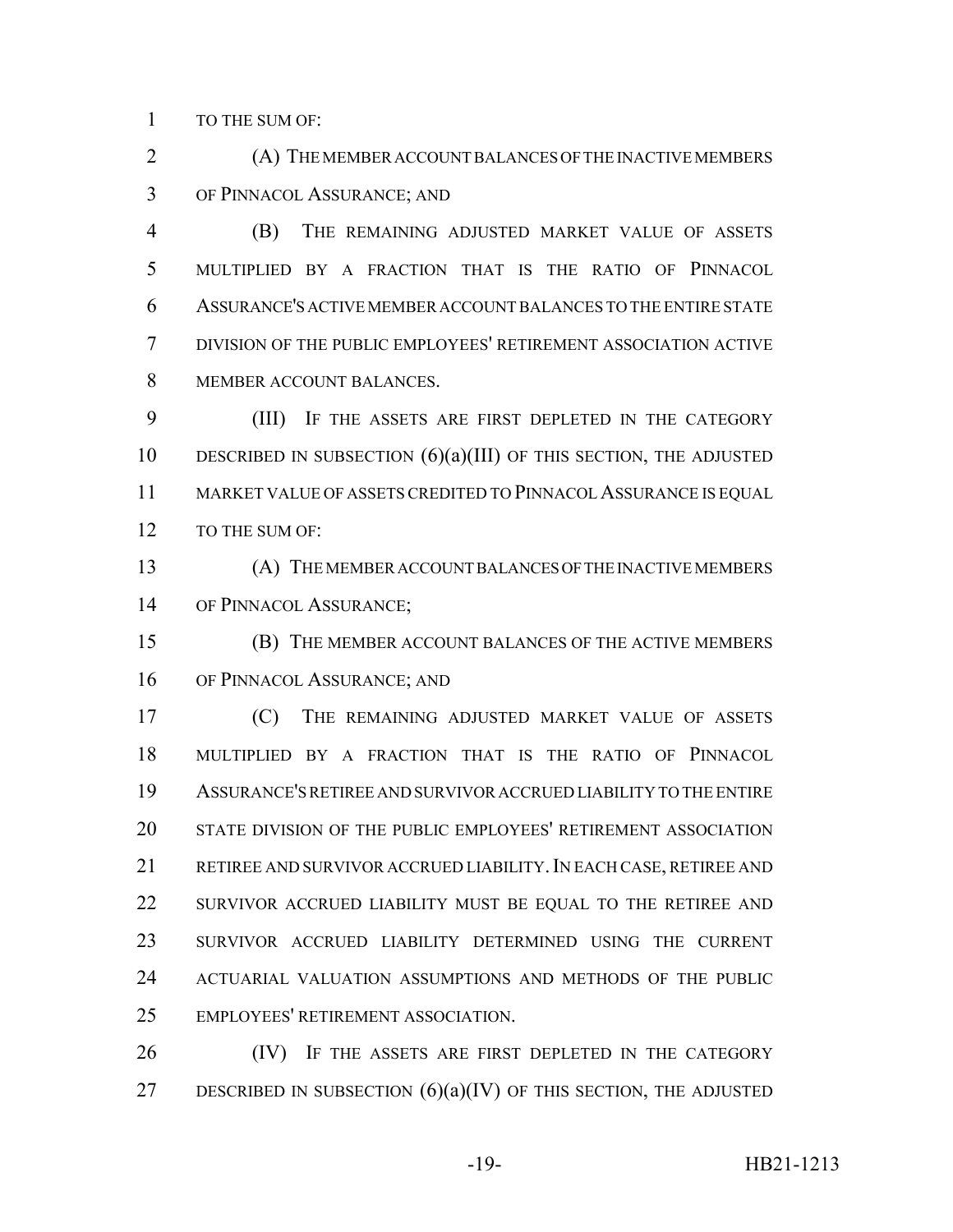MARKET VALUE OF ASSETS CREDITED TO PINNACOL ASSURANCE SHALL BE 2 EQUAL TO THE SUM OF:

 (A) THE MEMBER ACCOUNT BALANCES OF THE INACTIVE MEMBERS OF PINNACOL ASSURANCE;

 (B) THE MEMBER ACCOUNT BALANCES OF THE ACTIVE MEMBERS OF PINNACOL ASSURANCE;

 (C) PINNACOL ASSURANCE'S RETIREE AND SURVIVOR ACCRUED LIABILITY; AND

 (D) THE REMAINING ADJUSTED MARKET VALUE OF ASSETS MULTIPLIED BY A FRACTION THAT IS THE RATIO OF PINNACOL ASSURANCE'S EMPLOYER-FINANCED INACTIVE ACCRUED LIABILITY TO THE ENTIRE STATE DIVISION OF THE PUBLIC EMPLOYEES' RETIREMENT ASSOCIATION EMPLOYER-FINANCED INACTIVE ACCRUED LIABILITY. IN EACH CASE, THE EMPLOYER-FINANCED INACTIVE ACCRUED LIABILITY MUST 15 BE EQUAL TO THE INACTIVE ACCRUED LIABILITY DETERMINED USING CURRENT ACTUARIAL VALUATION ASSUMPTIONS AND METHODS OF THE PUBLIC EMPLOYEES' RETIREMENT ASSOCIATION LESS THE INACTIVE MEMBER CONTRIBUTION ACCOUNT BALANCES.

 (V) IF THERE ARE ASSETS REMAINING AFTER THE APPLICATION OF 20 SUBSECTION  $(6)(b)(IV)$  OF THIS SECTION, THE ADJUSTED MARKET VALUE OF ASSETS CREDITED TO PINNACOL ASSURANCE SHALL BE EQUAL TO THE 22 SUM OF:

 (A) THE MEMBER ACCOUNT BALANCES OF THE INACTIVE MEMBERS OF PINNACOL ASSURANCE;

 (B) THE MEMBER ACCOUNT BALANCES OF THE ACTIVE MEMBERS OF PINNACOL ASSURANCE;

(C) PINNACOL ASSURANCE'S RETIREE AND SURVIVOR ACCRUED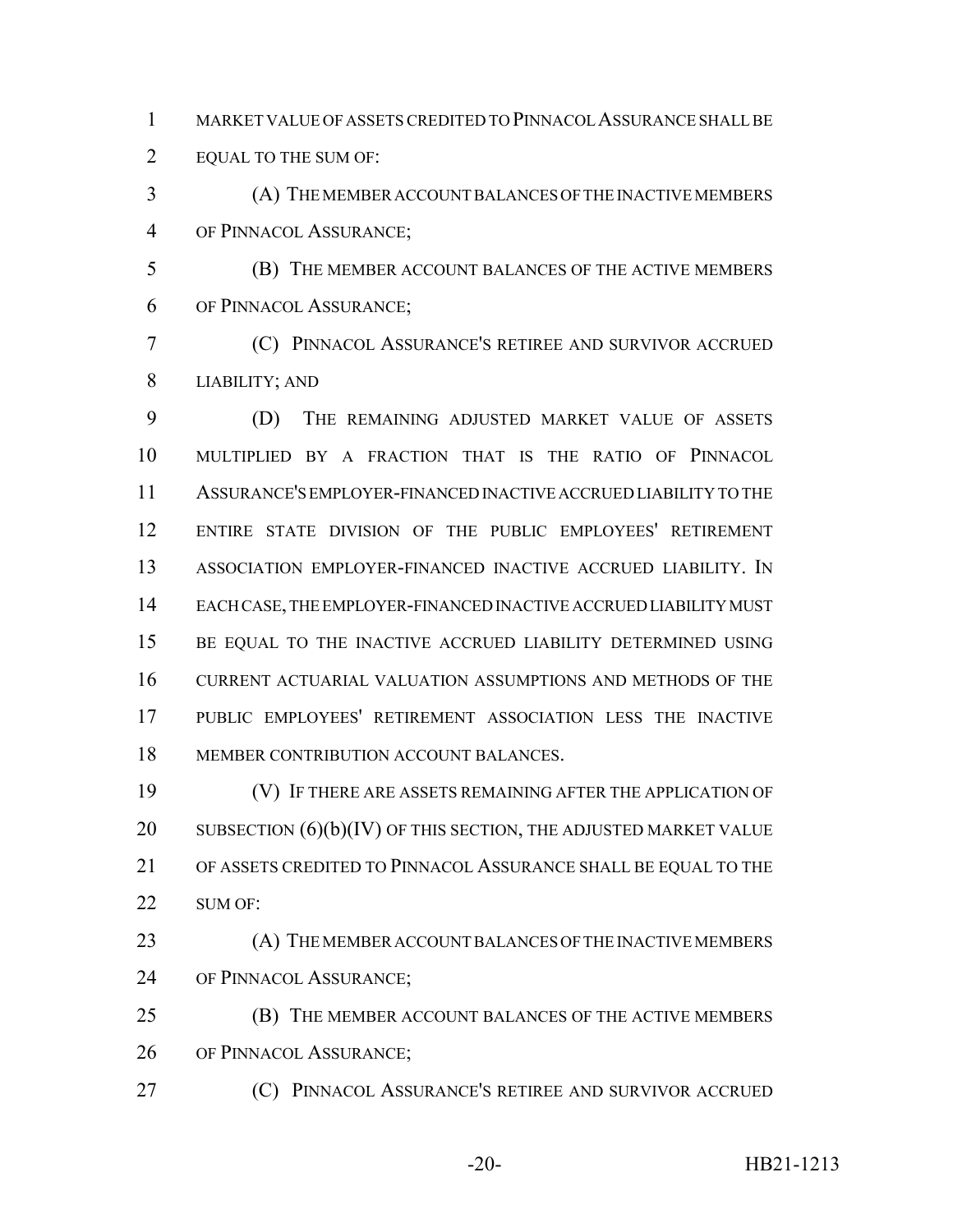LIABILITY;

 (D) PINNACOL ASSURANCE'S EMPLOYER-FINANCED INACTIVE ACCRUED LIABILITY; AND

 (E) THE REMAINING ADJUSTED MARKET VALUE OF ASSETS MULTIPLIED BY A FRACTION THAT IS THE RATIO OF PINNACOL ASSURANCE'S EMPLOYER-FINANCED ACTIVE ACCRUED LIABILITY TO THE ENTIRE STATE DIVISION OF THE PUBLIC EMPLOYEES' RETIREMENT 8 ASSOCIATION EMPLOYER-FINANCED ACTIVE ACCRUED LIABILITY. IN EACH CASE, THE EMPLOYER-FINANCED ACTIVE ACCRUED LIABILITY MUST BE EQUAL TO THE ACTIVE ACCRUED LIABILITY DETERMINED USING CURRENT ACTUARIAL VALUATION ASSUMPTIONS AND METHODS OF THE PUBLIC EMPLOYEES' RETIREMENT ASSOCIATION LESS THE ACTIVE MEMBER CONTRIBUTION ACCOUNT BALANCES.

 (c) THIRD, THE PENSION RESERVES REQUIRED TO FUND THE ACCRUED BENEFITS OF PINNACOL ASSURANCE MEMBERS EQUAL TO THE SUM OF PINNACOL ASSURANCE'S LIABILITIES FOR THE CATEGORIES 17 DESCRIBED IN SUBSECTIONS  $(6)(a)(I)$  THROUGH  $(6)(a)(IV)$  OF THIS SECTION PLUS THE VESTED PORTION OF THE CATEGORY DESCRIBED IN SUBSECTION (6)(a)(V) OF THIS SECTION SHALL BE DETERMINED. WITH RESPECT TO 20 SUBSECTION  $(6)(a)(V)$  OF THIS SECTION, SUCH VESTED ACCRUED LIABILITY SHALL BE DETERMINED ASSUMING THAT ALL ACTIVE MEMBERS OF PINNACOL ASSURANCE TERMINATE ON THE DISAFFILIATION DATE.

**(d) FOURTH, A PENSION DISAFFILIATION AMOUNT EQUAL TO THE**  AMOUNT OF REQUIRED PENSION RESERVES DETERMINED PURSUANT TO 25 SUBSECTION  $(6)(c)$  OF THIS SECTION LESS THE ADJUSTED MARKET VALUE OF ASSETS CREDITED TO PINNACOL ASSURANCE PURSUANT TO SUBSECTION (6)(b) OF THIS SECTION SHALL BE DETERMINED.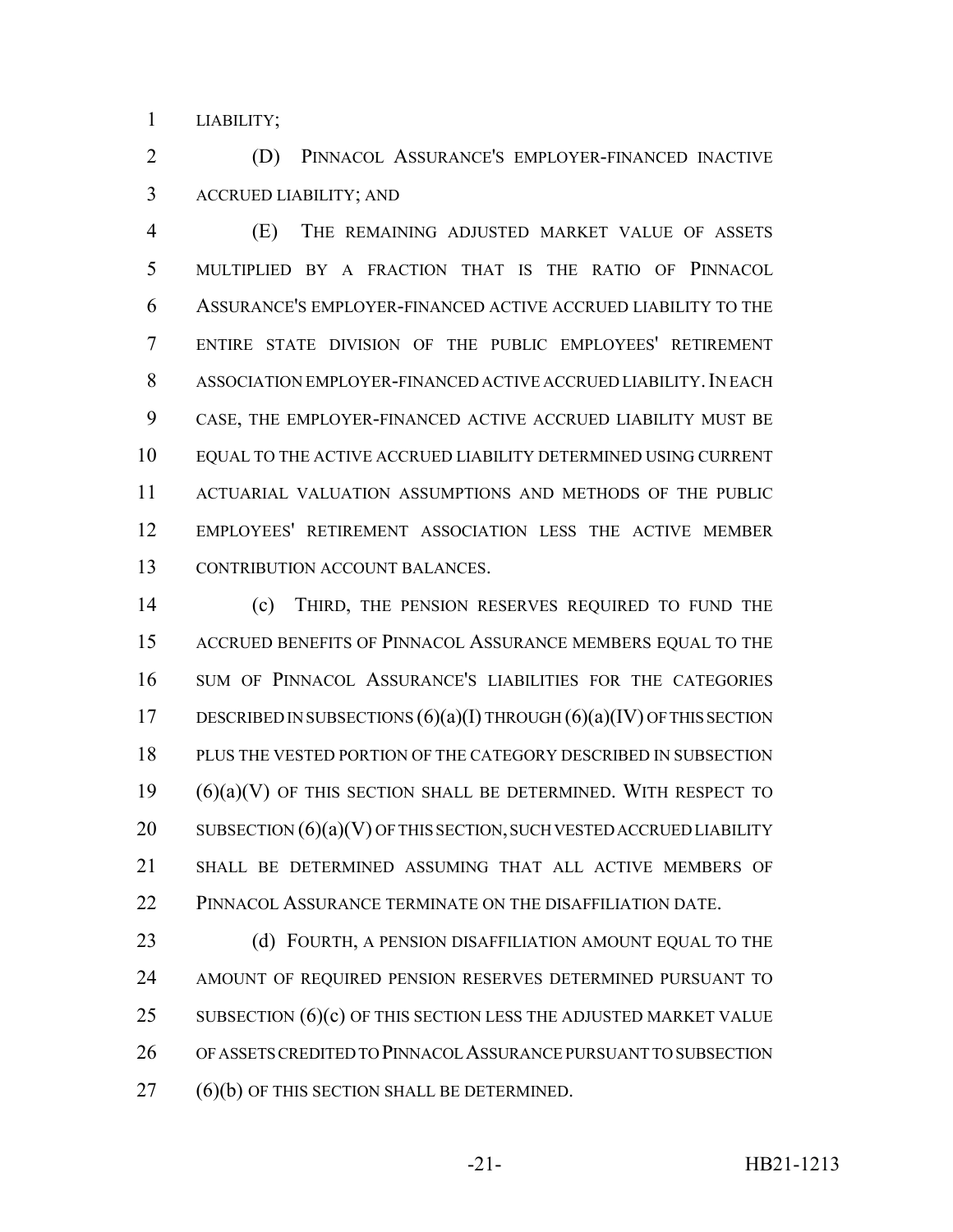(e) FIFTH, A HEALTH CARE TRUST FUND DISAFFILIATION AMOUNT EQUAL TO THE PRESENT VALUE OF THE FUTURE HEALTH CARE TRUST FUND BENEFITS FOR ALL ACTIVE AND INACTIVE PINNACOL ASSURANCE MEMBERS OF THE PUBLIC EMPLOYEES' RETIREMENT ASSOCIATION LESS THE MARKET VALUE OF ASSETS OF THE HEALTH CARE TRUST FUND ALLOCATED TO ALL ACTIVE AND INACTIVE PINNACOL ASSURANCE MEMBERS OF THE PUBLIC EMPLOYEES' RETIREMENT ASSOCIATION, IN EACH CASE AS OF THE DISAFFILIATION DATE AND ONLY FOR VESTED MEMBERS OF THE PUBLIC EMPLOYEES' RETIREMENT ASSOCIATION ASSUMING THAT ALL ACTIVE MEMBERS OF THE PUBLIC EMPLOYEES' RETIREMENT ASSOCIATION TERMINATE ON THE DISAFFILIATION DATE, SHALL BE DETERMINED. THE HEALTH CARE TRUST FUND DISAFFILIATION AMOUNT SHALL BE DETERMINED USING THE ACTUARIAL ASSUMPTIONS SET BY THE BOARD OF THE PUBLIC EMPLOYEES' RETIREMENT ASSOCIATION FOR PURPOSES OF THE ANNUAL FUNDING ACTUARIAL VALUATIONS FOR THE HEALTH CARE TRUST FUND THAT ARE IN EFFECT AS OF THE DISAFFILIATION DATE; EXCEPT THAT THE DISCOUNT RATE DESCRIBED IN SUBSECTION (7) OF THIS SECTION SHALL BE USED. AN INDIVIDUAL SHALL BE TREATED AS AN ACTIVE OR INACTIVE MEMBER OF THE PUBLIC EMPLOYEES' RETIREMENT ASSOCIATION ONLY IF THE LAST PUBLIC EMPLOYEES' RETIREMENT ASSOCIATION EMPLOYER OF SUCH INDIVIDUAL WAS PINNACOL ASSURANCE. FOR PURPOSES OF THIS 22 SUBSECTION (6)(e), PINNACOL ASSURANCE INCLUDES THE COLORADO COMPENSATION INSURANCE AUTHORITY. THE MARKET VALUE OF ASSETS OF THE HEALTH CARE TRUST FUND ALLOCATED TO ACTIVE AND INACTIVE PINNACOL ASSURANCE MEMBERS OF THE PUBLIC EMPLOYEES' RETIREMENT ASSOCIATION MUST BE DETERMINED BY MULTIPLYING THE MARKET VALUE OF ASSETS OF THE HEALTH CARE TRUST FUND BY A FRACTION, THE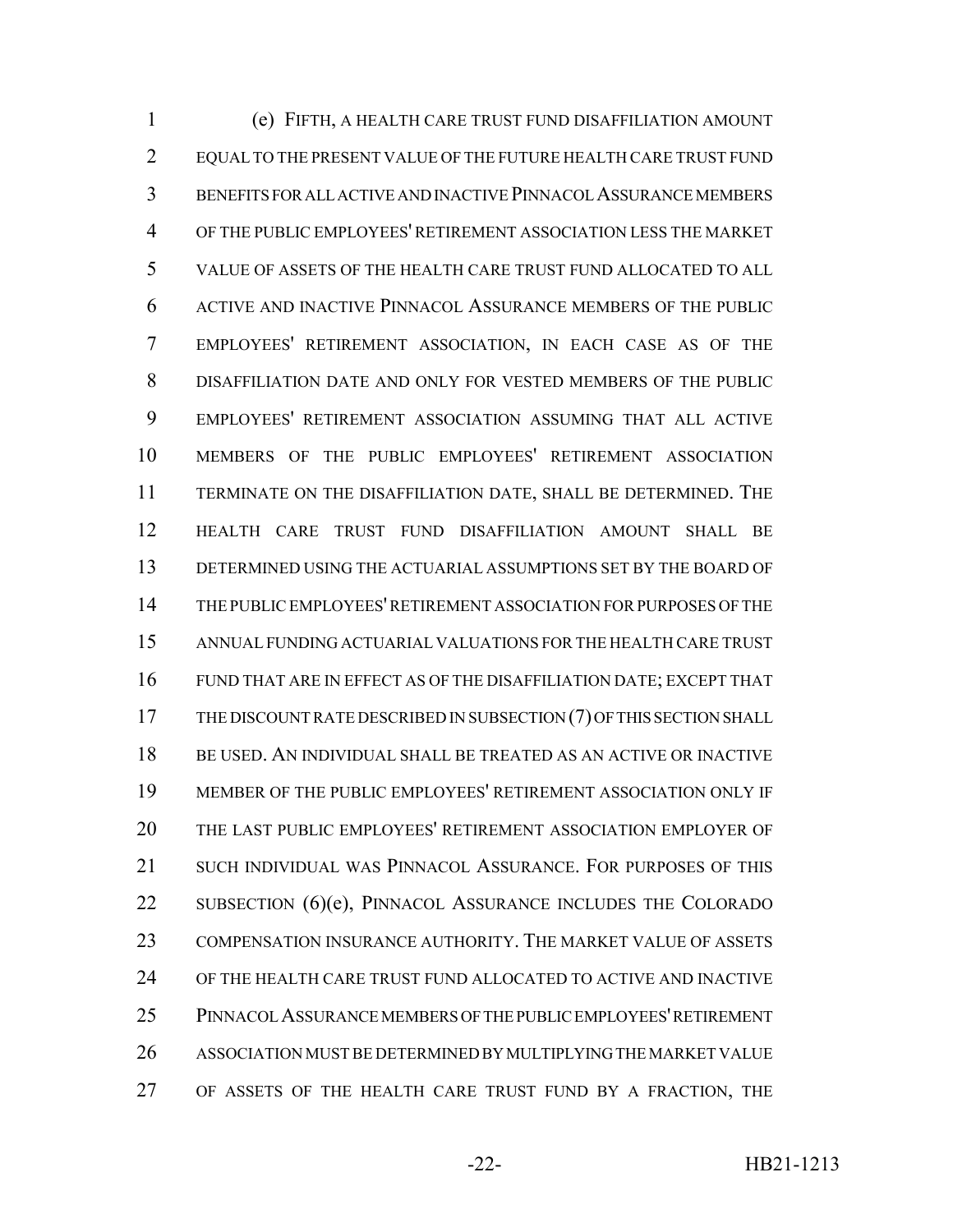NUMERATOR OF WHICH IS THE PRESENT VALUE OF FUTURE HEALTH CARE TRUST FUND BENEFITS FOR ACTIVE AND INACTIVE PINNACOL ASSURANCE MEMBERS OF THE PUBLIC EMPLOYEES' RETIREMENT ASSOCIATION AND THE DENOMINATOR OF WHICH IS THE PRESENT VALUE OF FUTURE HEALTH CARE TRUST FUND BENEFITS FOR ALL ACTIVE AND INACTIVE MEMBERS OF THE PUBLIC EMPLOYEES' RETIREMENT ASSOCIATION.

 (f) SIXTH, THE DISAFFILIATION PAYMENT AMOUNT EQUAL TO THE SUM OF THE PENSION DISAFFILIATION AMOUNT DETERMINED PURSUANT TO 9 SUBSECTION (6)(d) OF THIS SECTION AND THE HEALTH CARE TRUST FUND DISAFFILIATION AMOUNT DETERMINED PURSUANT TO SUBSECTION (6)(e) OF THIS SECTION SHALL BE DETERMINED.

12 (7) THE DISCOUNT RATE USED FOR DETERMINING THE AMOUNT OF THE DISAFFILIATION PAYMENT PURSUANT TO SUBSECTION (6) OF THIS SECTION IS THE ACTUARIAL INVESTMENT ASSUMPTION RATE AS SET BY THE BOARD OF THE PUBLIC EMPLOYEES' RETIREMENT ASSOCIATION PURSUANT TO SECTIONS 24-51-101 (2) AND 24-51-204 (5), FOR THE STATE DIVISION OF THE PUBLIC EMPLOYEES' RETIREMENT ASSOCIATION AS OF THE DISAFFILIATION DATE.

 (8) THE REASONABLE EXPENSES INCURRED BY THE PUBLIC EMPLOYEES' RETIREMENT ASSOCIATION IN DETERMINING THE ESTIMATED AMOUNT DESCRIBED IN SUBSECTION (4) OF THIS SECTION AND THE 22 AMOUNT OF THE DISAFFILIATION PAYMENT PURSUANT TO SUBSECTION (6) OF THIS SECTION SHALL BE PAID BY PINNACOL ASSURANCE TO THE PUBLIC EMPLOYEES' RETIREMENT ASSOCIATION; EXCEPT THAT PINNACOL ASSURANCE'S LIABILITY FOR SUCH EXPENSES SHALL NOT EXCEED TWENTY THOUSAND DOLLARS IF THE DISAFFILIATION DATE SPECIFIED IN THE DISAFFILIATION ELECTION IS JANUARY 1 OF ANY YEAR.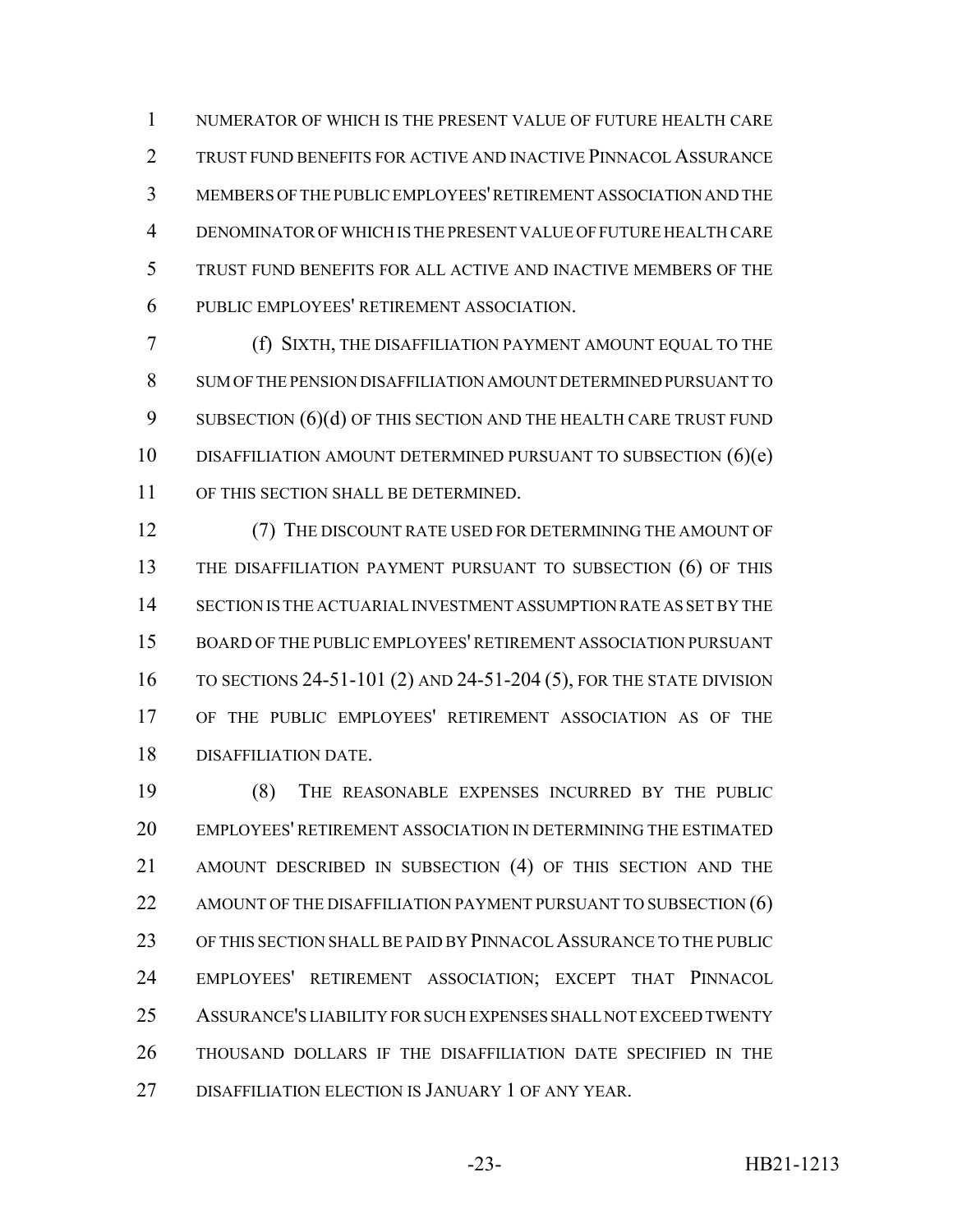(9) THE DETERMINATION OF THE AMOUNT OF THE DISAFFILIATION PAYMENT PURSUANT TO SUBSECTION (6) OF THIS SECTION SHALL BE MAILED TO PINNACOL ASSURANCE BY THE PUBLIC EMPLOYEES' RETIREMENT ASSOCIATION NO LATER THAN ONE HUNDRED EIGHTY-ONE DAYS AFTER THE DISAFFILIATION DATE.

 (10) THE PUBLIC EMPLOYEES' RETIREMENT ASSOCIATION SHALL PROMPTLY PROVIDE TO PINNACOL ASSURANCE, OR AT PINNACOL ASSURANCE'S REQUEST TO PINNACOL ASSURANCE'S ATTORNEYS OR ACTUARIES, ANY INFORMATION REASONABLY REQUESTED BY PINNACOL ASSURANCE THAT THE PUBLIC EMPLOYEES' RETIREMENT ASSOCIATION HAS USED OR RELIED ON OR CAN REASONABLY BE EXPECTED TO USE OR RELY ON IN DETERMINING THE ESTIMATED AMOUNTS DESCRIBED IN SUBSECTION (4) OF THIS SECTION AND THE AMOUNT OF THE DISAFFILIATION PAYMENT PURSUANT TO SUBSECTION (6) OF THIS SECTION. THE PUBLIC EMPLOYEES' RETIREMENT ASSOCIATION MAY REQUIRE THAT A RECIPIENT OF SUCH INFORMATION EXECUTE AN AGREEMENT CONTAINING ONLY SUCH TERMS AS ARE REASONABLY REQUIRED TO PROTECT THE CONFIDENTIALITY OF SUCH INFORMATION.

 (11) PINNACOL ASSURANCE MAY APPEAL THE DETERMINATION OF THE DISAFFILIATION PAYMENT PURSUANT TO SUBSECTION (6) OF THIS SECTION WITHIN THIRTY DAYS AFTER THE MAILING OF THE 22 DETERMINATION REQUIRED BY SUBSECTION (9) OF THIS SECTION BY FILING WITH THE CLERK OF THE DENVER DISTRICT COURT A COPY OF THE DETERMINATION RECEIVED BY PINNACOL ASSURANCE WITH A WRITTEN NOTICE STATING THAT PINNACOL ASSURANCE APPEALS TO THE DISTRICT 26 COURT AND ALLEGING THE PERTINENT FACTS UPON WHICH THE APPEAL IS GROUNDED. JURISDICTION AND VENUE TO HEAR AND DETERMINE AN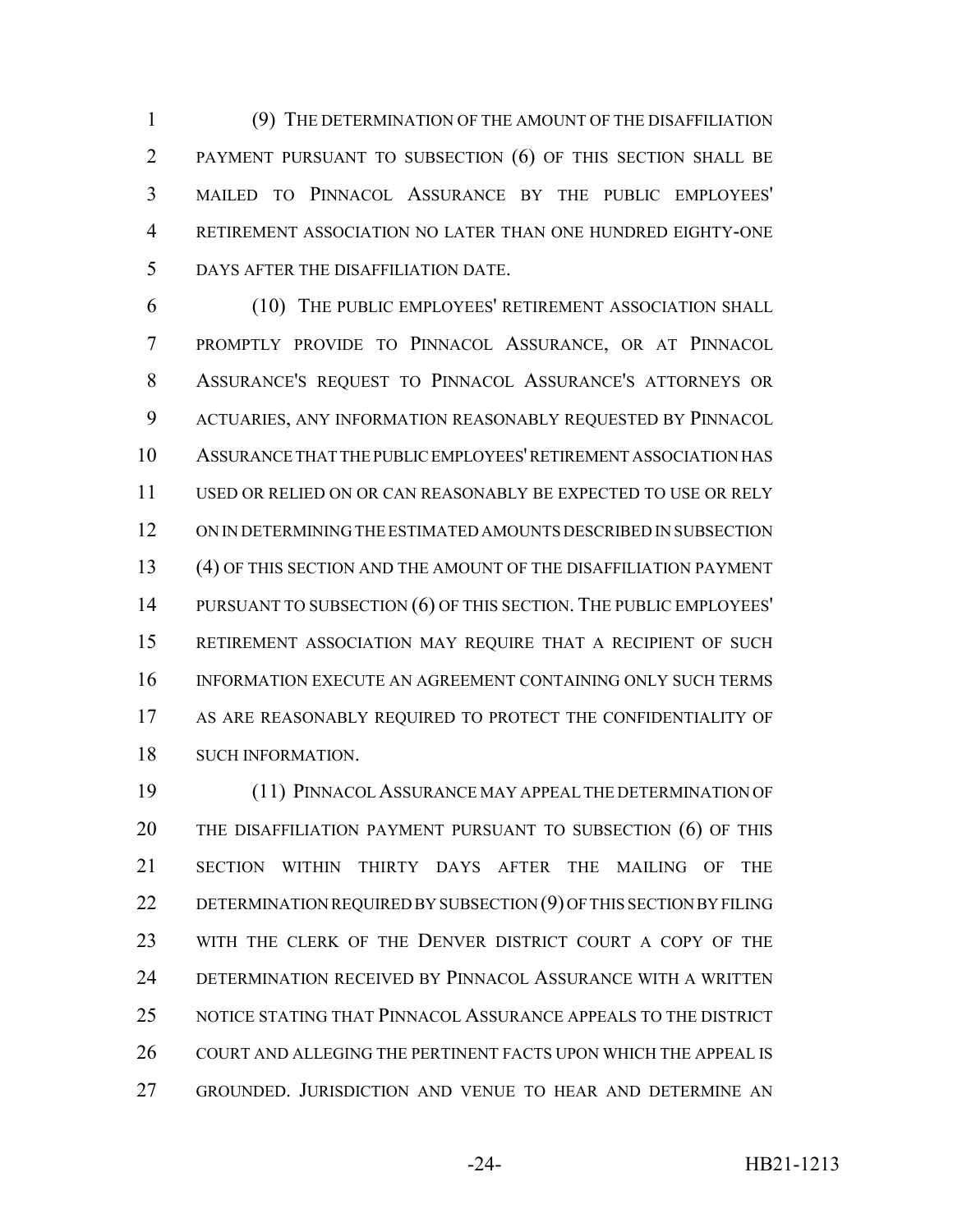1 APPEAL IS IN THE DENVER DISTRICT COURT. THE DENVER DISTRICT COURT SHALL TRY THE CASE DE NOVO, REVIEWING ALL QUESTIONS OF LAW AND FACT.PINNACOL ASSURANCE SHALL NOT BE REQUIRED TO POST ANY BOND 4 WITH RESPECT TO AN APPEAL UNDER THIS SUBSECTION (11). UPON FILING OF THE WRITTEN NOTICE DESCRIBED IN THE FIRST SENTENCE OF THIS SUBSECTION (11), THE PUBLIC EMPLOYEES' RETIREMENT ASSOCIATION AND ITS EXECUTIVE DIRECTOR BECOME PARTIES TO THE APPEAL, AND THE CLERK OF THE DENVER DISTRICT COURT SHALL DOCKET THE CASE AS A CIVIL ACTION. PINNACOL ASSURANCE SHALL CAUSE SUMMONS TO BE ISSUED AND CAUSE THE SAME TO BE SERVED UPON SUCH PARTIES IN ACCORDANCE WITH THE MANNER PROVIDED BY LAW IN CIVIL CASES. ANY DECISION OF THE DISTRICT COURT IS REVIEWABLE BY THE SUPREME COURT 13 OR THE COURT OF APPEALS AS IS OTHERWISE PROVIDED BY LAW; EXCEPT THAT C.R.C.P. 62(d) AND C.R.C.P. 121 1-1 TO 1-23 SHALL NOT APPLY.

 (12) THE DISAFFILIATION PAYMENT IS PAYABLE BY PINNACOL ASSURANCE TO THE PUBLIC EMPLOYEES' RETIREMENT ASSOCIATION ON THE DATE THAT IS THIRTY DAYS AFTER PINNACOL ASSURANCE RECEIVES THE NOTICE OF THE PUBLIC EMPLOYEES' RETIREMENT ASSOCIATION'S DETERMINATION OF THE AMOUNT OF THE DISAFFILIATION PAYMENT AS PROVIDED IN SUBSECTION (5) OF THIS SECTION, UNLESS PINNACOL ASSURANCE APPEALS THE DETERMINATION PURSUANT TO SUBSECTION 22 (11) OF THIS SECTION. IF PINNACOL ASSURANCE APPEALS THE DETERMINATION, IT SHALL PAY TO THE PUBLIC EMPLOYEES' RETIREMENT ASSOCIATION THE UNDISPUTED PORTION OF THE AMOUNT OF THE DISAFFILIATION PAYMENT WITHIN THIRTY DAYS AFTER PINNACOL ASSURANCE RECEIVES THE NOTICE OF THE PUBLIC EMPLOYEES' RETIREMENT ASSOCIATION'S DETERMINATION OF THE AMOUNT OF THE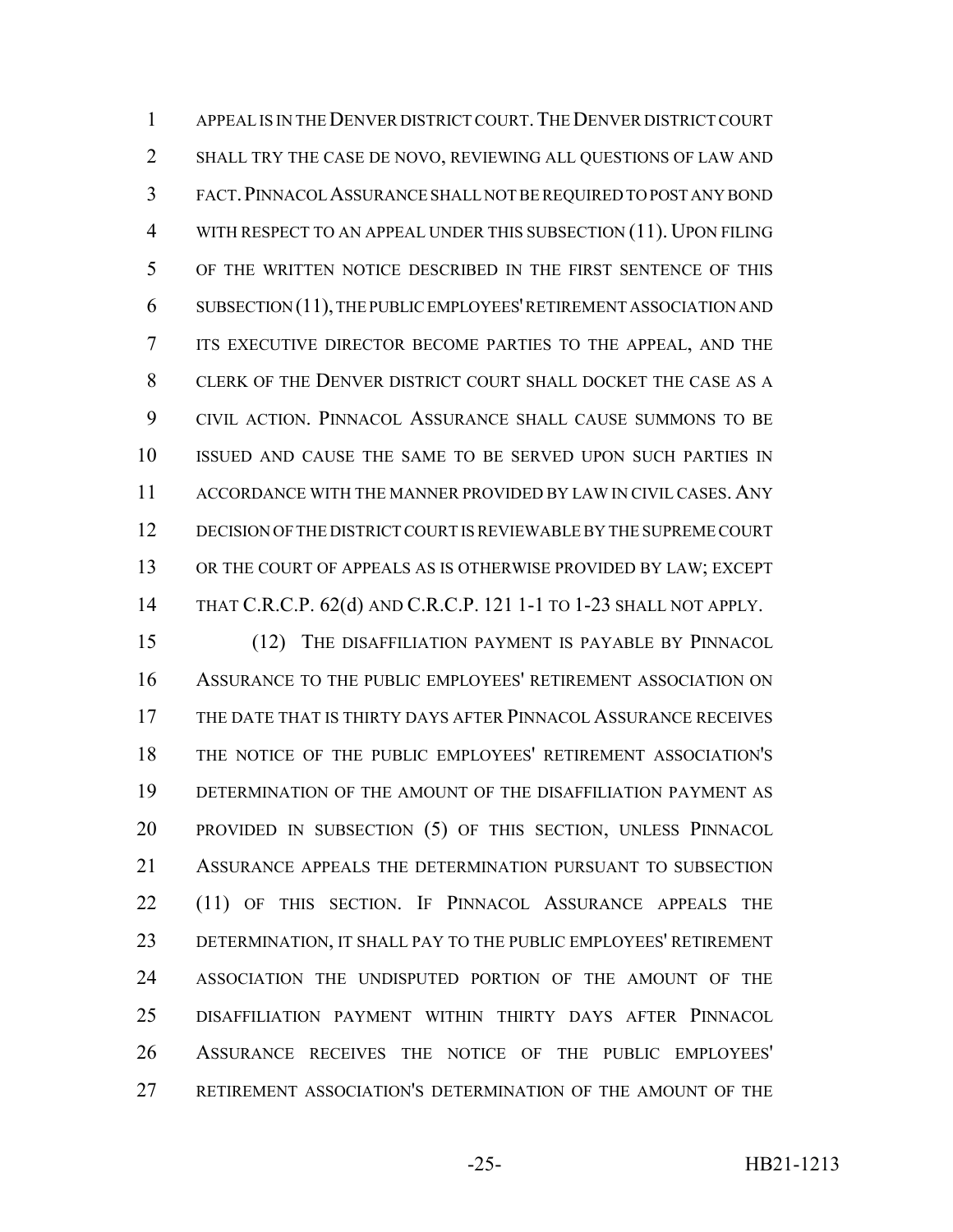DISAFFILIATION PAYMENT AS PROVIDED IN SUBSECTION (5) OF THIS SECTION AND SHALL PAY THE BALANCE, IF ANY, WITHIN THIRTY DAYS AFTER THE DATE OF A FINAL DETERMINATION PURSUANT TO SUBSECTION (11) OF THIS SECTION OR AS OTHERWISE PROVIDED IN THE FINAL DETERMINATION. PAYMENTS UNDER THIS SECTION DO NOT BEAR ANY INTEREST.

 (13) (a) THE RIGHTS OF BENEFIT RECIPIENTS AND THE VESTED RIGHTS OF INACTIVE MEMBERS OF THE PUBLIC EMPLOYEES' RETIREMENT ASSOCIATION WHO WERE EMPLOYEES OF THE SUCCESSOR STOCK INSURANCE COMPANY,PINNACOL ASSURANCE, OR THE PREDECESSORS OF PINNACOL ASSURANCE SHALL NOT BE IMPAIRED OR REDUCED IN ANY MANNER AS A RESULT OF PINNACOL ASSURANCE'S DISAFFILIATION WITH THE PUBLIC EMPLOYEES' RETIREMENT ASSOCIATION PURSUANT TO THIS SECTION.

 (b) ON OR AFTER THE DISAFFILIATION DATE, ANY EMPLOYEE OF PINNACOL ASSURANCE WHO IS A MEMBER OF THE PUBLIC EMPLOYEES' RETIREMENT ASSOCIATION AND WHO HAS ATTAINED THE AGE AND SERVICE CREDIT REQUIREMENTS TO RETIRE WITH A RETIREMENT BENEFIT WITHOUT REDUCTION MAY ELECT TO RETIRE AND COMMENCE RECEIPT OF THE MONTHLY SERVICE RETIREMENT BENEFIT FROM THE PUBLIC EMPLOYEES' RETIREMENT ASSOCIATION.SUCH A MEMBER MAY CONTINUE EMPLOYMENT 22 WITH, OR BE REEMPLOYED BY, PINNACOL ASSURANCE WITHOUT BEING SUBJECT TO THE EMPLOYMENT AFTER RETIREMENT PROVISIONS OF PART 24 11 OF ARTICLE 51 OF TITLE 24.

 (14) (a) AS LONG AS THERE REMAIN ANY PINNACOL ASSURANCE BENEFIT RECIPIENTS, INCLUDING ANY PINNACOL ASSURANCE BENEFIT RECIPIENTS WHO RETIRE AFTER THE DISAFFILIATION DATE, OR THEIR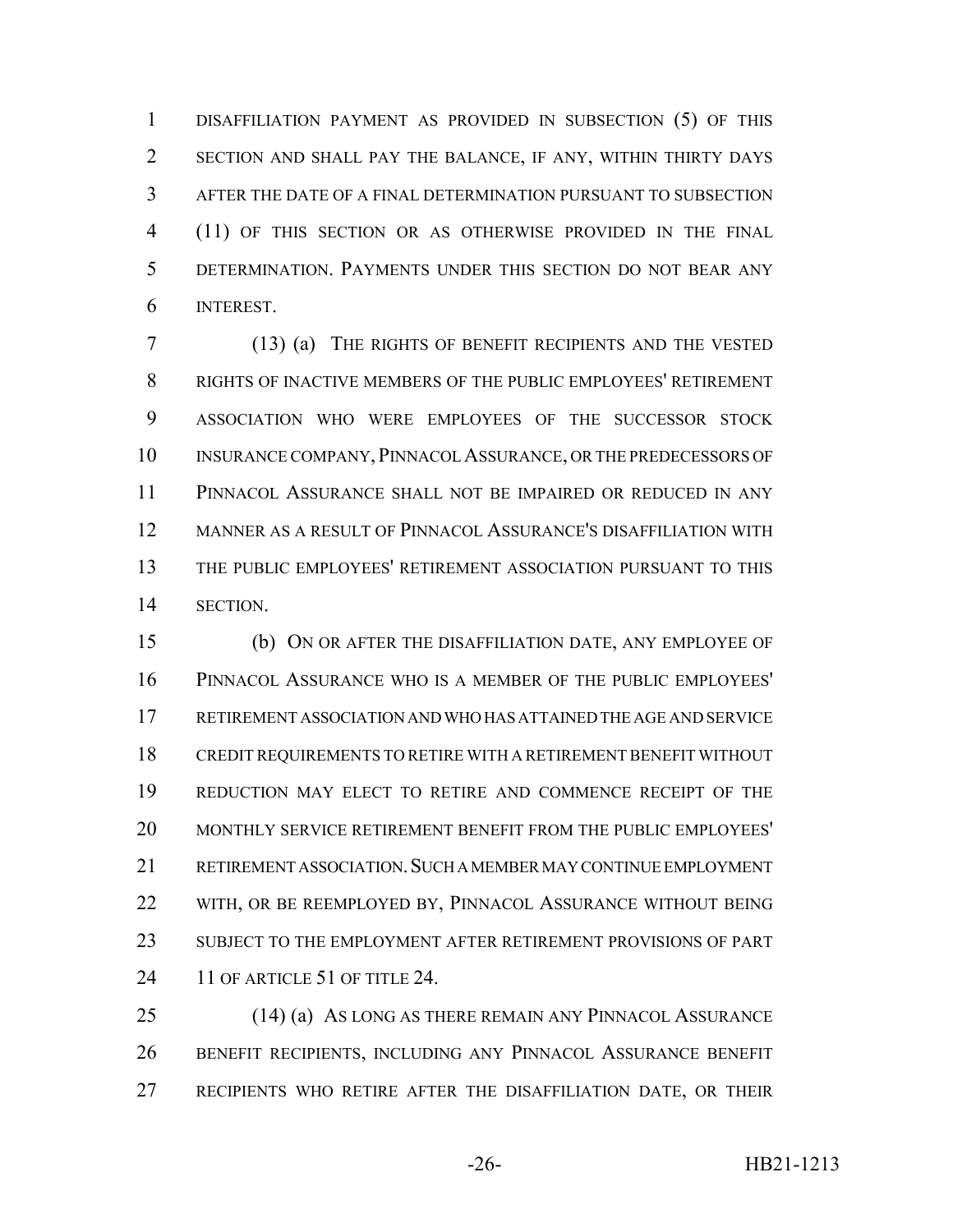BENEFICIARIES WHO ARE ELIGIBLE TO RECEIVE A BENEFIT UNDER THE RBA, THE PUBLIC EMPLOYEES' RETIREMENT ASSOCIATION SHALL PROVIDE INFORMATION TO PINNACOL ASSURANCE REGARDING THE MONTHLY EXCESS BENEFIT AMOUNTS PAYABLE TO SUCH RECIPIENTS UNDER THE RBA.

 (b) ON AND AFTER THE DISAFFILIATION DATE, PINNACOL ASSURANCE SHALL PROVIDE MONTHLY TO THE STATE OF COLORADO THE AMOUNTS THAT ARE PAYABLE PURSUANT TO SUBSECTION (14)(a) OF THIS SECTION. THE STATE SHALL PAY THOSE AMOUNTS TO THE BENEFIT 10 RECIPIENTS DESCRIBED IN SAID SUBSECTION (14)(a) WHEN THE PAYMENTS 11 ARE REQUIRED TO BE MADE UNDER THE RBA.

 (c) THE PUBLIC EMPLOYEES' RETIREMENT ASSOCIATION SHALL PROVIDE, UPON REQUEST BY PINNACOL ASSURANCE BUT NO MORE FREQUENTLY THAN ANNUALLY, THE PROJECTED RBA PAYMENTS TO EACH 15 OF THE RECIPIENTS DESCRIBED IN SUBSECTION (14)(a) OF THIS SECTION.

 (15) PRIOR TO THE DISAFFILIATION DATE, PINNACOL ASSURANCE SHALL BE AFFILIATED WITH THE PUBLIC EMPLOYEES' RETIREMENT ASSOCIATION. NEITHER PINNACOL ASSURANCE NOR THE EMPLOYEES OF PINNACOL ASSURANCE WHO ARE MEMBERS OF THE PUBLIC EMPLOYEES' RETIREMENT ASSOCIATION SHALL BE REQUIRED TO MAKE ANY CONTRIBUTIONS OR OTHER PAYMENTS, TO THE PUBLIC EMPLOYEES' RETIREMENT ASSOCIATION ON OR AFTER THE DISAFFILIATION DATE, OTHER THAN THE DISAFFILIATION PAYMENT AND CONTRIBUTIONS WITH RESPECT TO SALARY EARNED BY AN EMPLOYEE OF PINNACOL ASSURANCE BEFORE THE DISAFFILIATION DATE THAT IS PAYABLE TO THE EMPLOYEE FOR THE LAST PAY PERIOD ENDING ON OR BEFORE THE DISAFFILIATION DATE OR THE 27 PAY PERIOD INCLUDING THE DISAFFILIATION DATE.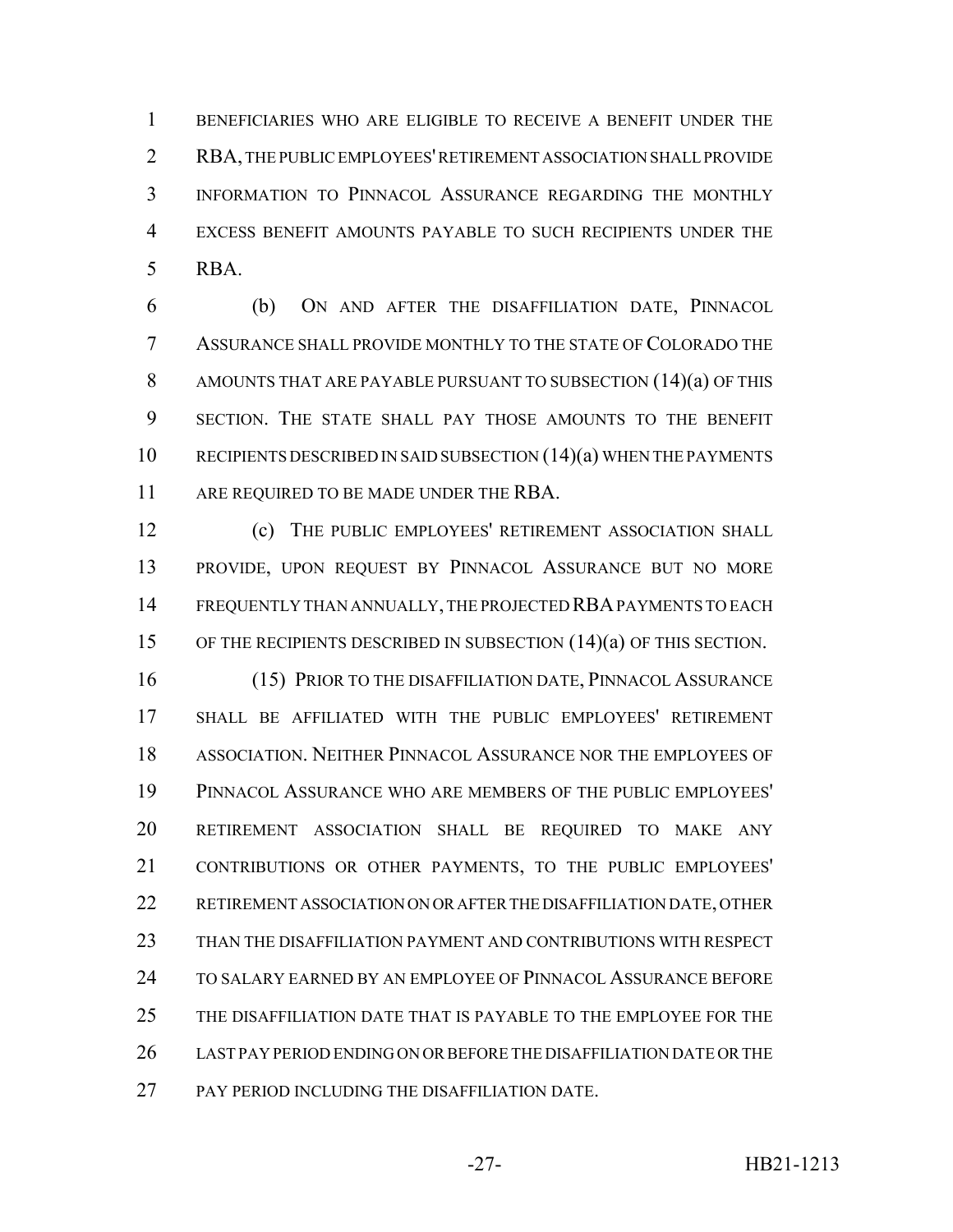(16) ANY NOTICE REQUIRED UNDER THIS SECTION, OTHER THAN A 2 NOTICE REQUIRED UNDER SUBSECTION (11) OF THIS SECTION, MUST BE MAILED BY REGISTERED UNITED STATES MAIL TO THE BUSINESS ADDRESS OF THE RECEIVING PARTY ADDRESSED TO THE GENERAL COUNSEL OF SUCH PARTY, AND THE MAILING DATE OF SUCH NOTICE SHALL BE THE POSTMARK DATE, AND CONTEMPORANEOUSLY WITH SUCH MAILED NOTICE, NOTICE SHALL ALSO BE PROVIDED BY ELECTRONIC MAIL TO THE GENERAL COUNSEL OF THE RECEIVING PARTY.

 **8-45-204. Rules.** THE COMMISSIONER OF INSURANCE MAY PROMULGATE RULES AS NECESSARY FOR THE IMPLEMENTATION OF SECTIONS 8-45-201 AND 8-45-202.

 **8-45-205. Conversion date - notice to revisor of statutes.** AS 13 SOON AS FEASIBLE AFTER THE CONVERSION DATE, THE CHIEF EXECUTIVE OFFICER OF THE SUCCESSOR STOCK INSURANCE COMPANY SHALL NOTIFY 15 THE REVISOR OF STATUTES IN WRITING OF THE CONVERSION DATE BY 16 E-MAILING THE NOTICE TO REVISOROFSTATUTES.GA@STATE.CO.US.

- PART 3
- 18 INSURING THE RESIDUAL MARKET -
- CARRIER OF LAST RESORT

 **8-45-301. Obligation to write workers' compensation insurance.** (1) THE INSURANCE COMMISSIONER SHALL ENTER INTO A CONTRACT WITH THE SUCCESSOR STOCK INSURANCE COMPANY CREATED 23 IN SECTION 8-45-201, WHICH SHALL BE OBLIGATED TO WRITE ALL WORKERS' COMPENSATION INSURANCE FOR WHICH APPLICATION IS MADE TO THE WORKERS' COMPENSATION INSURANCE CARRIER, EXCEPT AS PROVIDED IN THIS SECTION. THE CONTRACT SHALL BE EFFECTIVE FROM 27 THE CONVERSION DATE THROUGH DECEMBER 31, 2024. DURING THAT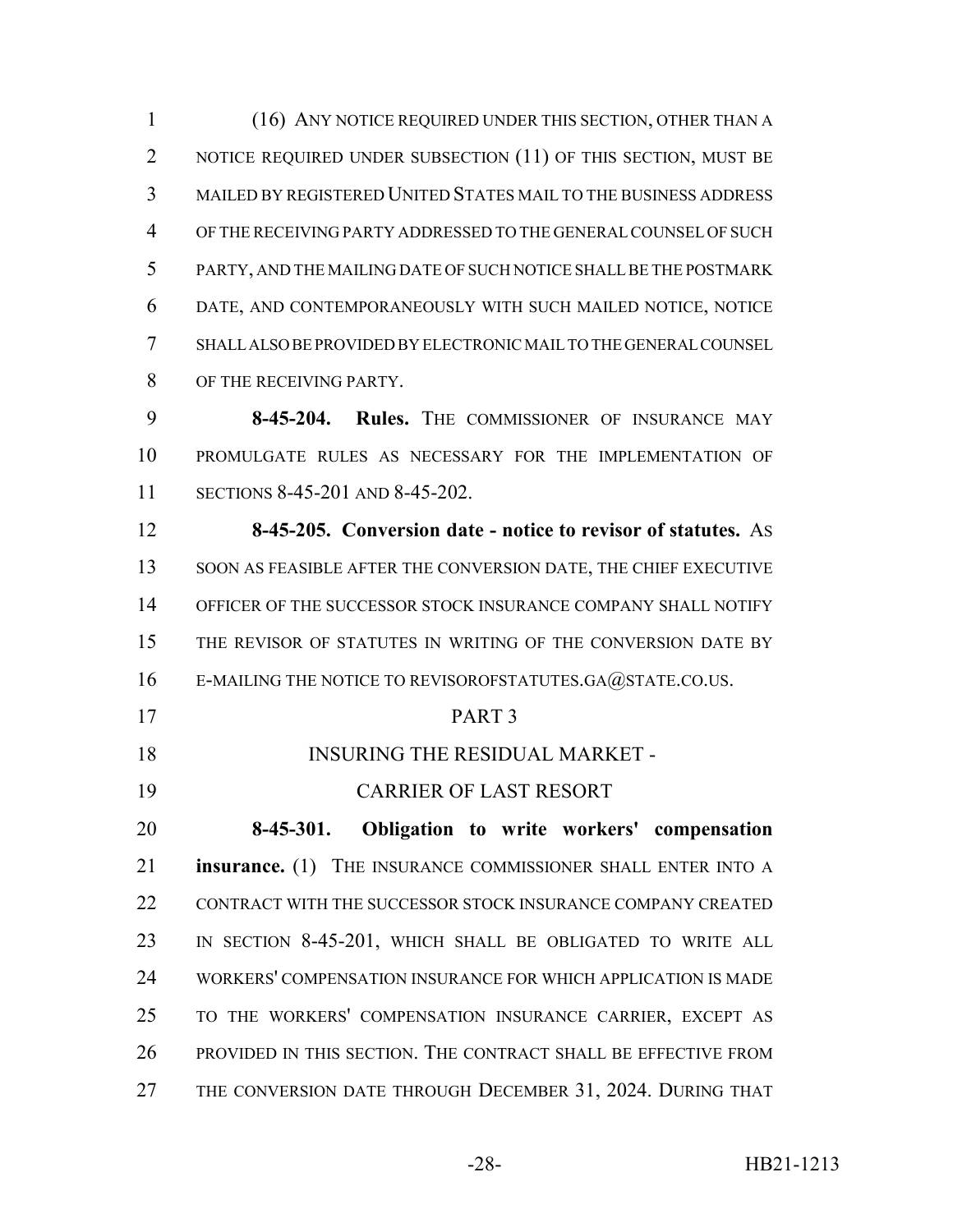PERIOD, THE SUCCESSOR STOCK INSURANCE COMPANY SHALL BE REFERRED

TO IN THIS SECTION AS THE RESIDUAL MARKET CARRIER.

 (2) (a) THE COMMISSIONER OF INSURANCE SHALL ENTER INTO A CONTRACT EFFECTIVE JANUARY 1, 2025, WITH A WORKERS' COMPENSATION INSURANCE CARRIER, WHICH SHALL BE OBLIGATED TO WRITE ALL WORKERS' COMPENSATION INSURANCE FOR WHICH APPLICATION IS MADE TO THE WORKERS' COMPENSATION INSURANCE CARRIER, EXCEPT AS OTHERWISE PROVIDED IN THIS SECTION. DURING THE PERIOD OF THE CONTRACT, THE CARRIER SELECTED PURSUANT TO THIS SUBSECTION (2)(a) SHALL BE REFERRED TO AS THE RESIDUAL MARKET CARRIER.

 (b) THE COMMISSIONER OF INSURANCE SHALL COMPLY WITH THE 12 PROCUREMENT CODE, ARTICLES 101 TO 112 OF TITLE 24, IN SELECTING THE WORKERS' COMPENSATION INSURANCE CARRIER DESCRIBED IN SUBSECTION (2)(a) OF THIS SECTION.CRITERIA THAT THE COMMISSIONER OF INSURANCE MAY CONSIDER WHEN SELECTING THE CARRIER INCLUDE:

 (I) A MINIMUM RATING FOR THE WORKERS' COMPENSATION INSURANCE CARRIER OF EXCELLENT BY A NATIONALLY RECOGNIZED STATISTICAL RATINGS ORGANIZATION;

 (II) THE FINANCIAL SIZE CATEGORY OF THE WORKERS' COMPENSATION INSURANCE CARRIER AS DETERMINED BY A NATIONALLY RECOGNIZED STATISTICAL RATINGS ORGANIZATION;

**(III)** THE LENGTH OF TIME THAT THE WORKERS' COMPENSATION INSURANCE CARRIER HAS HELD A CERTIFICATE OF AUTHORITY OR HAS BEEN ACTIVE IN THE COLORADO WORKERS' COMPENSATION INSURANCE MARKET, WITH THE SUCCESSOR STOCK INSURANCE COMPANY CREATED PURSUANT TO SECTION 8-45-201 BEING CREDITED WITH THE LENGTH OF TIME THAT PINNACOL ASSURANCE HAS BEEN ACTIVE IN THE COLORADO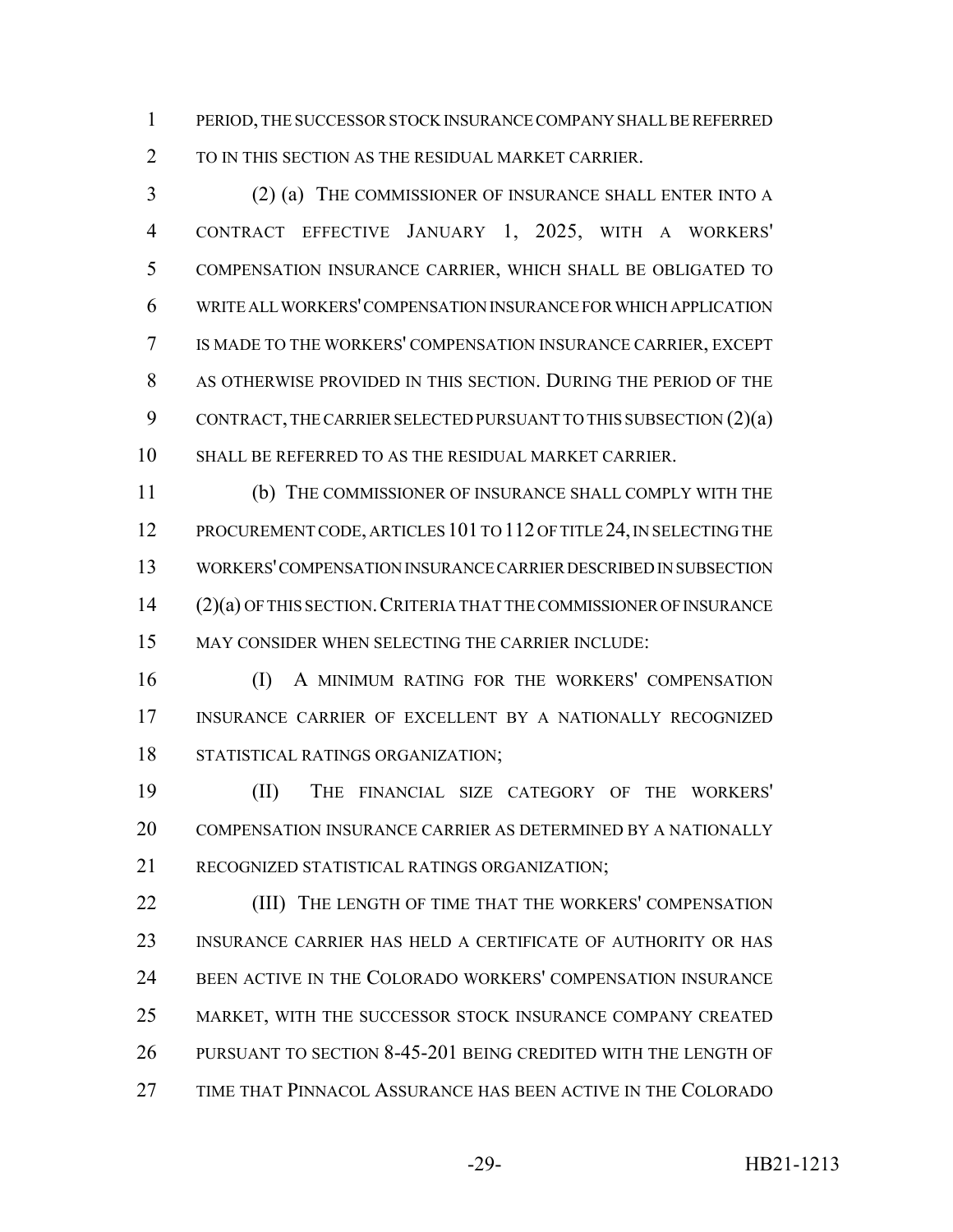WORKERS' COMPENSATION INSURANCE MARKET; AND

 (IV) THE WORKERS' COMPENSATION INSURANCE CARRIER'S DEMONSTRATION OF INTENT TO PROVIDE STATEWIDE:

 (A) SAFETY CONSULTATION, EMPLOYER TRAINING ABILITY, AND ACCIDENT PREVENTION EXPERTISE;

 (B) CLAIMS HANDLING, MEDICAL CASE MANAGEMENT, REHABILITATION, COST CONTAINMENT, AND EMPLOYEE RETURN TO WORK CAPABILITIES; AND

 (C) A PHYSICAL OFFICE IN THE STATE AND ELECTRONIC ACCESS FOR THE CONVENIENCE OF COLORADO EMPLOYERS AND EMPLOYEES.

 (3) A CONTRACT ENTERED PURSUANT TO SUBSECTION (2)(a) OF THIS SECTION SHALL:

 (a) NOTWITHSTANDING ANY STATUTORY PROVISION TO THE CONTRARY, BE FOR A TERM OF AT LEAST TEN YEARS;

(b) INCLUDE AN OPTION TO RENEW THE CONTRACT;

 (c) REQUIRE THE WORKERS' COMPENSATION INSURANCE CARRIER WITH WHOM THE COMMISSIONER OF INSURANCE CONTRACTS TO PROVIDE ANY NOTICE THAT THE WORKERS' COMPENSATION CARRIER SHALL NOT SEEK TO RENEW THE CONTRACT AT LEAST THREE YEARS BEFORE THE END 20 OF THE CONTRACT; AND

21 (d) CONTAIN SUCH OTHER TERMS AS ARE NECESSARY TO ENSURE THAT THE WORKERS' COMPENSATION INSURANCE CARRIER WITH WHOM THE COMMISSIONER OF INSURANCE CONTRACTS SHALL PROVIDE WORKERS' 24 COMPENSATION INSURANCE TO THE RESIDUAL MARKET. FOR PURPOSES OF THIS PART 3, THE RESIDUAL MARKET INCLUDES ALL APPLICANTS WHO WOULD OTHERWISE BE REJECTED FOR WORKERS' COMPENSATION UNDER THE RESIDUAL MARKET CARRIER'S UNDERWRITING STANDARDS.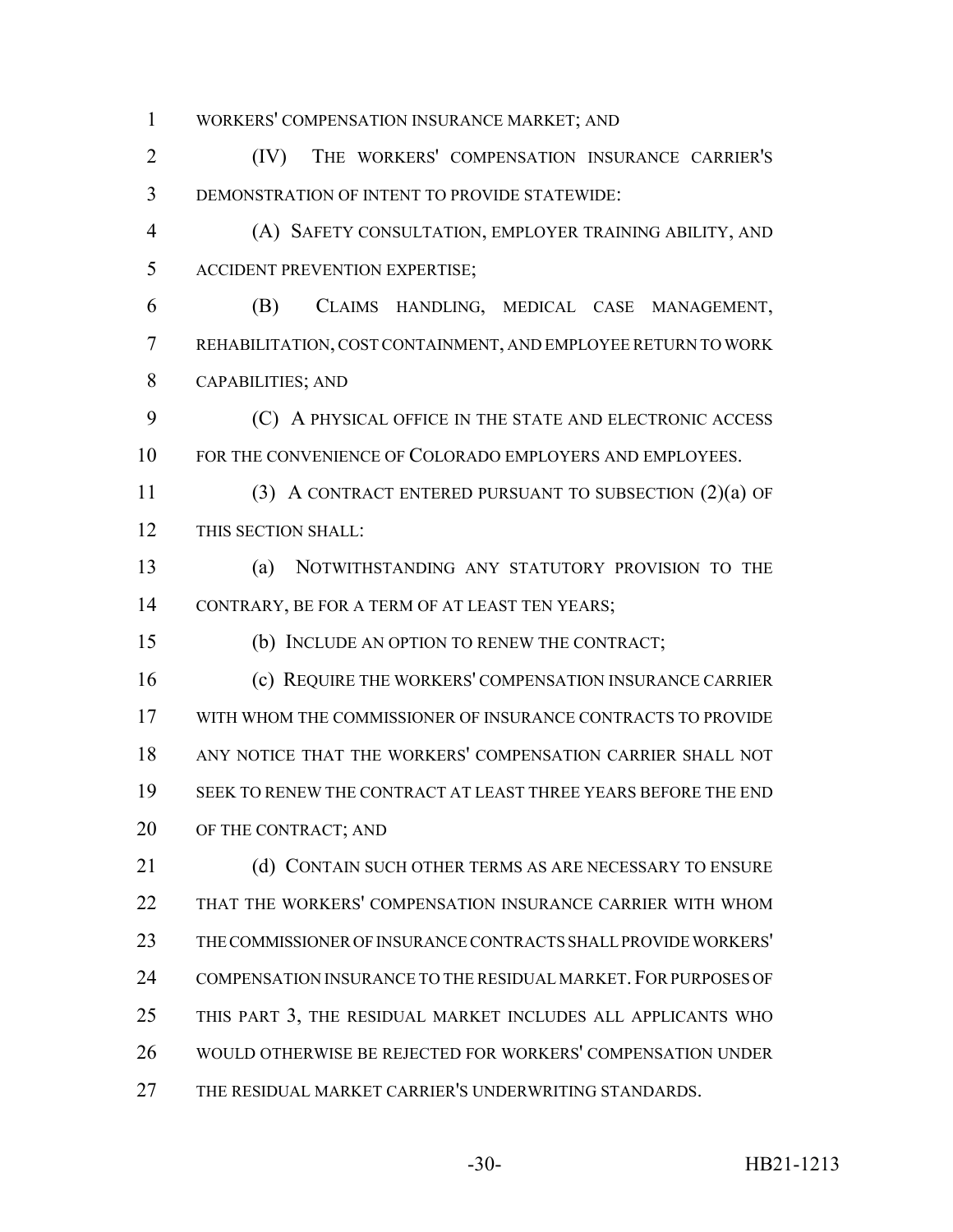(4) (a) THE RESIDUAL MARKET CARRIER SHALL DEVELOP STATISTICAL AND OTHER INFORMATION AS NECESSARY TO ALLOW THE RESIDUAL MARKET CARRIER TO DISTINGUISH BETWEEN THE RESIDUAL MARKET CARRIER'S:

(I) WRITINGS IN THE NON-RESIDUAL MARKET; AND

(II) WRITINGS IN THE RESIDUAL MARKET.

 (b) ON REQUEST, THE RESIDUAL MARKET CARRIER SHALL REPORT STATISTICAL OR OTHER INFORMATION DEVELOPED UNDER SUBSECTION (4)(a) OF THIS SECTION TO THE COMMISSIONER OF INSURANCE.

 (5) (a) IF AN APPLICANT WOULD NORMALLY BE REJECTED FOR WORKERS' COMPENSATION UNDER THE RESIDUAL MARKET CARRIER'S UNDERWRITING STANDARDS, THE RESIDUAL MARKET CARRIER MAY NOT REJECT THE RISK, BUT SHALL INSTEAD INSURE THE RISK AT A HIGHER PREMIUM AS PROVIDED BY THE RESIDUAL MARKET CARRIER'S REQUIREMENTS.THE RESIDUAL MARKET CARRIER MAY REQUIRE THE RISK TO MEET OTHER CONDITIONS CONSIDERED NECESSARY TO PROTECT THE RESIDUAL MARKET CARRIER'S INTEREST.

 (b) THE RESIDUAL MARKET CARRIER MAY IMPOSE A PREMIUM SURCHARGE, NOT TO EXCEED AN ADDITIONAL FIFTY PERCENT AND FOR UP TO TWELVE CONTINUOUS MONTHS, AS A CONDITION PRECEDENT TO INSURE OR REINSURE AN EMPLOYER WHOSE POLICY WAS CANCELED OR TERMINATED BY ANY INSURER FOR REASONS OF FRAUD OR INTENTIONAL MISREPRESENTATION OF A MATERIAL FACT; EXCEPT THAT, IF AN EMPLOYER 24 DISPUTES THE IMPOSITION OF SUCH SURCHARGE, THE EMPLOYER MAY MAKE A COMPLAINT TO THE COMMISSIONER OF INSURANCE. IF THE COMMISSIONER OF INSURANCE DETERMINES THAT THE RESIDUAL MARKET CARRIER, IN IMPOSING A PREMIUM SURCHARGE, HAS ENGAGED IN ANY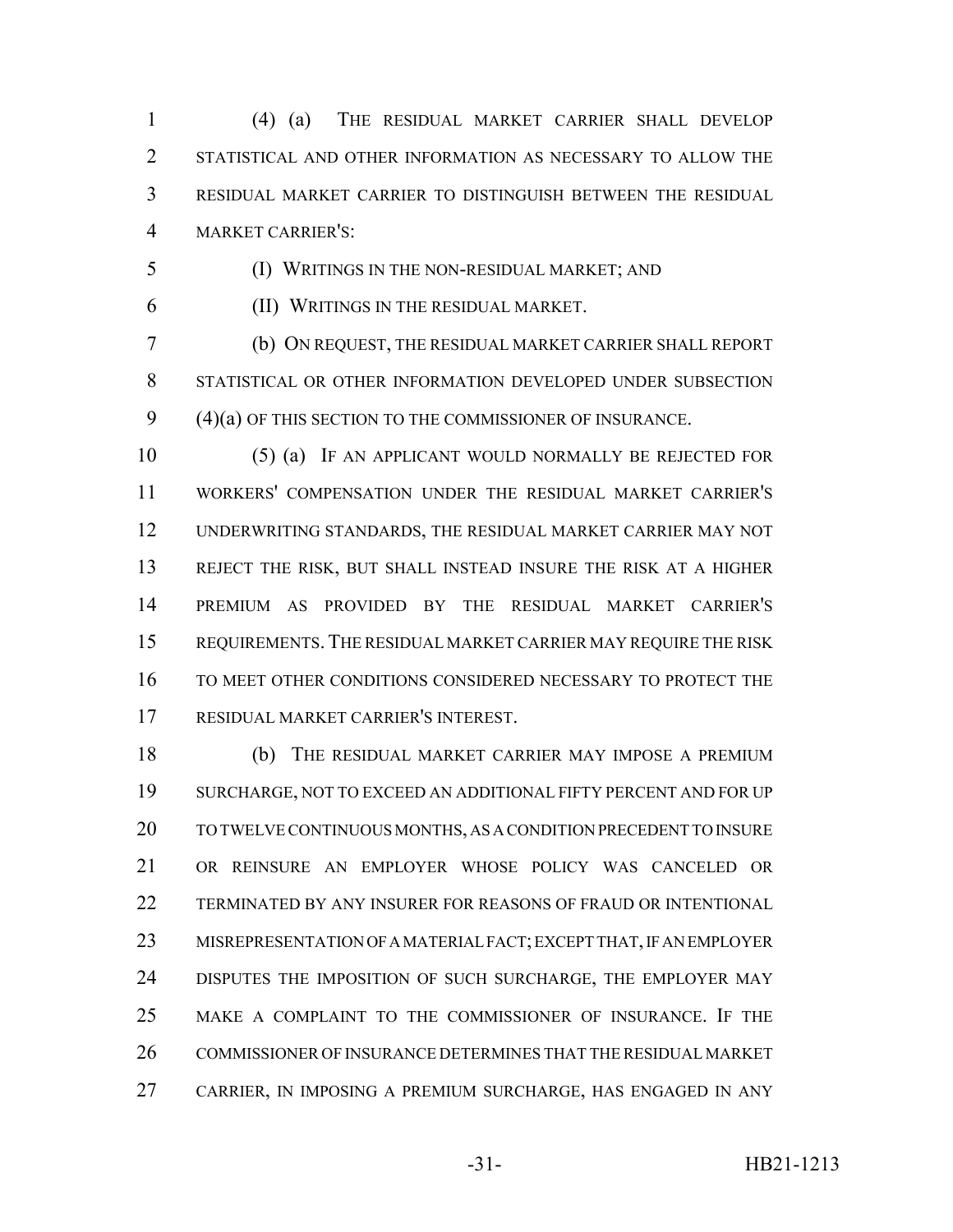CONDUCT IN VIOLATION OF PART 11 OF ARTICLE 3 OF TITLE 10, THE COMMISSIONER MAY TAKE ANY ACTION THAT THE COMMISSIONER DEEMS APPROPRIATE AND AUTHORIZED BY LAW.

 (6) AN EMPLOYER IS NOT ELIGIBLE FOR RESIDUAL MARKET COVERAGE IF ANY OF THE FOLLOWING CIRCUMSTANCES EXIST AT THE TIME OF APPLICATION OR THEREAFTER:

 (a) A SELF-INSURED EMPLOYER KNOWS AND IS AWARE OF PENDING BANKRUPTCY PROCEEDINGS, INSOLVENCY, CESSATION OF OPERATIONS, OR CONDITIONS THAT WILL PROBABLY RESULT IN OCCUPATIONAL DISEASE OR CUMULATIVE INJURY CLAIMS FROM EXPOSURES INCURRED WHILE THE EMPLOYER WAS SELF-INSURED;

 (b) THE EMPLOYER KNOWINGLY REFUSES TO MEET REASONABLE HEALTH, SAFETY, OR LOSS CONTROL REQUIREMENTS;

 (c) THE EMPLOYER HAS AN OUTSTANDING WORKERS' COMPENSATION INSURANCE PREMIUM OBLIGATION OR OTHER MONETARY POLICY OBLIGATION, INCLUDING BUT NOT LIMITED TO AN OBLIGATION UNDER A DEDUCTIBLE PROGRAM, ON PREVIOUS WORKERS' COMPENSATION 18 INSURANCE THAT IS NOT SUBJECT TO A BONA FIDE DISPUTE;

 (d) THE EMPLOYER DOES NOT COMPLY WITH ANY OTHER OBLIGATION OF THE POLICY OR OF OTHER CANCELED POLICIES FROM THE RESIDUAL MARKET CARRIER OR PREVIOUS WORKERS' COMPENSATION INSURER;

 (e) THE EMPLOYER OR A REPRESENTATIVE OF THE EMPLOYER KNOWINGLY FAILS TO PROVIDE INFORMATION REQUESTED FOR OR MAKES A MATERIAL MISREPRESENTATION ON THE APPLICATION BY EXPRESS STATEMENT, OMISSION, OR OTHERWISE REGARDING INFORMATION RELATED TO AN APPLICATION INCLUDING BUT NOT LIMITED TO: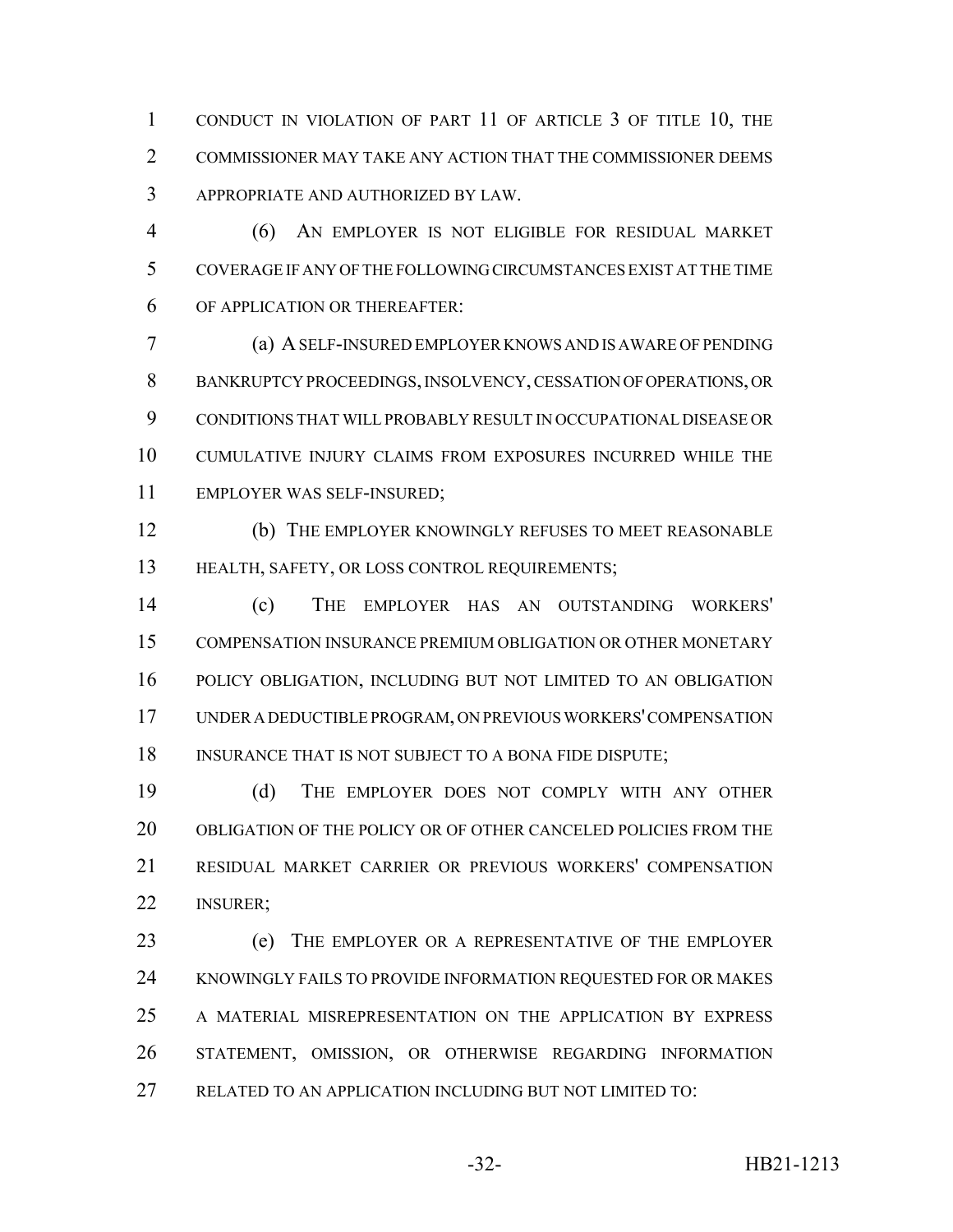- (I) ESTIMATED PAYROLL;
- **(II) NATURE OF BUSINESS;**
- (III) NAME OF BUSINESS;
- 4 (IV) MANAGEMENT OR OWNERSHIP OF BUSINESS;
- (V) PREVIOUS INSURANCE HISTORY;
- (VI) AVOIDANCE OF AN EXPERIENCE RATING MODIFICATION;
- (VII) AN OUTSTANDING WORKERS' COMPENSATION INSURANCE PREMIUM OBLIGATION OR OTHER MONETARY POLICY OBLIGATION OF THE EMPLOYER;
- (VIII) NONCOMPLIANCE WITH ANY APPLICABLE STATE LICENSING OR REGISTRATION REQUIREMENT; OR
- **ICE IS NOT UP AT A LOCAL TO A LOCAL THAT SHOWS THE EMPLOYER IS NOT** ENTITLED TO INSURANCE.
- **8-45-302. Rules.** THE COMMISSIONER OF INSURANCE MAY PROMULGATE RULES AS NECESSARY FOR THE IMPLEMENTATION OF THIS PART 3.
- **SECTION 3.** In Colorado Revised Statutes, **add** 8-45-126 as follows:
- **8-45-126. Repeal of part.** THIS PART 1 IS REPEALED, EFFECTIVE JANUARY 1, 2023.
- **SECTION 4.** In Colorado Revised Statutes, 8-14.5-104, **amend** 22 (1) and (3) as follows:
- **8-14.5-104. Creation of board.** (1) There is hereby created in the division the workers' compensation cost containment board, to be 25 composed of seven members: The commissioner of insurance the chief 26 executive officer of Pinnacol Assurance, and five SIX members appointed 27 by the governor and confirmed by the senate. Appointed members of the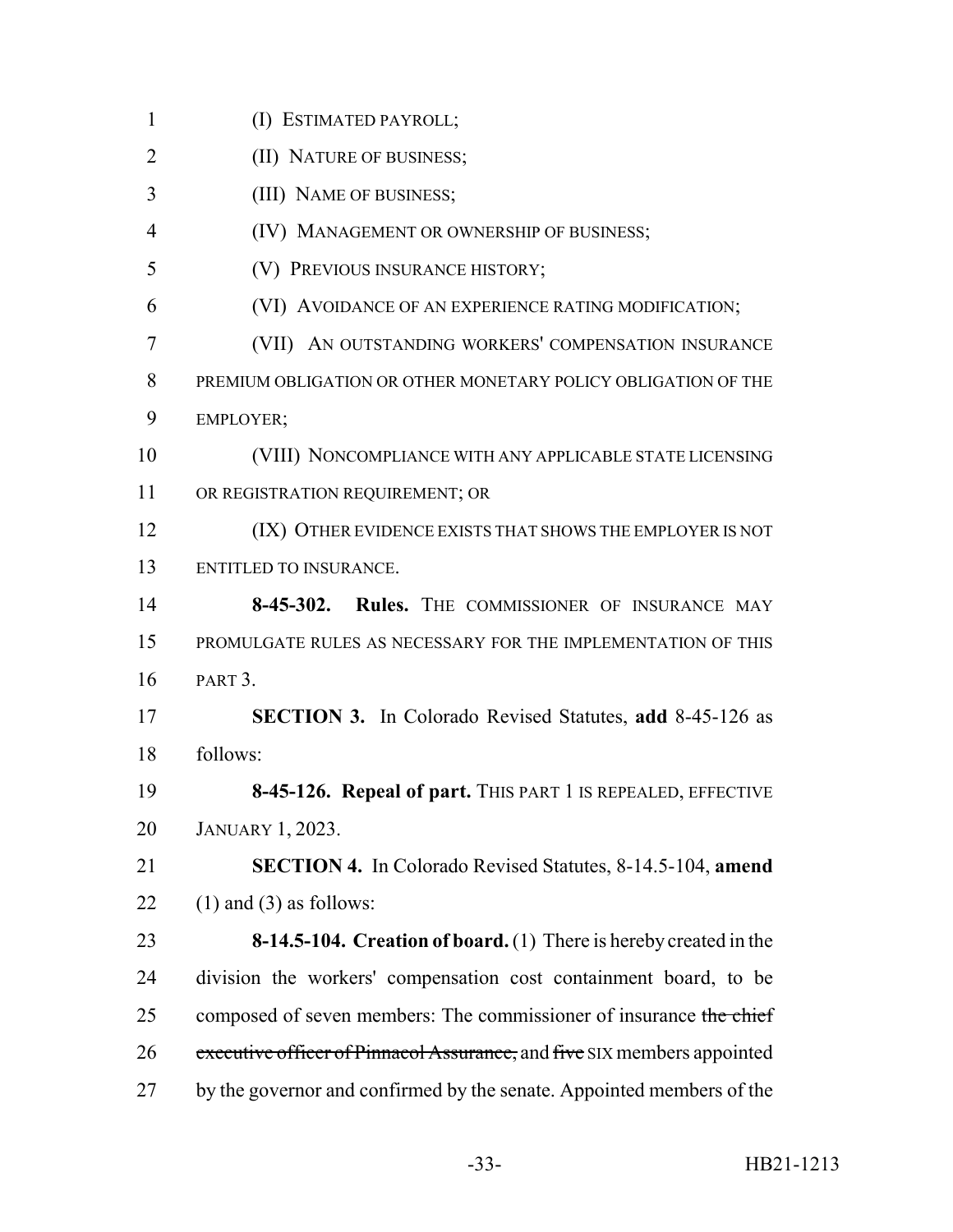board shall be chosen among the following: Employers or their designated representatives engaged in businesses having workers' compensation insurance rates in the upper five percent of the rate schedule, actuaries or executives with risk management experience in the insurance industry, or employers who have demonstrated good risk management experience with respect to their workers' compensation insurance.

 (3) The appointed members of the board shall serve for terms of three years and may be reappointed; except that, of the members first appointed, two shall serve for terms of three years; two shall serve for 11 terms of two years, and one shall serve for a term of one year. The chief executive officer of Pinnacol Assurance and the commissioner of insurance shall serve continuously.

 **SECTION 5.** In Colorado Revised Statutes, 8-14.5-107.5, **amend** 15 (1) introductory portion,  $(1)(a)$ ,  $(1)(b)$ , and  $(2)(b)$  as follows:

 **8-14.5-107.5. Workplace safety programs - study by commissioner.** (1) The commissioner shall undertake a full study of current workplace safety, risk management, and cost containment 19 programs offered by insurers including Pinnacol Assurance, AND a review and analysis of the various incentives used by insurers to obtain policyholder participation, including any premium adjustment programs in use, and shall evaluate other possible programs and incentives that could be used by insurers to expand workplace safety programs and reward policyholder participation. The commissioner shall consult with the Colorado department of labor and employment in conducting the 26 study. Such study, review and analysis, and evaluation shall include but not be limited to the following: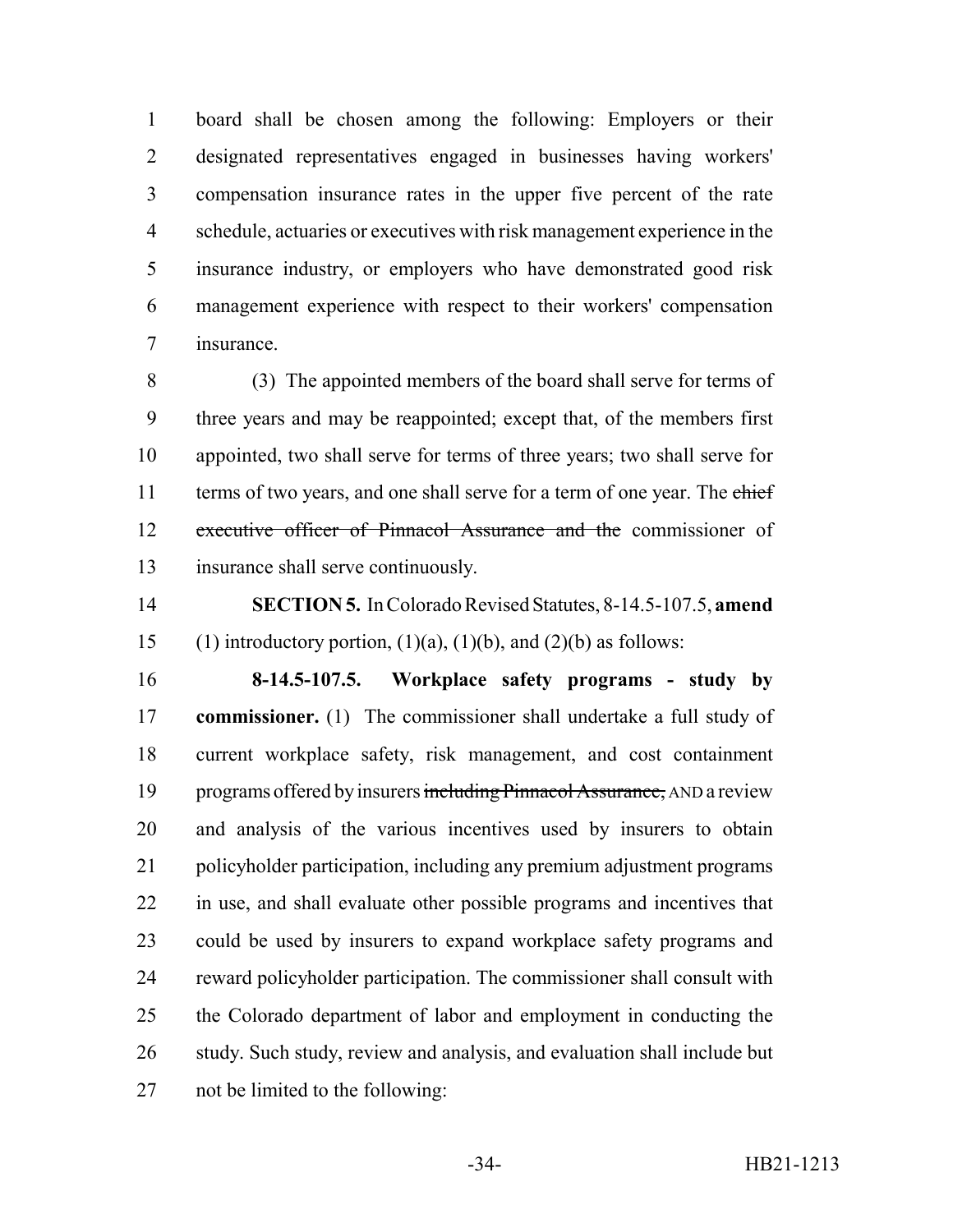1 (a) Whether or not by a date certain, all insurers including Pinnacol Assurance issuing workers' compensation insurance policies in this state shall offer all insureds in the ten most populous counties a managed care plan featuring a designated medical provider;

 (b) Whether or not by a date certain, if it is in the best interest of employers and employees, all insurers including Pinnacol Assurance issuing workers' compensation insurance policies in this state shall offer to all or some selected classes of insureds some type of basic workplace safety program;

 (2) (b) Insurers shall make all necessary information and records pertaining to workplace safety programs of such insurers available to the commissioner in carrying out the study required by subsection (1) of this section. The reasonable costs of such study shall be borne by insurers 14 including Pinnacol Assurance, as determined by the commissioner based on the total cost of such study.

- **SECTION 6.** In Colorado Revised Statutes, 8-40-201, **repeal** (3) 17 and  $(3.4)$  as follows:
- **8-40-201. Definitions.** As used in articles 40 to 47 of this title, unless the context otherwise requires:

 (3) "Board" means the board of directors of Pinnacol Assurance. (3.4) "Chief executive officer" means the chief executive officer 22 of Pinnacol Assurance.

- **SECTION 7.** In Colorado Revised Statutes, 8-40-301, **amend** (6) as follows:
- **8-40-301. Scope of term "employee" definition.** (6) Any person working as a driver with a common carrier or contract carrier as described in this section shall be eligible for and shall be offered workers'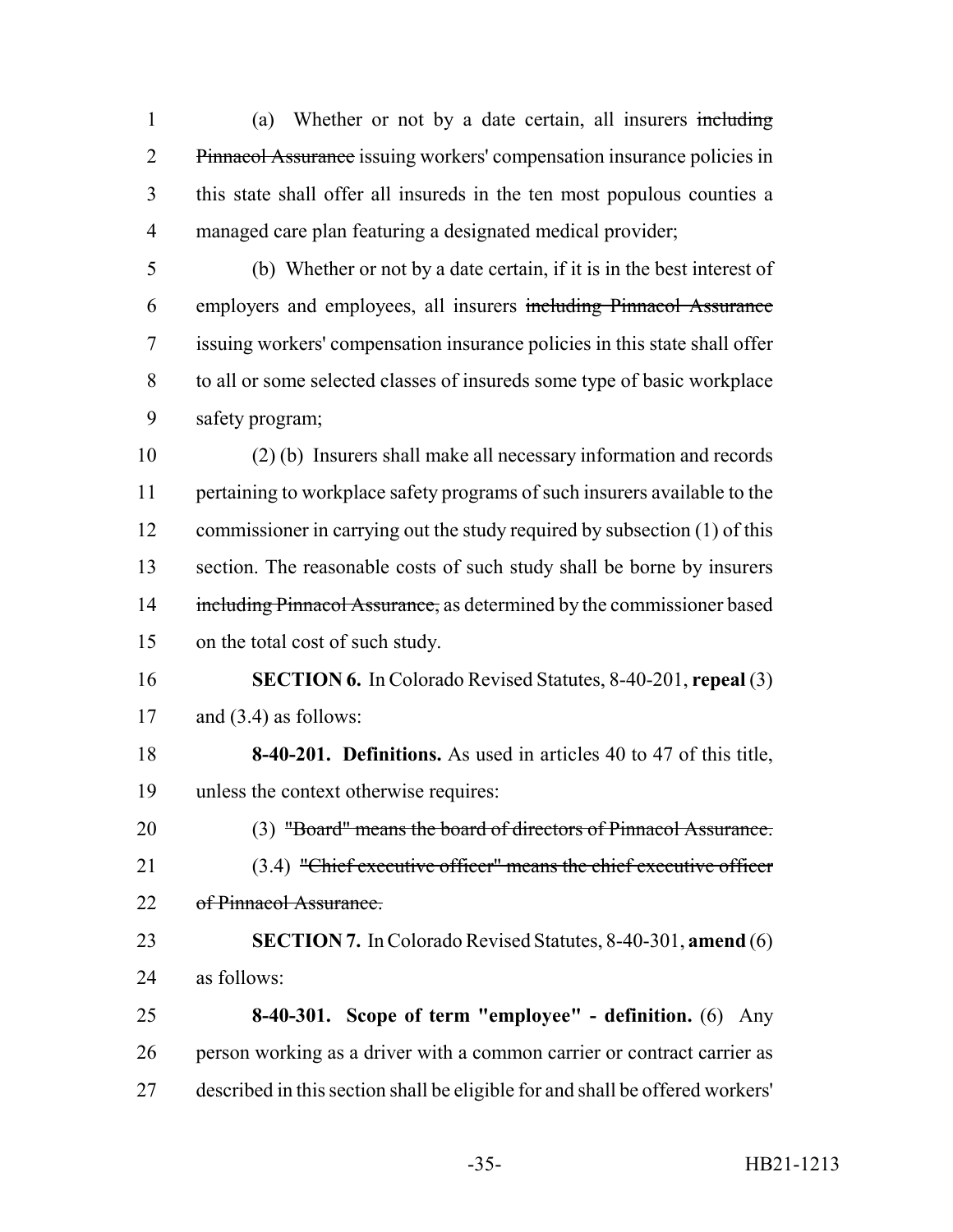1 compensation insurance coverage by Pinnacol Assurance or similar 2 coverage consistent with the requirements set forth in section 40-11.5-102  $3$  (5). C.R.S.

4 **SECTION 8.** In Colorado Revised Statutes, 8-41-203, **amend** 5 (1)(b) and (2) as follows:

6 **8-41-203. Negligence of stranger - remedies - subrogation -** 7 **actions - compromise.** (1) (b) The payment of compensation pursuant 8 to articles 40 to 47 of this title shall operate as and be an assignment of 9 the cause of action against such THE other person to Pinnacol Assurance, 10 the medical disaster insurance fund, the major medical insurance fund, or 11 the subsequent injury fund, if compensation is payable from said THOSE 12 funds, and otherwise to the person, association, corporation, or insurance 13 carrier liable for the payment of such compensation. Said THE insurance 14 carrier shall not be entitled to recover any sum in excess of the amount of 15 compensation for which said THE carrier is liable under said articles 16 ARTICLES 40 TO 47 to the injured employee, but to that extent said THE 17 carrier shall be subrogated to the rights of the injured employee against 18 said THE third party causing the injury. If the injured employee proceeds 19 against such THE other person, then Pinnacol Assurance, the medical 20 disaster insurance fund, the major medical insurance fund, the subsequent 21 injury fund, or such THE other person, association, corporation, or 22 insurance carrier, as the case may be, shall contribute only the deficiency, 23 if any, between the amount of the recovery against such THE other person 24 actually collected and the compensation provided by said articles 25 ARTICLES 40 TO 47 in such THE case.

26 (2) Such A cause of action assigned to Pinnacol Assurance 27 PURSUANT TO SUBSECTION  $(1)(b)$  OF THIS SECTION may be prosecuted or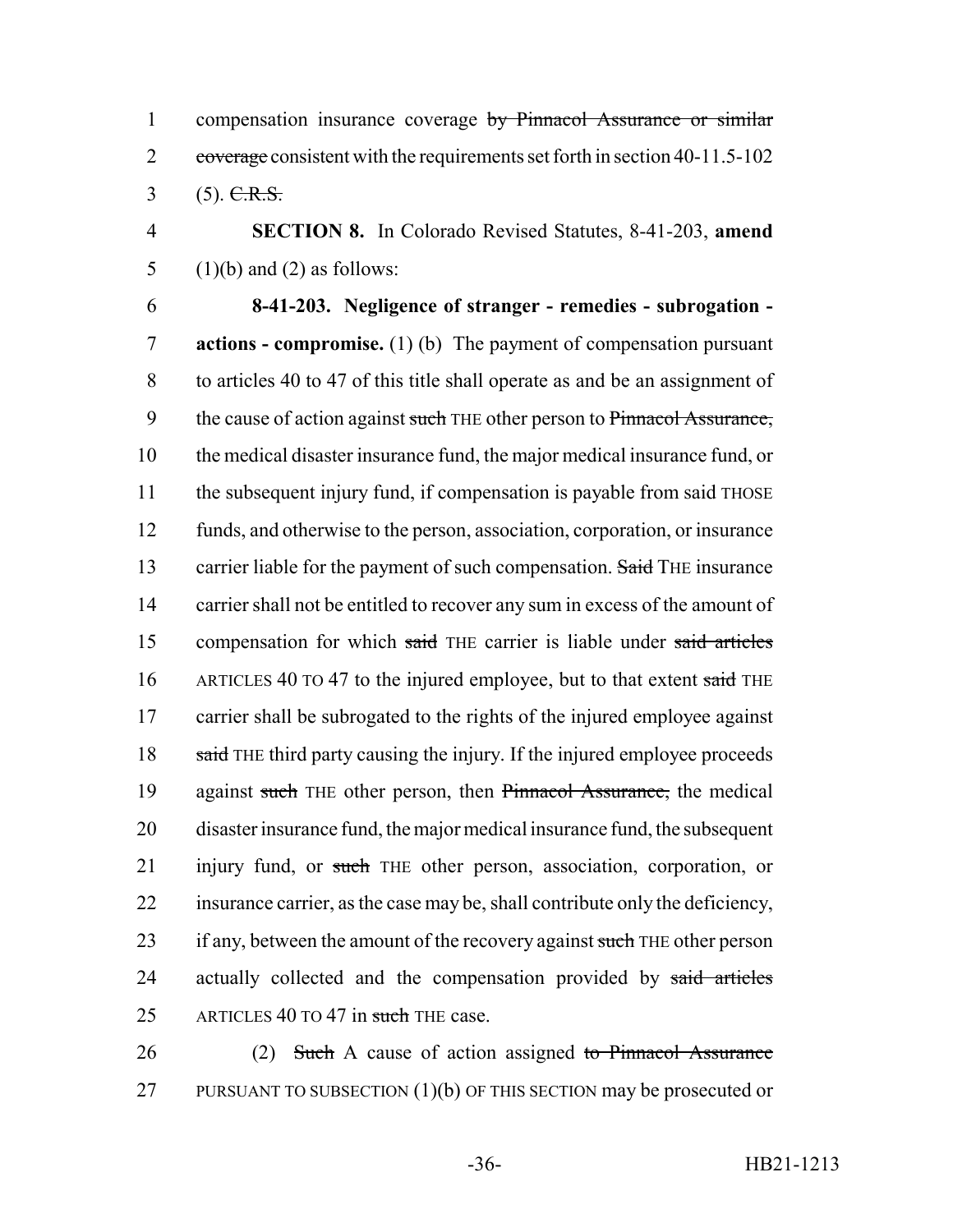1 compromised by it THE ASSIGNEE. A compromise of any such cause of action by the employee or, if the employee is deceased, the employee's dependents at an amount less than the compensation provided for by 4 articles 40 to 47 of this title TITLE 8 shall be made only with the written 5 approval of the chief executive officer of Pinnacol Assurance ASSIGNEE, if the deficiency of compensation would be payable from the Pinnacol Assurance fund, and otherwise with the written approval of the person, association, corporation, or insurance carrier liable to pay the same BY THE ASSIGNEE. Such written approval shall not be unreasonably withheld. Failure to obtain such written approval shall entitle the party responsible for paying workers' compensation benefits to be reimbursed for all 12 benefits paid from, and offset any future liability under articles 40 to 47 13 of this title TITLE 8 against, the entire proceeds recovered without any 14 credit for reasonable attorney fees and costs as provided in paragraph (e) 15 of subsection  $(1)$  SUBSECTION  $(1)(e)$  of this section. If such approval is not obtained, the employee or, if the employee is deceased, the employee's dependents shall not be liable for any plaintiff's attorney fees 18 for the third-party recovery on that portion of any recovery equal to the assigned and subrogated interest and are not subject to any action for refusal to pay such plaintiff's attorney fees resulting from the third-party case.

 **SECTION 9.** In Colorado Revised Statutes, 8-43-304, **amend** (2) as follows:

 **8-43-304. Violations - penalty - offset for benefits obtained through fraud - rules.** (2) An insurer or self-insured employer may take a credit or offset of previously paid workers' compensation benefits or payments against any further workers' compensation benefits or payments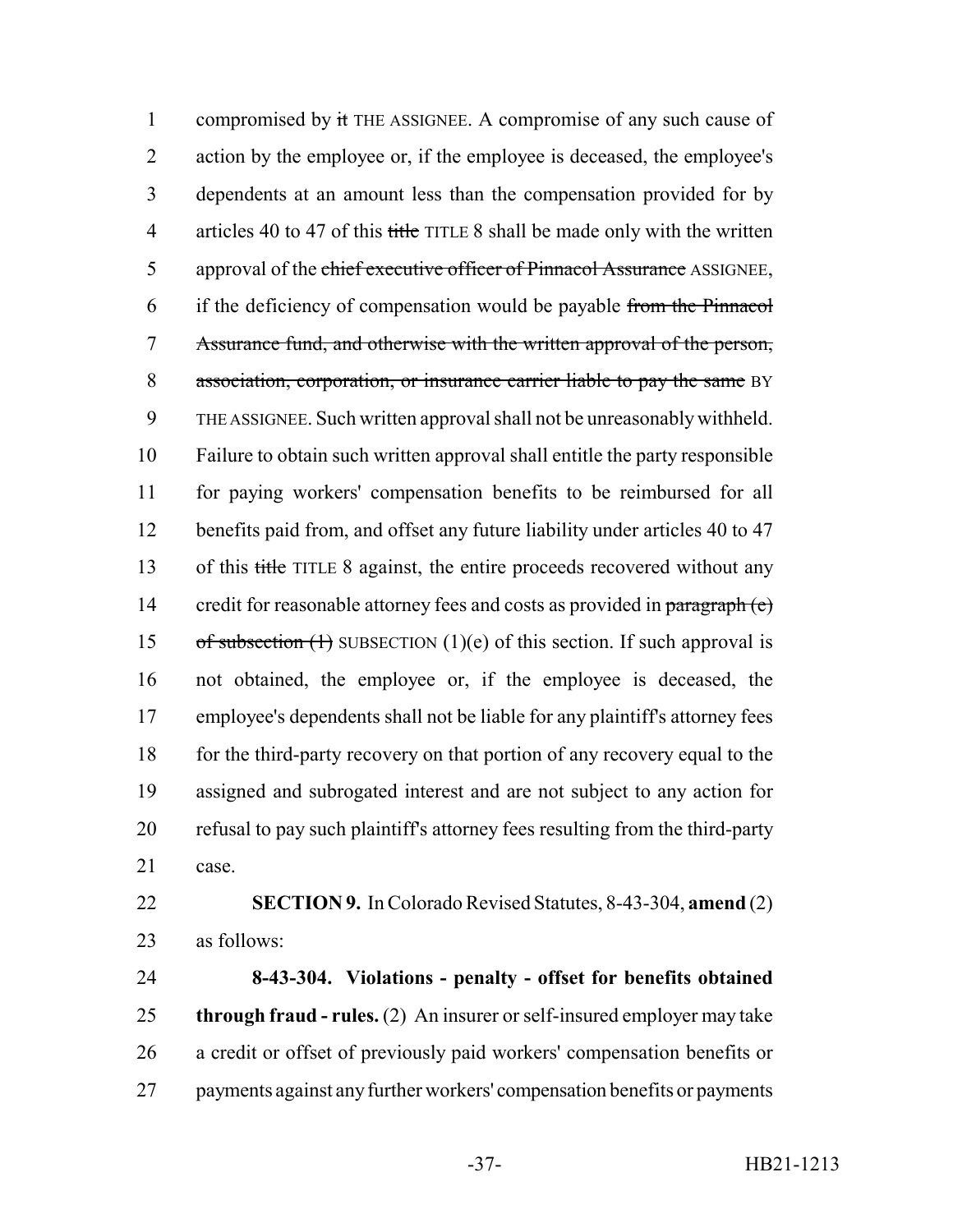due a worker when the worker admits to having obtained the previously paid benefits or payments through fraud, or a civil judgment or criminal conviction is entered against the worker for having obtained the previously paid benefits through fraud. Benefits or payments obtained through fraud by a worker shall not be included in any data used for rate-making or individual employer rating or dividend calculations by any 7 insurer. or by Pinnacol Assurance.

 **SECTION 10.** In Colorado Revised Statutes, 8-43-307, **amend** (1) as follows:

 **8-43-307. Appeals to court of appeals.** (1) The final order of the director or the panel shall constitute the final order of the division. Any 12 person in interest including Pinnacol Assurance, being THAT IS dissatisfied with any final order of the division, may commence an action in the court of appeals against the industrial claim appeals office as defendant to modify or vacate any such order on the grounds set forth in section 8-43-308.

 **SECTION 11.** In Colorado Revised Statutes, 8-43-401, **amend** (1) as follows:

 **8-43-401. District attorney or attorney of division to act for director or office - penalties for failure of insurer to pay benefits.** (1) Upon the request of the director or the industrial claim appeals office, 22 the district attorney of any district or any attorney-at-law employed by the division shall institute and prosecute the necessary actions or proceedings 24 for the enforcement of any of the provisions of articles 40 to 47 of this title, or any award or order of the director, an administrative law judge, 26 or the industrial claim appeals office, or for the recovery of any money 27 due to Pinnacol Assurance, or any penalty provided in said articles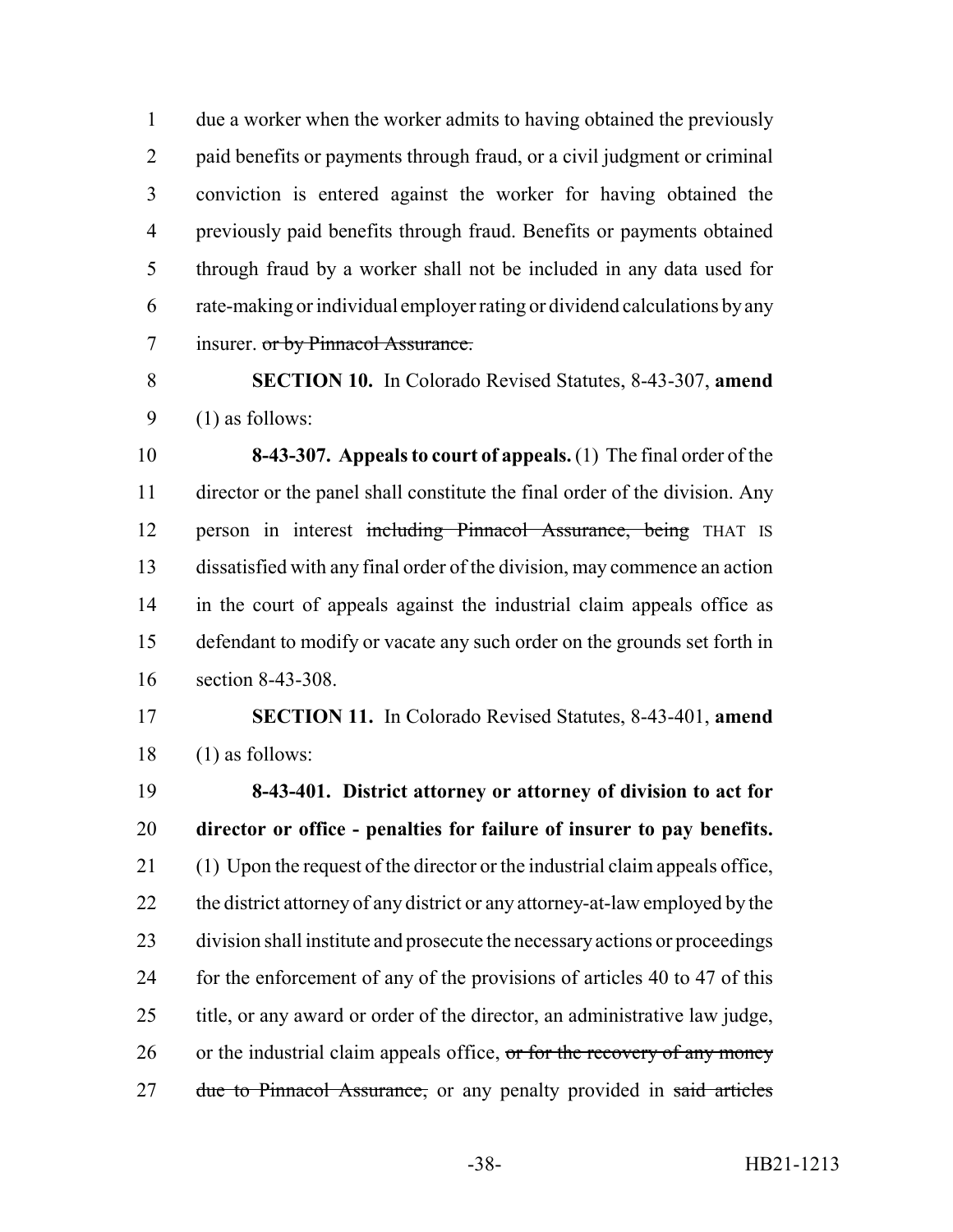ARTICLES 40 TO 47, and shall defend in like manner all suits, actions, or proceedings brought against the director, an administrative law judge, or the industrial claim appeals office.

 **SECTION 12.** In Colorado Revised Statutes, 8-44-101, **amend** (1) introductory portion; and **repeal** (1)(a) as follows:

 **8-44-101. Insurance requirements.** (1) Any employer subject 7 to the provisions of articles 40 to 47 of this title TITLE 8 shall secure compensation for all employees in one or more of the following ways, which shall be deemed to be compliance with the insurance requirements 10 of said THOSE articles:

 (a) By insuring and keeping insured the payment of such 12 compensation in the Pinnacol Assurance fund;

 **SECTION 13.** In Colorado Revised Statutes, 8-44-102, **amend** (1) as follows:

 **8-44-102. Contract for insurance subject to workers' compensation act.** (1) Every contract for the insurance of compensation 17 and benefits as provided in articles 40 to 47 of this title TITLE 8 or against 18 liability therefor is subject to articles 40 to 47 of this title TITLE 8, and all provisions in the contract for insurance inconsistent with those articles are 20 void. Any contract of insurance issued under articles 40 to 47 of this title TITLE 8 by any insurance carrier, including stock and mutual corporations, 22 and Pinnacol Assurance, may include and cover any liability of the employer on account of personal injuries sustained by or death resulting therefrom to any employee.

 **SECTION 14.** In Colorado Revised Statutes, 8-44-108, **amend** (1) as follows:

**8-44-108. Repayments for misclassifications.** (1) Every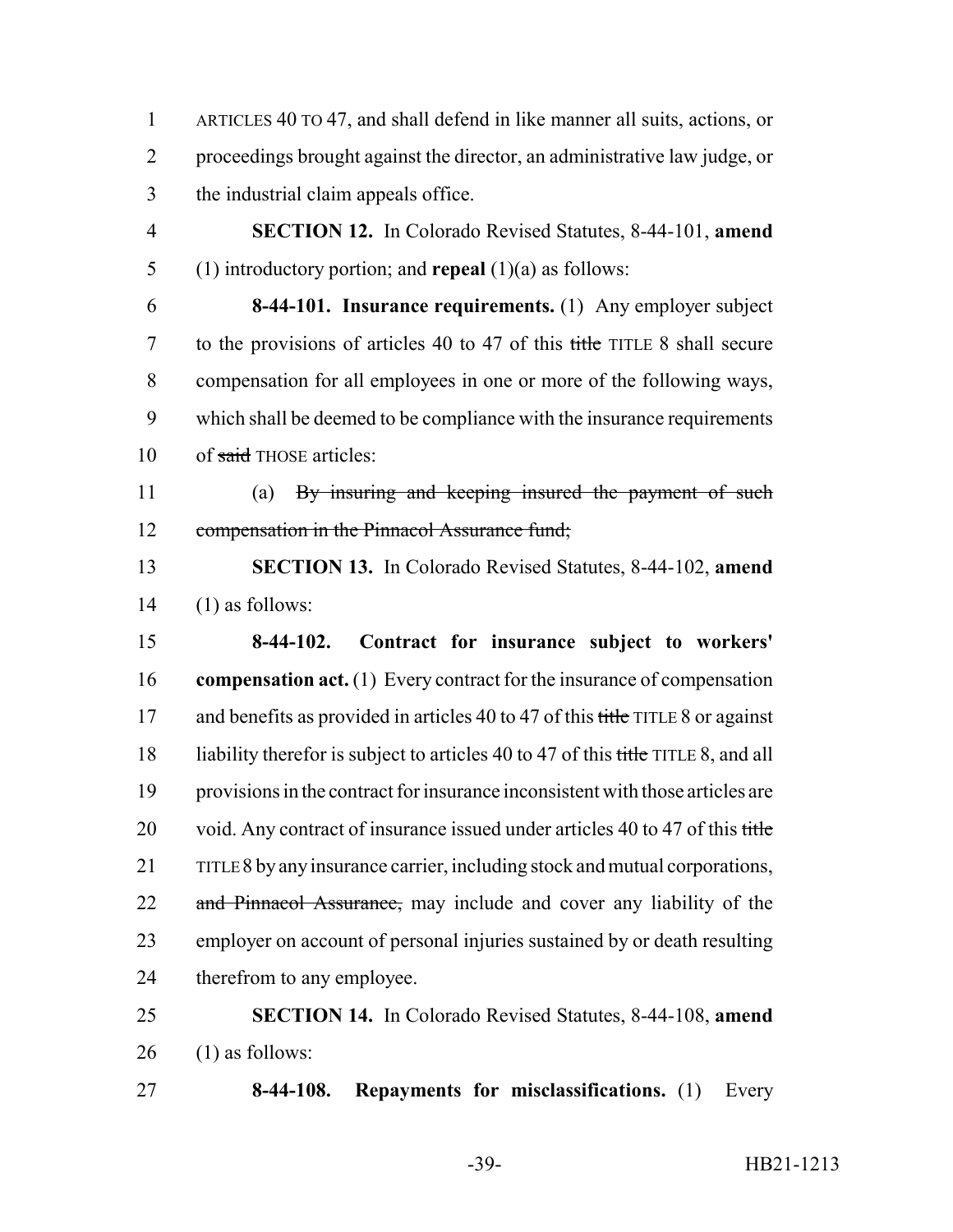1 insurance carrier authorized to transact business in this state including 2 Pinnacol Assurance, which insures employers against liability for 3 compensation under the provisions of articles 40 to 47 of this title TITLE 8, is authorized to charge and collect any amount of money that should have been included in premiums paid by an insured but were not included in such THE premiums as a result of job misclassification. Upon written request by the employer, the issue of whether a job misclassification occurred shall be determined in writing by the insurance company. The employer's request shall be made within thirty working days after the anniversary date of the policy or the date of receipt by the employer of notice of a change in job classification. The insurance company's 12 determination shall MUST be made within thirty days after receipt of the employer's written request. An employer may appeal any determination of an insurance company made pursuant to this subsection (1) to the workers' compensation classification appeals board, pursuant to section 8-55-102. If it is determined that a job misclassification occurred and that 17 such THE misclassification was caused by the failure of the insured to provide accurate or complete data in order to determine the proper classification as requested by the insurance carrier, the repayment may be 20 collected during the term of the contract for such THE insurance plus an additional reasonable time not to exceed twelve months.

 **SECTION 15.** In Colorado Revised Statutes, **amend** 8-44-109 as follows:

 **8-44-109. Notice - change in rate by classification - policyholder's right to appeal classifications - availability of medical case management services.** (1) Any insurance carrier authorized to 27 transact business in this state including Pinnacol Assurance, which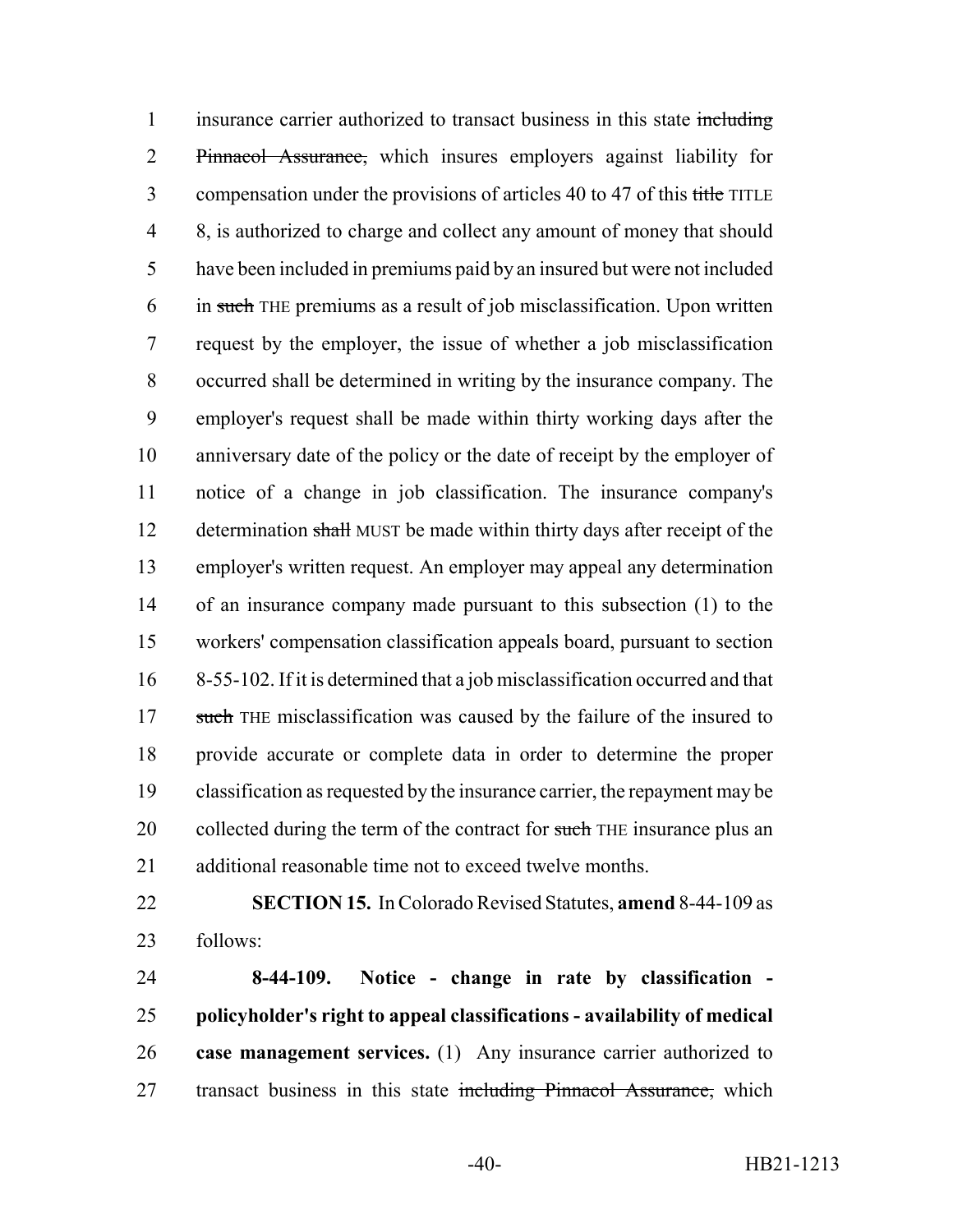1 insures employers against liability for compensation under the provisions 2 of articles 40 to 47 of this title TITLE 8, shall supply information regarding 3 a change in the rate by classification to any insured employer, if such THE 4 employer has requested that such information be supplied. Such THE 5 information shall be supplied within thirty days following release of such 6 information to such insurer by the authorized rating organization and 7 following approval of such THE rate change by the division of insurance. 8 As soon as reasonably possible after the division of insurance's approval 9 of a change in rate by classification, the authorized rating organization 10 shall disseminate notice of such THE approval and change in rate.

 (2) Every insurance carrier authorized to transact business in 12 Colorado including Pinnacol Assurance, which insures employers against 13 liability for compensation under the provisions of articles 40 to 47 of this 14 title TITLE 8, shall clearly and conspicuously inform policyholders of their rights to appeal employee classification designations, the procedures to be used for such an appeal, and the types of medical case management that the carrier has available to employees to promote medical cost containment.

19 **SECTION 16.** In Colorado Revised Statutes, **amend** 8-44-110 as 20 follows:

21 **8-44-110. Notice of cancellation.** Every insurance carrier 22 authorized to transact business in this state including Pinnacol Assurance, 23 which insures employers against liability for compensation under the 24 provisions of articles 40 to 47 of this title TITLE 8, shall notify any 25 employer insured by the carrier, or Pinnacol Assurance, and any agent or 26 representative of such THE employer, if applicable, by certified mail of 27 any cancellation of such THE employer's insurance coverage. Such THE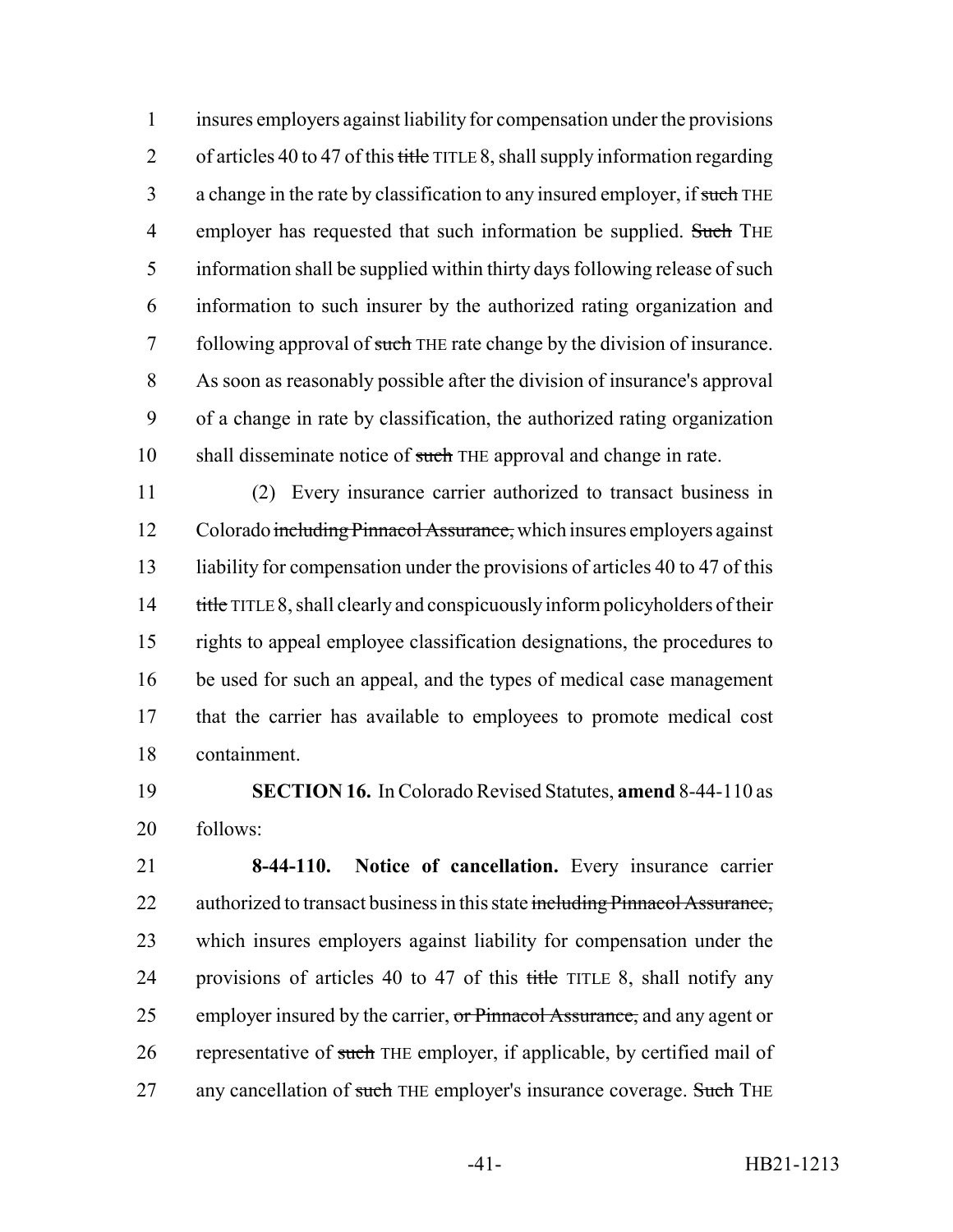1 notice shall be sent at least thirty days prior to BEFORE the effective date 2 of the cancellation of the insurance. However, if the cancellation is based 3 on one or more of the following reasons, then such THE notice may be 4 sent less than thirty days prior to BEFORE the effective date of the 5 cancellation of the insurance: Fraud, material misrepresentation, 6 nonpayment of premium, or any other reason approved by the 7 commissioner of insurance.

8 **SECTION 17.** In Colorado Revised Statutes, 8-44-111, **amend** 9  $(1.5)$ ,  $(3)$ , and  $(4)$  as follows:

 **8-44-111. Workers' compensation insurance - deductibles - definition.** (1.5) Whenever any insurer including Pinnacol Assurance 12 created in section 8-45-101, issues a workers' compensation policy in this state, and annually thereafter, the insurer must issue a policy including the deductible provision if requested by the insured employer; except that the commissioner shall promulgate rules establishing criteria to allow the insurer to deny a deductible policy to an employer based on financial inability to reimburse the insurer for the deductible plan selected.

18 (3) The deductible amounts paid by any employer under the 19 provisions of this section shall be excluded from consideration by ANY 20 insurance carriers CARRIER authorized to transact business in Colorado 21 including Pinnacol Assurance, which THAT insures employers against 22 liability for compensation under the provisions of articles 40 to 47 of this 23 title TITLE 8, in establishing the modification factors based upon 24 experience used by such insurance carriers THE CARRIER to determine 25 premiums. For purposes of experience modifications, medical only claims 26 shall MUST be calculated in the same manner as claims with indemnity 27 payments.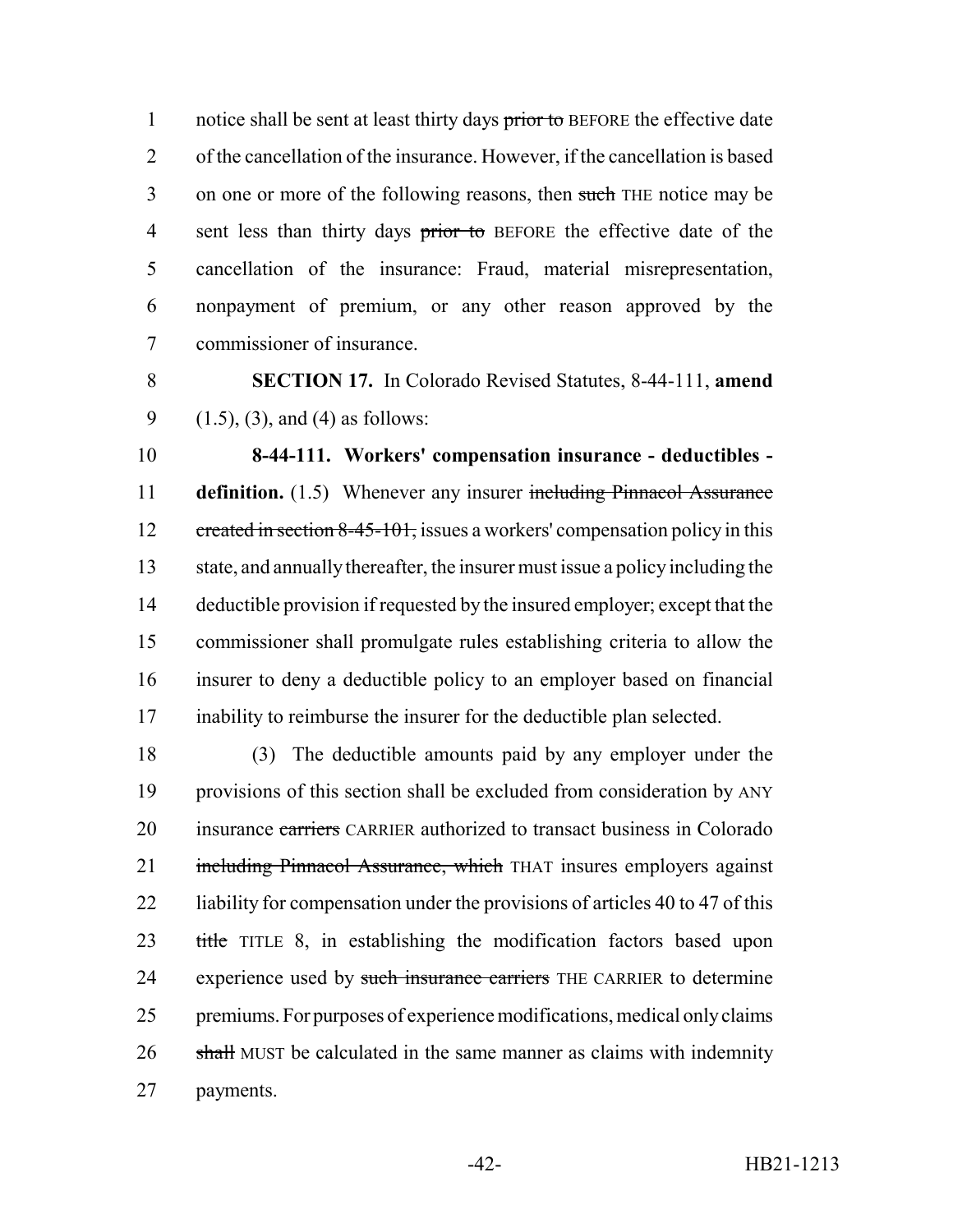(4) Every insurance carrier authorized to transact business in 2 Colorado including Pinnacol Assurance, which THAT insures employers against liability for compensation under the provisions of articles 40 to 47 4 of this title TITLE 8, shall clearly and conspicuously inform policyholders of the availability of the deductible option specified in subsection (1) of this section.

## **SECTION 18.** In Colorado Revised Statutes, 8-44-112, **amend** (1)(a) and (3) as follows:

 **8-44-112. Surcharge on workers' compensation insurance premiums - workers' compensation cash fund.** (1) (a) Notwithstanding 11 the provisions of sections 10-3-209 (1)(c) and 10-6-128 (3),  $C.R.S.,$  for the purpose of offsetting the direct and indirect costs of the administration of the workers' compensation system, every person, partnership, association, and corporation, whether organized under the laws of this state or of any other state or country, every mutual company or association, every captive insurance company, and every other insurance 17 carrier including Pinnacol Assurance, insuring employers in this state against liability for personal injury to their employees or death caused thereby under the provisions of the "Workers' Compensation Act of Colorado" shall, as provided in this section, pay a surcharge upon the premiums received, whether in cash or not, in this state, or on account of business done in this state, for such insurance in this state, at a rate established by the director by rule, which surcharge shall be reviewed and adjusted annually based upon appropriations made for the direct and indirect costs of the administration of the workers' compensation system, as provided in subsection (7) of this section. Such insurance carriers shall be credited with all cancelled or returned premiums actually refunded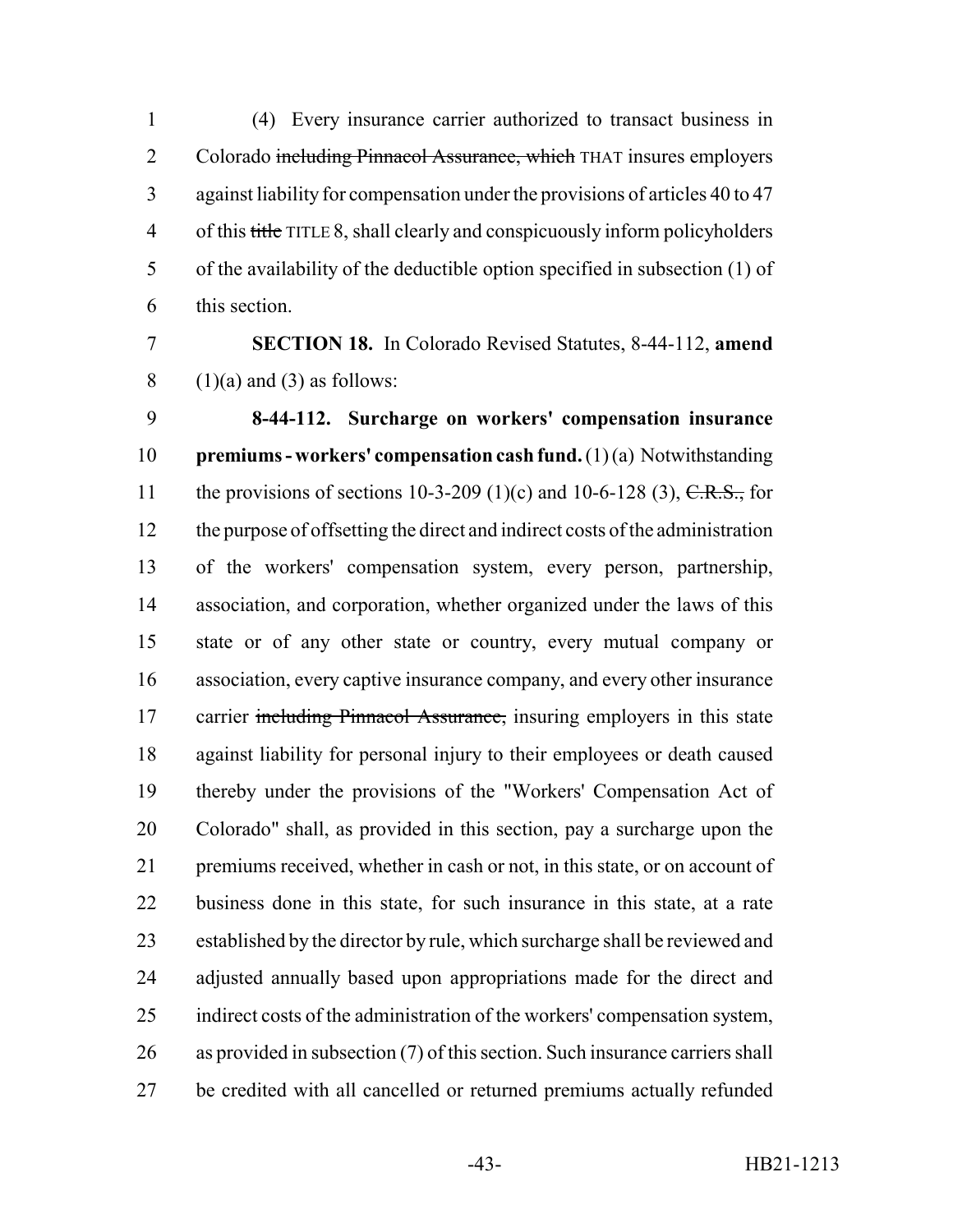during the year of such insurance.

 (3) Every employer acting as a self-insurer under the provisions of the "Workers' Compensation Act of Colorado" shall, under oath, report to the division of workers' compensation the business payroll in such form as may be prescribed by the director and at the times in this section provided for premium reports by insurance companies in subsection (2) of this section. The division shall assess against such THE payroll a surcharge for the purposes of this section ascertained as provided in subsection (2) of this section on the basic premiums chargeable against the same or most similar industry or business taken from the manual insurance rates, including any discount or experience modification 12 allowed, chargeable by the Pinnacol Assurance fund, and, upon receipt of notice from the division of workers' compensation of the surcharge so assessed, every such self-insurer shall, within thirty days after the receipt of such notice, pay to the division of workers' compensation the surcharge so assessed.

## **SECTION 19.** In Colorado Revised Statutes, 8-44-115, **amend** (3) as follows:

 **8-44-115. Calculation of premium - motor vehicle accidents.** 20 (3) This section applies to all insurers including Pinnacol Assurance 21 created in section 8-45-101, offering workers' compensation insurance 22 under articles 40 to 47 of this title TITLE 8. The provisions of this section shall be disclosed to all policyholders annually.

 **SECTION 20.** In Colorado Revised Statutes, 8-46-102, **amend** 25 (2)(a)(I) and (2)(c) as follows:

 **8-46-102. Funding for subsequent injury fund and major medical insurance fund.** (2) (a) (I) Notwithstanding sections 10-3-209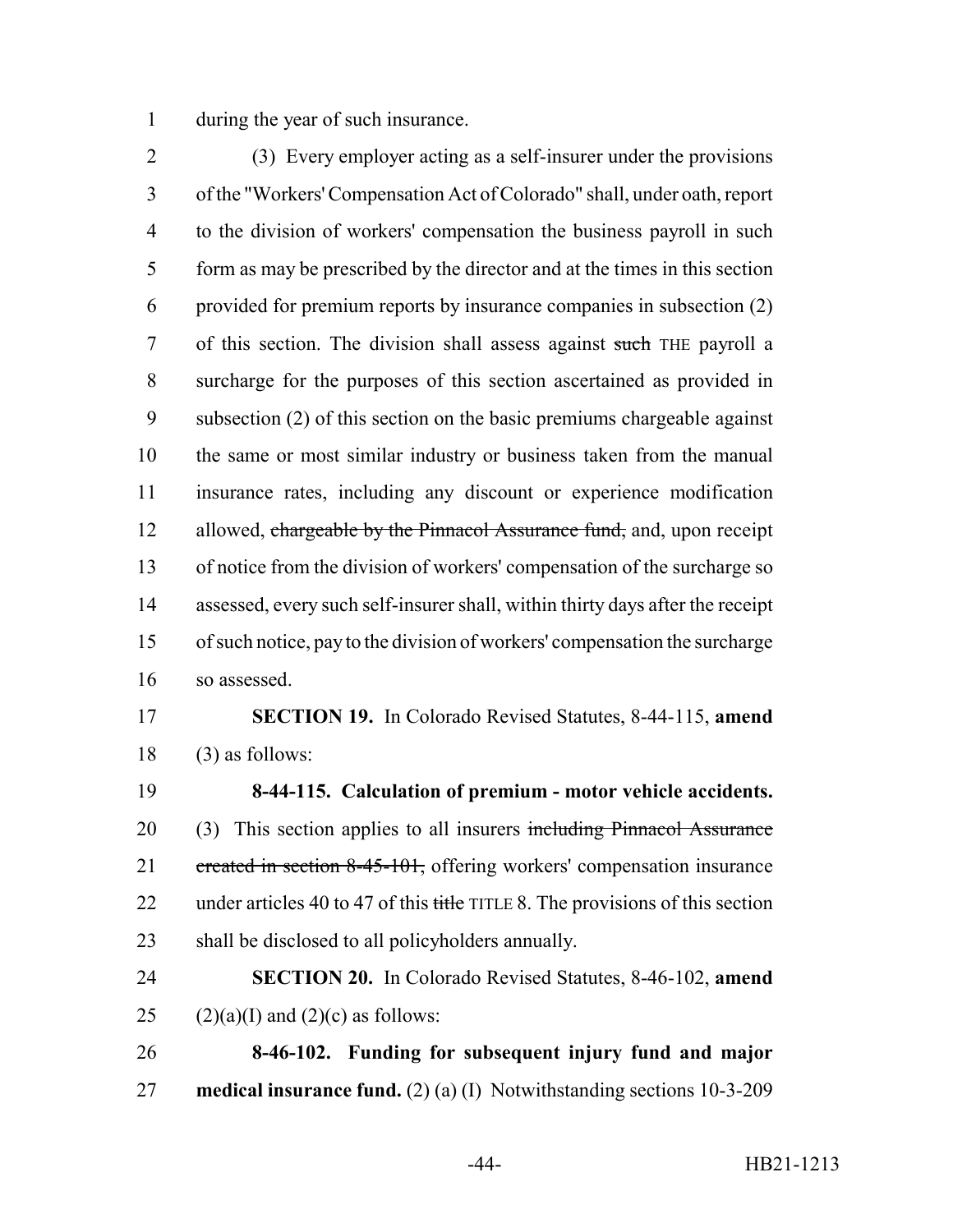1 (1)(c) and 10-6-128 (3),  $C.R.S.,$  for the purpose of funding the financial liabilities of the subsequent injury fund pursuant to this section and of the major medical insurance fund pursuant to section 8-46-202, every person, partnership, association, and corporation, whether organized under the laws of this state or of any other state or country, every mutual company or association, every captive insurance company, and every other 7 insurance carrier including Pinnacol Assurance, insuring employers in this state against liability for personal injury to their employees or death 9 caused thereby under the provisions of articles 40 to 47 of this title TITLE 8 shall, as provided in this subsection (2), be levied a tax upon the 11 premiums received in this state, whether or not in cash, or on account of business done in this state for such insurance in this state at a rate determined by the director to generate sufficient revenue for claim payments and direct and indirect costs of administration that are anticipated to be submitted in the following state fiscal year for which such funds are liable. In determining the rate, the director shall, in 17 addition to revenue for claim payments and direct and indirect costs of administration that are anticipated to be due in the following state fiscal year, maintain a cash balance in both the major medical insurance fund and the subsequent injury fund of an amount of otherwise unrestricted revenues equal to approximately one year's worth of claim payments and direct and indirect administrative costs. Such insurance carriers shall be credited with all cancelled or returned premiums actually refunded during the year of such insurance.

 (c) Every employer acting as a self-insurer under the provisions 26 of articles 40 to 47 of this title TITLE 8 shall, under oath, report to the 27 division the employer's payroll in such form as may be prescribed by the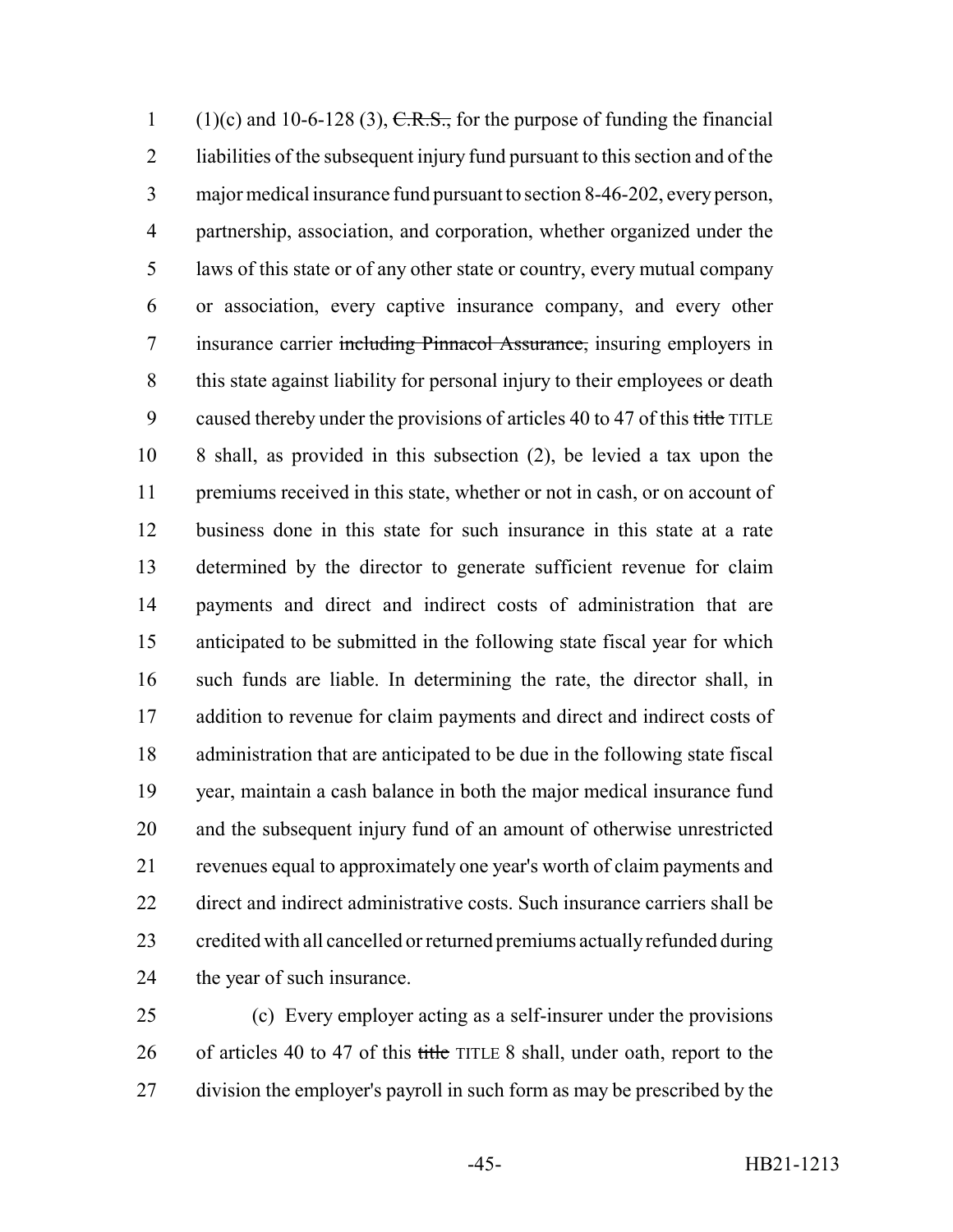1 director and at the times specified for premium reports by insurance 2 companies in paragraph (b) of this subsection  $(2)$  SUBSECTION  $(2)(b)$  OF 3 THIS SECTION. The division shall assess against such THE payroll a tax for 4 the purposes of paragraph (b) of this subsection  $(2)$  SUBSECTION  $(2)(b)$  OF 5 THIS SECTION on the basic premiums chargeable against the same or most 6 similar industry or business taken from the manual insurance rates, 7 including any discount or experience modification allowed, chargeable by 8 Pinnacol Assurance, and, upon receipt of notice from the division of the 9 tax so assessed, every such self-insurer shall, within thirty days after the 10 receipt of such notice, pay to the division the tax so assessed.

11 **SECTION 21.** In Colorado Revised Statutes, 8-47-111, **amend**  $12 \qquad (2)$  as follows:

 **8-47-111. Division efforts to ensure employer compliance with workers' compensation coverage requirements - legislative declaration.** (2) In order to implement the declaration in subsection (1) of this section, the division shall develop a procedure for verifying whether or not all employers doing business in the state of Colorado 18 comply with the requirements of article 44 of this title TITLE 8. This procedure must include cross-referencing employer records of the division of unemployment insurance and the division of workers' compensation. Upon identifying employers that are not in compliance 22 with article 44 of this title TITLE 8, the division, with the assistance and cooperation of the attorney general, shall use all available means under 24 articles 40 to 47 of this title TITLE 8 to ensure compliance. Every 25 insurance carrier authorized to transact business in this state including Pinnacol Assurance, which THAT insures employers against liability for 27 compensation under the provisions of articles 40 to 47 of this title TITLE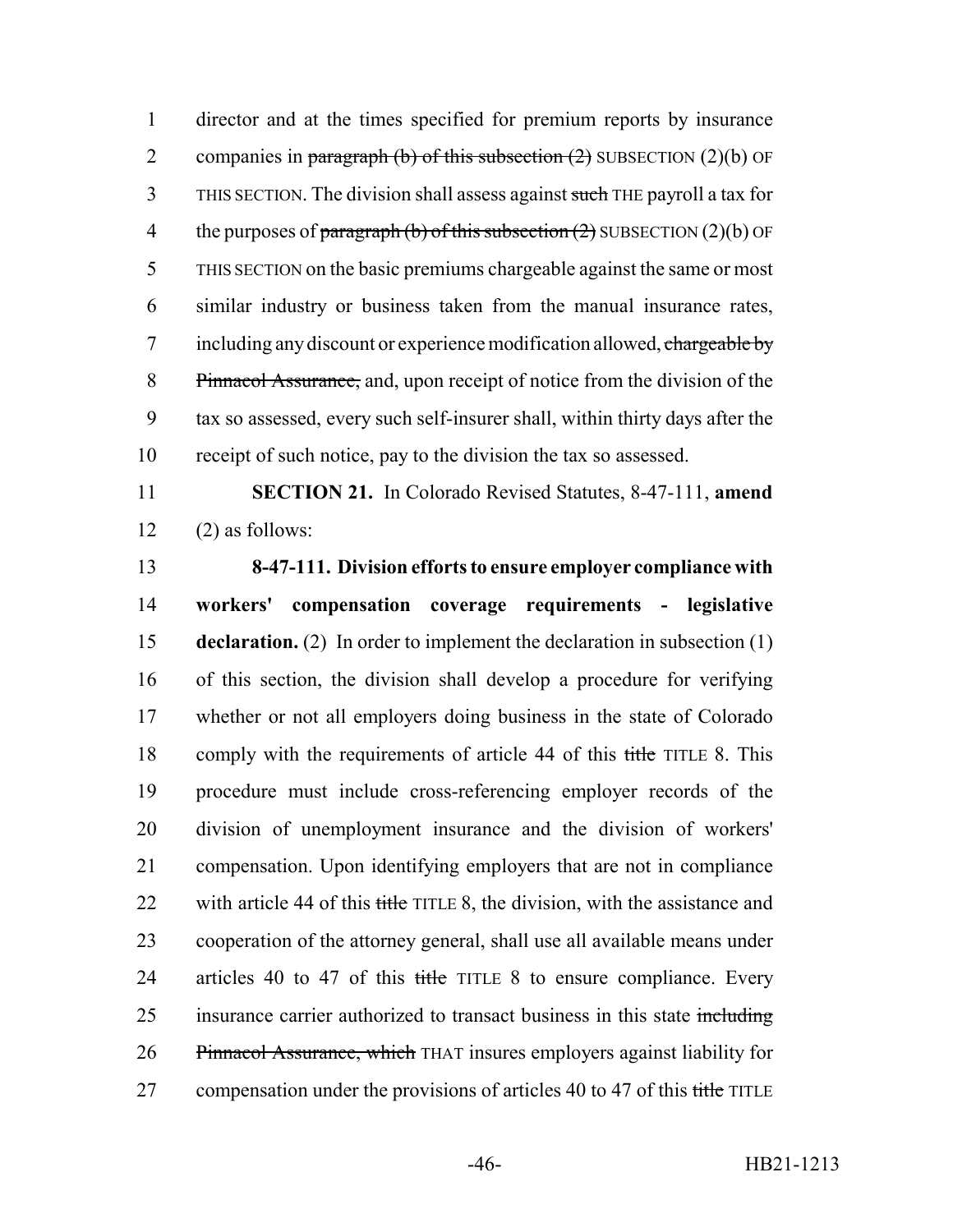8, shall furnish the division, upon request, all information required by it to accomplish the purposes of this section.

 **SECTION 22.** In Colorado Revised Statutes, 8-55-101, **amend** 4 (1) introductory portion,  $(1)(a)$ ,  $(1)(c)$ ,  $(2)$ , and  $(3)(b)$  as follows:

 **8-55-101. Workers' compensation classification appeals board - creation.** (1) There is hereby created, in the division of insurance in the department of regulatory agencies, the workers' compensation classification appeals board. The board shall hear grievances brought by 9 employers against insurers and Pinnacol Assurance concerning the calculation of experience modification factors and classification assignment decisions. The board shall consist of five voting members, each of whom shall be knowledgeable about workers' compensation classification and experience modification factors, and one nonvoting member, as follows:

 (a) Two members shall MUST be either salaried employees of an insurance company that issues workers' compensation insurance policies 17 in this state or representatives of Pinnacol Assurance. Such two AND members shall not both represent Pinnacol Assurance or the same insurance company. In addition, one person shall be selected to serve as an alternate member to represent the interests of the insurance industry. 21 or Pinnacol Assurance. The alternate shall represent such interests in the event the primary member recuses himself or herself.

 (c) Three members shall represent private employers. Each private 24 employer member shall MUST be knowledgeable with respect to workers' 25 compensation insurance, rules, and classifications, and shall MUST be familiar with the business environment and community in this state. No private employer member shall be an employee of an insurance company,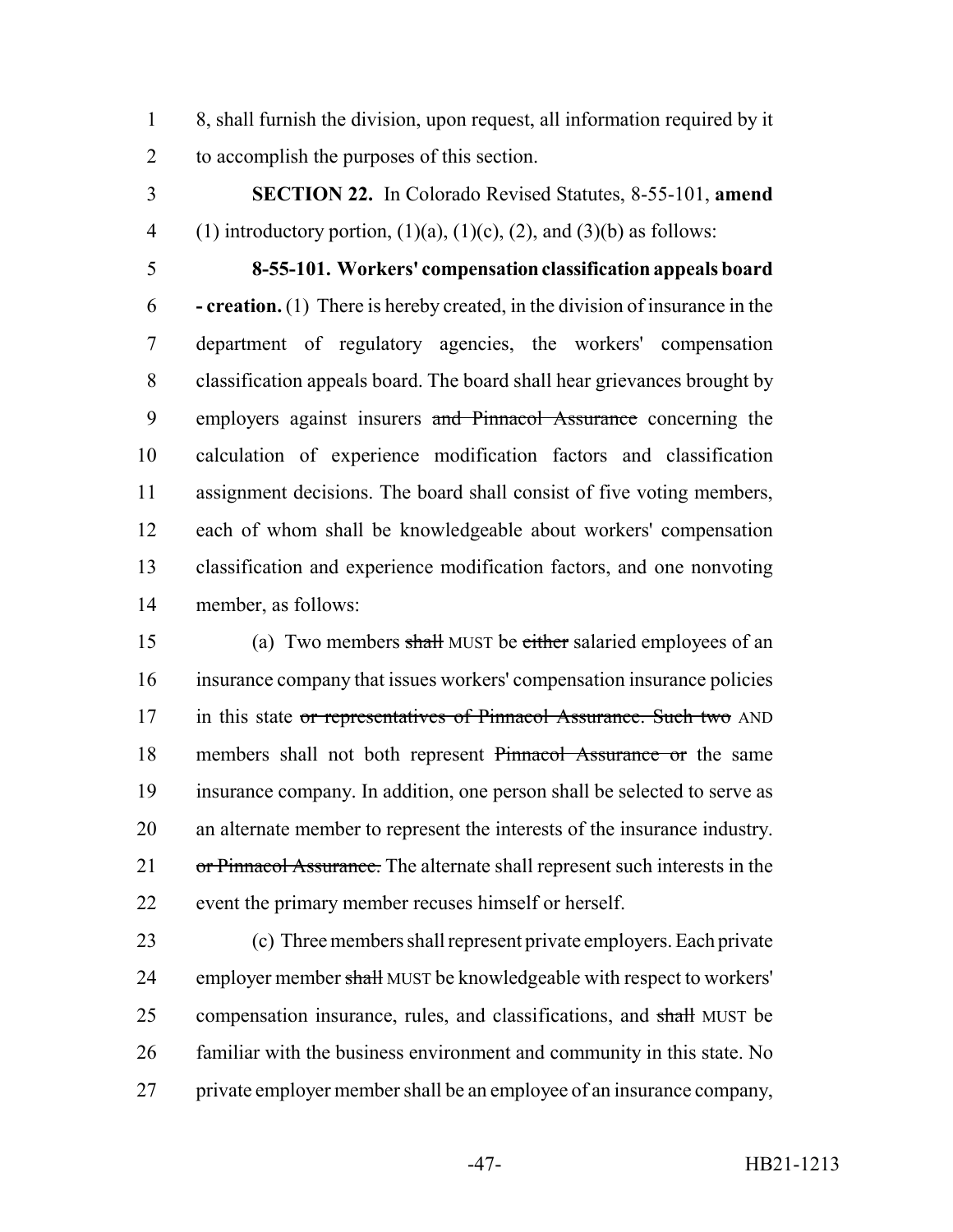insurance broker, insurance agent, law firm, actuary, Pinnacol Assurance, or any association of such entities or persons. All private employer board 3 memberships shall MUST be held in the name of an individual. At least 4 one private employer member shall MUST represent the construction industry.

 (2) The private employer members and the members representing insurers and Pinnacol Assurance shall be appointed by the commissioner of insurance. The workers' compensation rating organization representative shall be appointed by the chief executive officer of such 10 organization or by another officer designated to make such THE appointment. The commissioner may solicit a list of nominees from any 12 interested party before making such appointments. The commissioner shall immediately notify the workers' compensation rating organization concerning the identity of any appointees.

(3) Each member shall serve one three-year term, and, in addition:

 (b) A private employer member or member representing the 17 insurance industry or Pinnacol Assurance may serve a second consecutive three-year term; and

 **SECTION 23.** In Colorado Revised Statutes, **amend** 8-55-102 as follows:

 **8-55-102. Right to appeal - notice of appeal procedures.** An employer may appeal to the workers' compensation classification appeals board any issue concerning the calculation of experience modification factors and classification assignment decisions under the workers' compensation laws of this state by filing written notice with said board within thirty days after the employer has exhausted all appeal review procedures provided by the insurance company. Every insurance carrier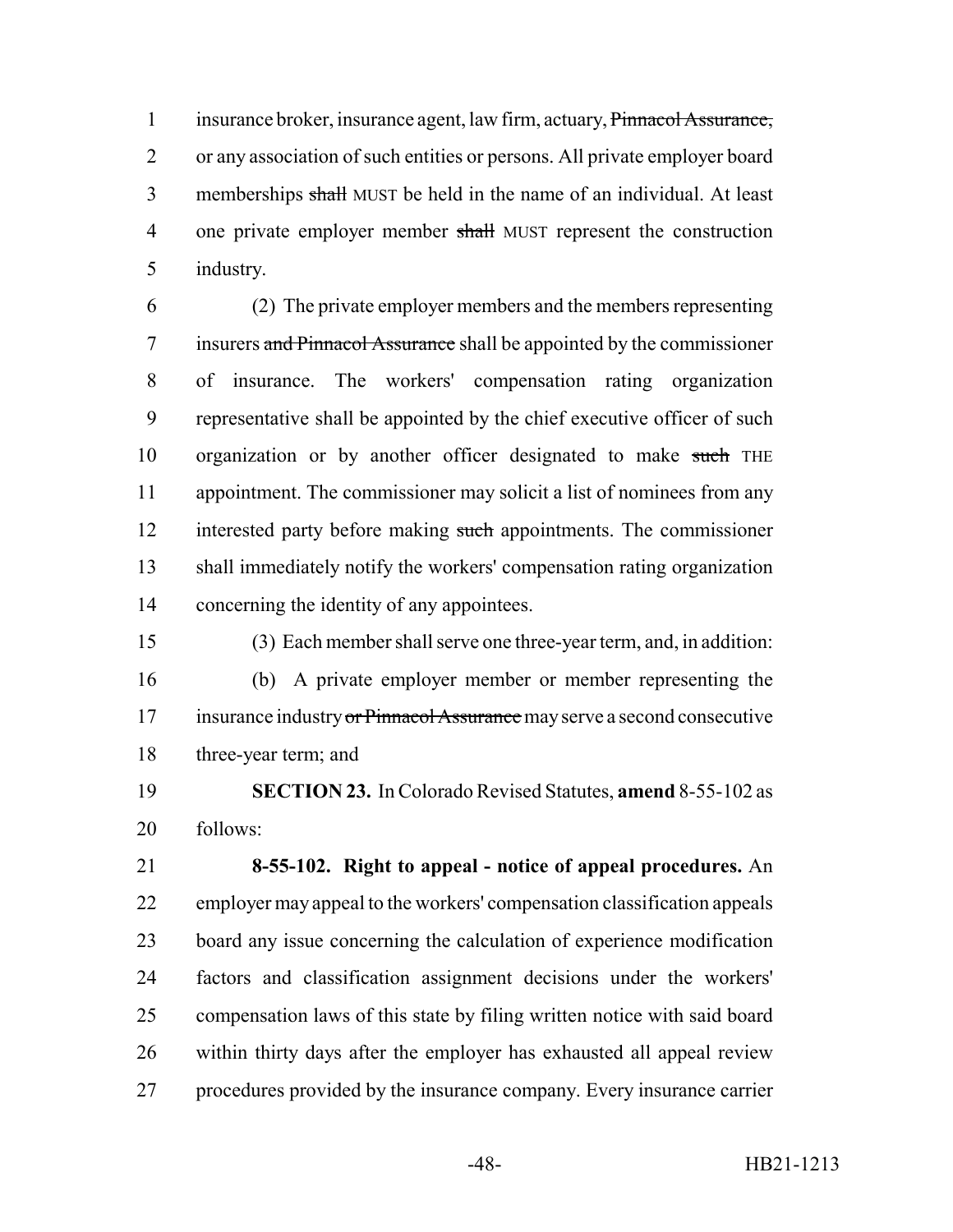authorized to transact business in this state including Pinnacol Assurance, shall provide employers with a written copy or summary of their appeal procedures, together with a written notice of the availability of an appeal 4 under this article ARTICLE 55, at the beginning of each policy year and when notice is provided to the employer of a change in experience modification factors or job classification.

 **SECTION 24.** In Colorado Revised Statutes, 8-55-104, **amend** 8 (1) introductory portion, (2), and (3) as follows:

 **8-55-104. Review of board decisions.** (1) A decision of the board shall be final and not subject to appeal unless the employer OR 11 insurance company or Pinnacol Assurance provides written notice to the office of the commissioner of insurance, who shall determine whether a 13 job misclassification occurred, as required pursuant to section 8-44-108. 14 An employer may hold disputed premium amounts in abeyance from the date an appeal is filed pursuant to section 8-55-102 until the later of:

 (2) Each employer OR insurance company, or Pinnacol Assurance, as the case may be, shall be advised of the right to appeal to the office of the commissioner of insurance.

19 (3) An employer OR insurance company or Pinnacol Assurance shall provide written notice of an appeal to the commissioner of insurance within thirty days after the date of the board's decision. The commissioner 22 shall review any decision of the board properly appealed pursuant to this section and shall provide a written decision within thirty days after the request for such review.

# **SECTION 25.** In Colorado Revised Statutes, 10-3-1502, **amend** (2) as follows:

**10-3-1502. Definitions.** As used in this part 15, unless the context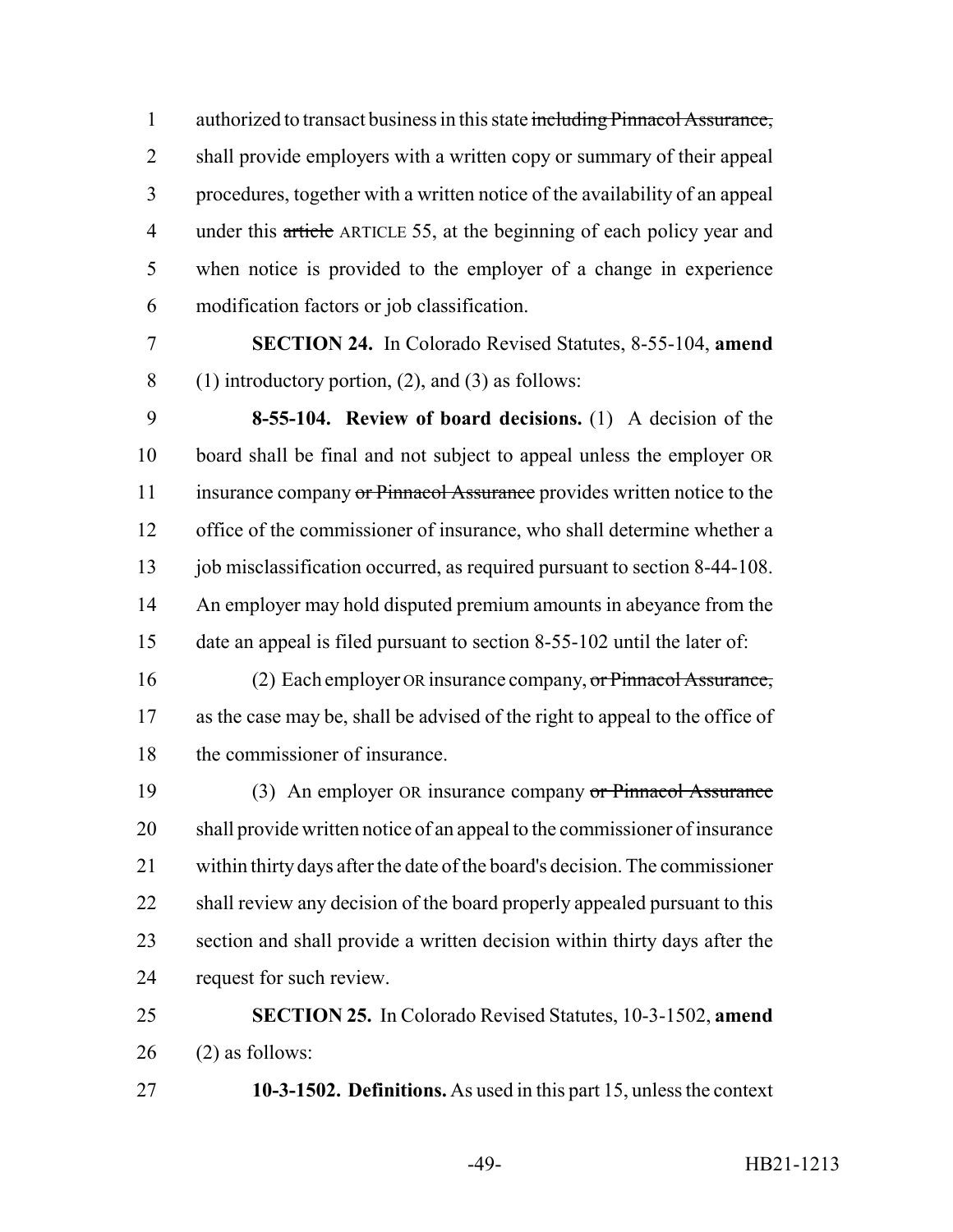|  |  | otherwise requires: |
|--|--|---------------------|

| $\overline{2}$ | "Insurer" has the same meaning as set forth in section<br>(2)                                                                                                                                                                                                                                                                                                                                                                                                                          |
|----------------|----------------------------------------------------------------------------------------------------------------------------------------------------------------------------------------------------------------------------------------------------------------------------------------------------------------------------------------------------------------------------------------------------------------------------------------------------------------------------------------|
| 3              | 10-3-801 (6). and includes any political subdivision of the state created                                                                                                                                                                                                                                                                                                                                                                                                              |
| $\overline{4}$ | pursuant to article 45 of title 8, C.R.S.                                                                                                                                                                                                                                                                                                                                                                                                                                              |
| 5              | <b>SECTION 26.</b> In Colorado Revised Statutes, 10-4-1002, amend                                                                                                                                                                                                                                                                                                                                                                                                                      |
| 6              | $(2)$ as follows:                                                                                                                                                                                                                                                                                                                                                                                                                                                                      |
| 7              | 10-4-1002. Definitions. As used in this part 10, unless the context                                                                                                                                                                                                                                                                                                                                                                                                                    |
| 8              | otherwise requires:                                                                                                                                                                                                                                                                                                                                                                                                                                                                    |
| $\Omega$       | $(2)$ $\blacksquare$ $\blacksquare$ $\blacksquare$ $\blacksquare$ $\blacksquare$ $\blacksquare$ $\blacksquare$ $\blacksquare$ $\blacksquare$ $\blacksquare$ $\blacksquare$ $\blacksquare$ $\blacksquare$ $\blacksquare$ $\blacksquare$ $\blacksquare$ $\blacksquare$ $\blacksquare$ $\blacksquare$ $\blacksquare$ $\blacksquare$ $\blacksquare$ $\blacksquare$ $\blacksquare$ $\blacksquare$ $\blacksquare$ $\blacksquare$ $\blacksquare$ $\blacksquare$ $\blacksquare$ $\blacksquare$ |

 (2) "Insurer" means any insurer and any person licensed or 10 regulated under this title and Pinnacol Assurance TITLE 10.

 **SECTION 27.** In Colorado Revised Statutes, 10-4-1303, **amend**  $12 \qquad (1)$  as follows:

 **10-4-1303. Temporary joint underwriting association.** (1) A nonprofit temporary joint underwriting association is hereby created, consisting of all insurance carriers authorized to transact business in this 16 state, including Pinnacol Assurance, that insures employers against liability for compensation under the provisions of articles 40 to 47 of title 18 8, C.R.S., who shall constitute the members thereof. Every such insurer shall participate in the association as a condition of its authority to continue to make contracts of such kind of insurance in this state.

 **SECTION 28.** In Colorado Revised Statutes, 10-4-1304, **amend** 22  $(1)$  as follows:

 **10-4-1304. Board of directors - authority.** (1) The association shall be governed by a board of six directors, to be appointed by the 25 commissioner. Such THE directors shall MUST be individuals employed full-time in the business of writing workers' compensation insurance in 27 Colorado, at least one shall be employed by Pinnacol Assurance, at least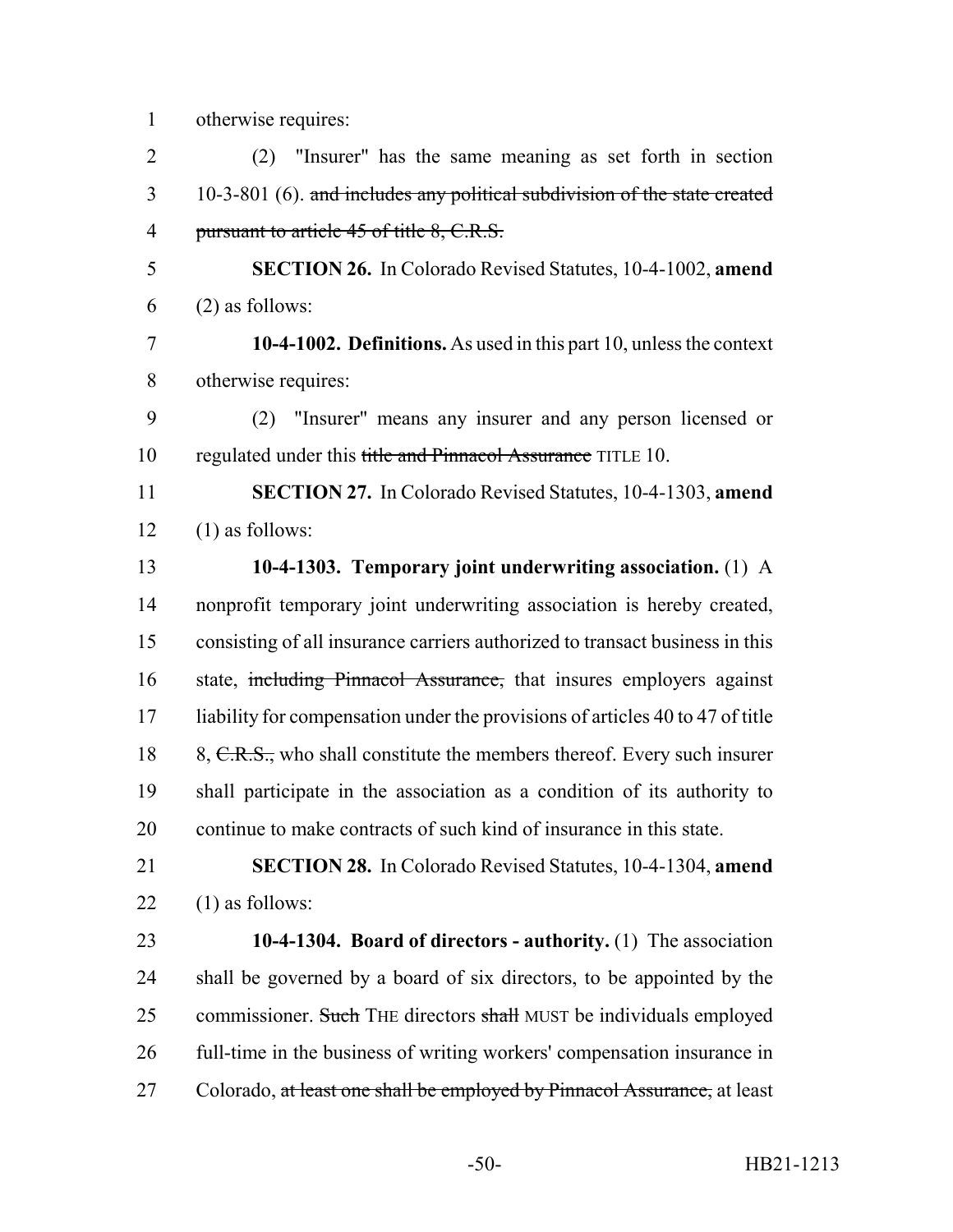| $\mathbf{1}$   | one shall MUST be actively engaged in operations in a small underground        |
|----------------|--------------------------------------------------------------------------------|
| $\overline{2}$ | mine, and at least one shall MUST be actively engaged in operations in a       |
| $\overline{3}$ | large underground mine. The board shall elect a chairperson from among         |
| $\overline{4}$ | its members.                                                                   |
| 5              | SECTION 29. In Colorado Revised Statutes, 14-14-102, amend                     |
| 6              | $(4.3)$ as follows:                                                            |
| $\overline{7}$ | 14-14-102. Definitions. As used in this article 14, unless the                 |
| 8              | context otherwise requires:                                                    |
| 9              | (4.3) "Employer", for purposes of income withholding pursuant                  |
| 10             | to section $14-5-501$ , includes any person, company, or corporation,          |
| 11             | Pinnacol Assurance, or other insurance carrier paying any type of              |
| 12             | workers' compensation benefits pursuant to articles 40 to 47 of title 8.       |
| 13             | C.R.S.                                                                         |
| 14             | <b>SECTION 30.</b> In Colorado Revised Statutes, 24-30-1510, repeal            |
| 15             | $(5)$ as follows:                                                              |
| 16             | 24-30-1510. Risk management fund - creation - authorized                       |
| 17             | and unauthorized payments. $(5)$ As of July 1, 2000, Pinnacol                  |
| 18             | Assurance created pursuant to section 8-45-101, C.R.S., is no longer           |
| 19             | included within, or part of, the risk management fund created pursuant to      |
| 20             | this section and the department of personnel assumes no responsibility         |
| 21             | and bears no financial obligation for the defense of, or liability for, any    |
| 22             | claims or lawsuits asserted against Pinnacol Assurance.                        |
| 23             | <b>SECTION 31.</b> In Colorado Revised Statutes, 24-30-1510.7,                 |
| 24             | <b>amend</b> $(5)(a)(I)$ and $(5)(b)$ as follows:                              |
| 25             | 24-30-1510.7. Workers' compensation for state employees.                       |
| 26             | $(5)$ (a) (I) Notwithstanding section 8-44-105, C.R.S., if the state elects to |
| 27             | self-insure workers' compensation claims as authorized in this section or      |
|                |                                                                                |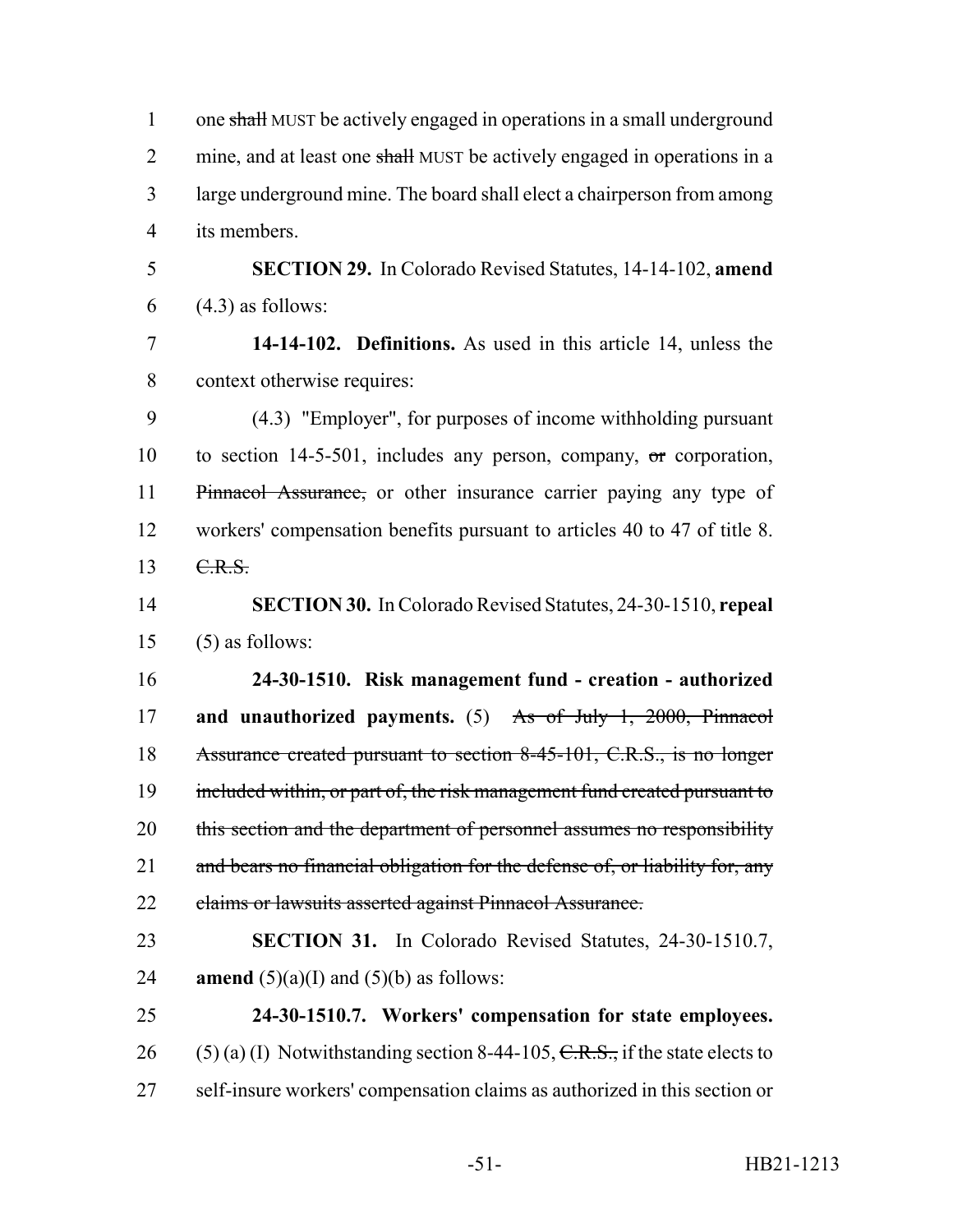to insure for such claims through an entity other than THE SUCCESSOR 2 STOCK INSURANCE COMPANY TO Pinnacol Assurance created in section 3 8-45-101, C.R.S., INCORPORATED PURSUANT TO SECTION 8-45-201, on and after the effective date of such election, the state shall be directly and primarily liable for all liabilities due on all workers' compensation claims 6 after such THE election that arise on and after the beginning date of the initial policy period in the annually renewable memorandum of agreement containing a premium payment plan in effect between the state and 9 Pinnacol Assurance THE SUCCESSOR STOCK INSURANCE COMPANY.

 (b) (I) Funding of the liability obligations assumed by the state from THE SUCCESSOR STOCK INSURANCE COMPANY TO Pinnacol Assurance 12 pursuant to paragraph (a) of this subsection  $(5)$  SUBSECTION  $(5)(a)$  OF THIS SECTION beyond a current fiscal year is contingent upon funds for that purpose being appropriated, budgeted, and otherwise made available.

 (II) Nothing in this paragraph (b) shall be construed to relieve SUBSECTION (5)(b) RELIEVES the state of any liability obligation if the 17 state elects to self-insure or insure through an entity other than THE SUCCESSOR STOCK INSURANCE COMPANY TO Pinnacol Assurance pursuant 19 to paragraph (a) of this subsection  $(5)$  SUBSECTION  $(5)(a)$  OF THIS SECTION.

 **SECTION 32.** In Colorado Revised Statutes, **amend** 24-75-205 as follows:

 **24-75-205. Insurance and retirement reserves.** The insurance 24 and retirement reserves of this state shall comprise the Pinnacol 25 Assurance fund, the unemployment compensation fund on deposit with 26 the treasurer of the United States, the unemployment compensation fund clearing account, the funds of the public employees' retirement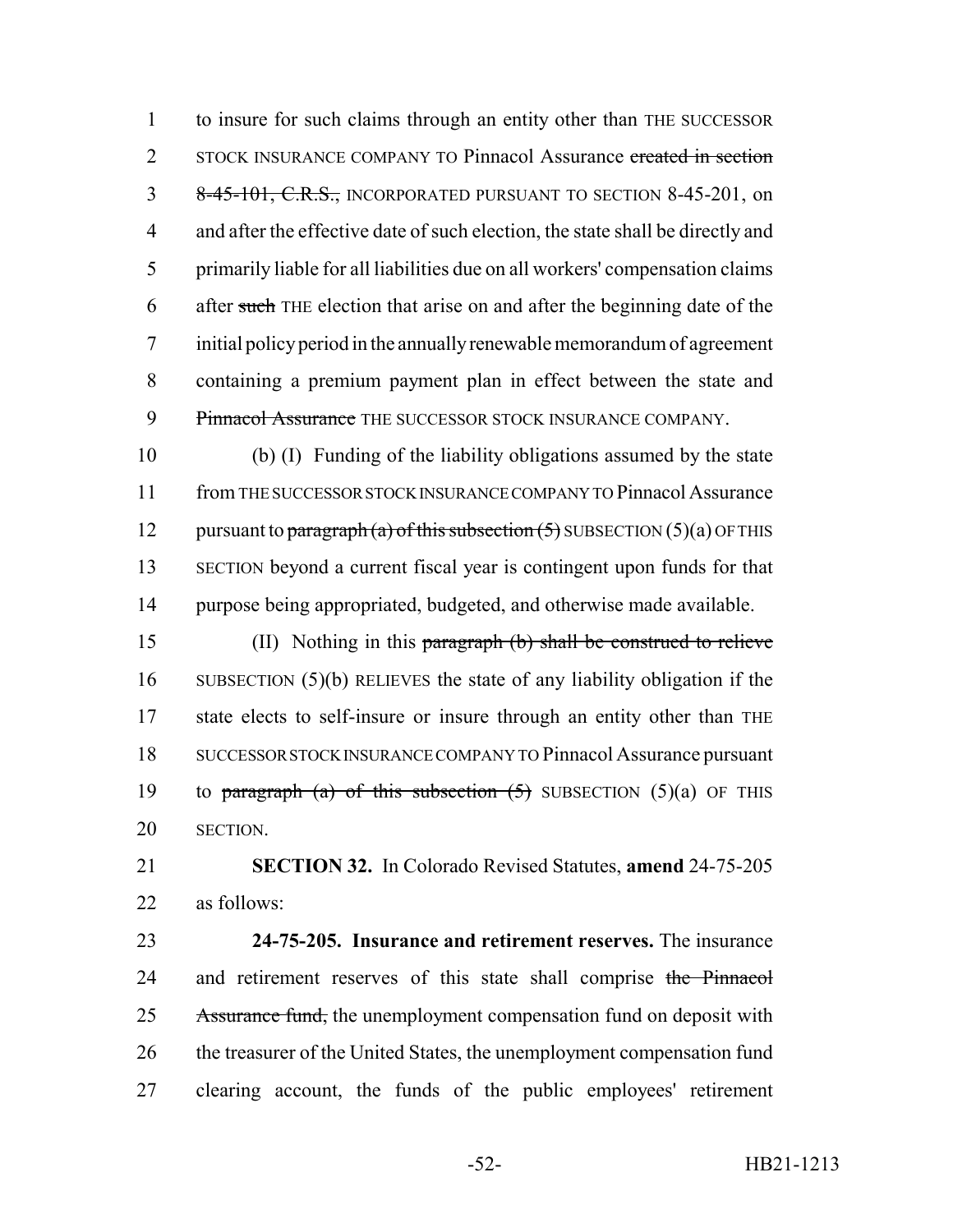association, and such other funds of the same or similar character as may be created after April 9, 1941; and all moneys expended for any purpose 3 by said FROM THOSE funds shall be expended in accordance with the 4 provisions of the respective laws creating said funds and relating thereto 5 AND RELATING TO THE FUNDS. Nothing in this part 2 shall be construed to 6 repeal, alter, or impair REPEALS, ALTERS, OR IMPAIRS the method of 7 administering said THE funds as provided by law.

 **SECTION 33.** In Colorado Revised Statutes, 24-75-903, **amend** (2) as follows:

 **24-75-903. Definitions.** As used in this part 9, unless the context otherwise requires:

 (2) "Fund" means any fund or group of accounts to which state moneys are credited, including, but not limited to: The general fund, the 14 highway users tax fund, the Pinnacol Assurance fund, the Colorado water conservation board construction fund, the department of personnel revolving fund, the correctional industries account, the capital construction fund, the severance tax trust fund, and the higher education fund.

- **SECTION 34.** In Colorado Revised Statutes, 24-77-102, **repeal** 20  $(15)(b)(IV)$  as follows:
- **24-77-102. Definitions.** As used in this article, unless the context otherwise requires:
- (15) (b) "Special purpose authority" includes, but is not limited to: 24 (IV) Pinnacol Assurance created pursuant to section 8-45-101,  $25 \t C.R.S.$ ;
- **SECTION 35.** In Colorado Revised Statutes, 26-13-122, **repeal** (5) as follows: